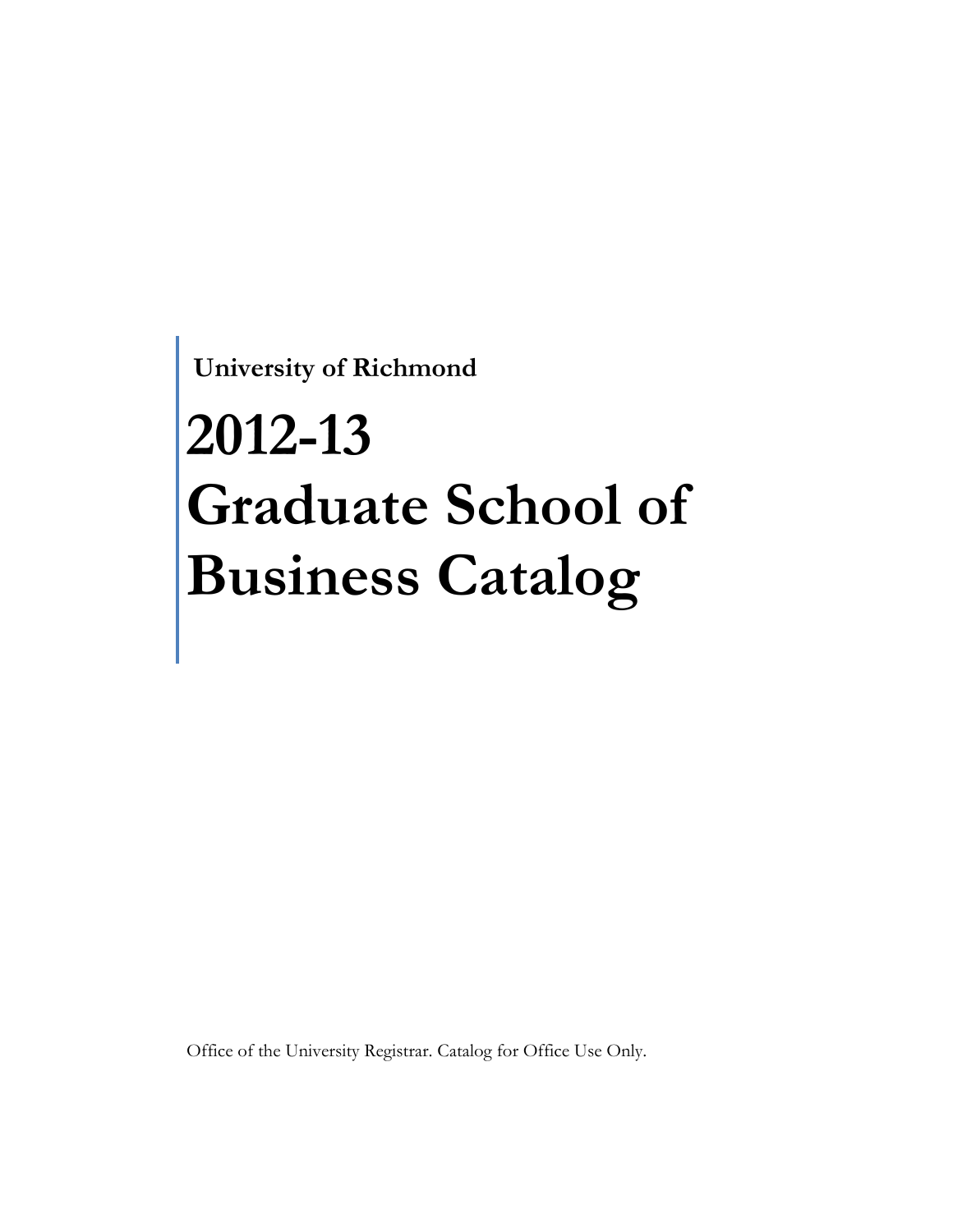## **To Potential Graduate Business Applicants**

Thank you for your interest in the Richmond MBA. We hope you will consider joining our talented and motivated student body, which includes professionals from a variety of organizations across central Virginia. Our nearly 160 students hold undergraduate degrees from leading universities, and MBA students have an average of six years full-time work experience prior to enrolling in the program. The average Graduate Management Admission Test score of recently admitted classes was 640 and the average undergraduate grade-point average exceeded 3.20.

In addition to the MBA program, we offer a JD/MBA program in conjunction with the University of Richmond School of Law.

Each of the courses in the MBA curriculum is designed around the integrating themes of globalization and organizational transformation, providing students with an up-to-date view of the world of business. All classes take place during the evening in the Robins School's state-of-the-art classrooms on our picturesque campus. The faculty of the Richmond MBA includes award-winning teachers and scholars who provide individualized attention in small-class settings.

The Richmond MBA includes many innovative features not found in most part-time programs. These include an opening residency that centers on a live case study, an international experience that includes travel abroad, and a capstone project that allows students to conduct meaningful research in conjunction with a local firm just before graduation. These features, coupled with core and elective courses across the business disciplines, equip the Richmond MBA student with the decision-making tools necessary to become an effective leader.

Please feel free to contact the Graduate Business Office if you have any questions about either graduate program.

#### **Richard Coughlan, Ph.D.**

Senior Associate Dean Robins School of Business

## **Non-Discrimination Policy**

The University of Richmond prohibits discrimination and harassment against applicants, students, faculty or staff on the basis of race, religion, national or ethnic origin, age, sex, sexual orientation, gender identity, gender expression, disability, status as a veteran or any classification protected by local, state or federal law. Copies of the complete "Harassment and Discrimination Policy (including Sexual Harassment)" are included in student handbooks, faculty handbooks and in the published guidelines for University of Richmond support staff. Copies are also available at the dean's office of each college and school and the Department of Human Resource Services. For further information, students should contact the dean of their school or residential college; staff should contact the director of Human Resource Services; and faculty should contact the dean of their school. Any inquiries regarding the University's policies in these areas should be directed to the Office of the Vice President for Student Development, University of Richmond, Virginia 23173. Telephone: (804) 289-8032.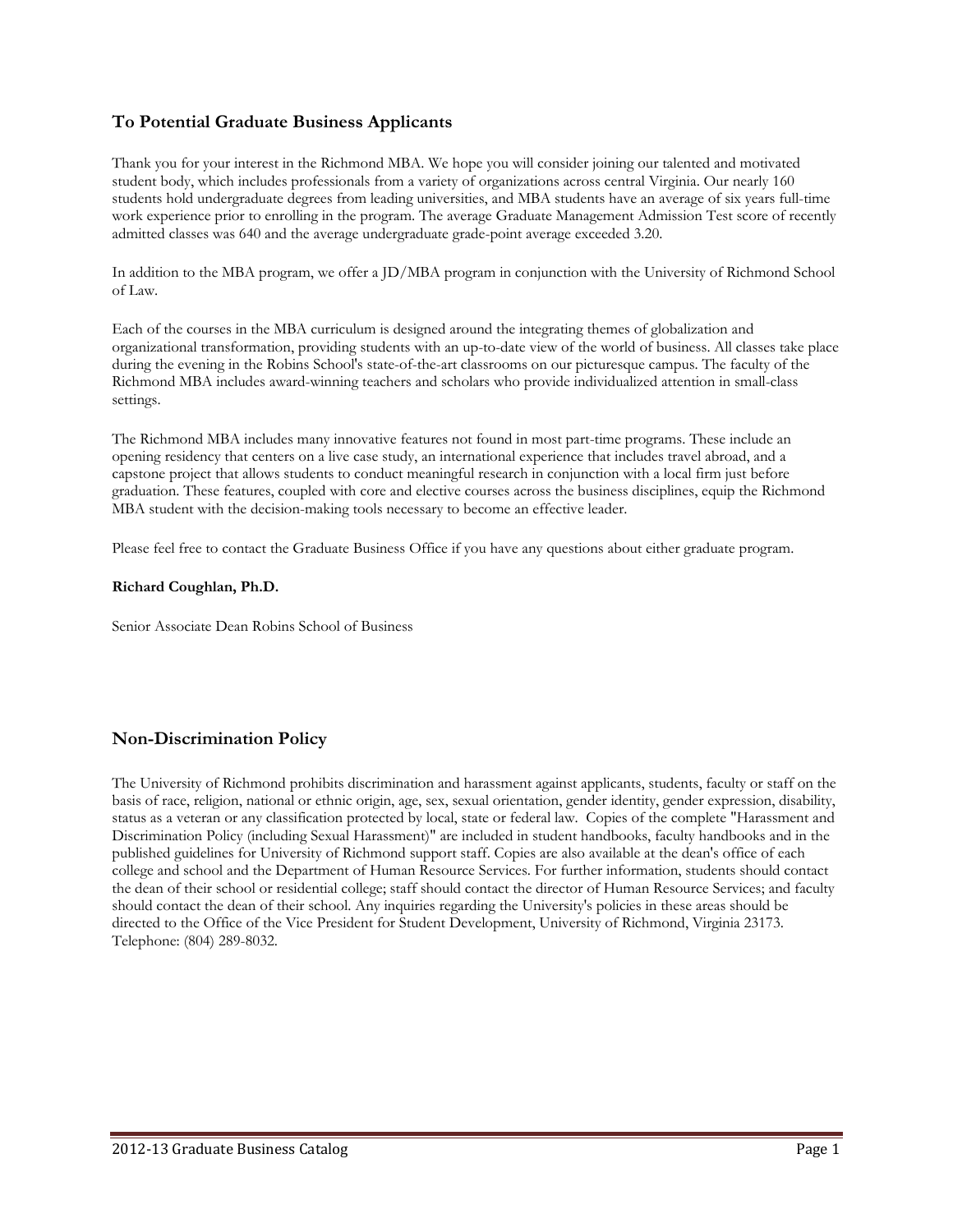# **Table of Contents**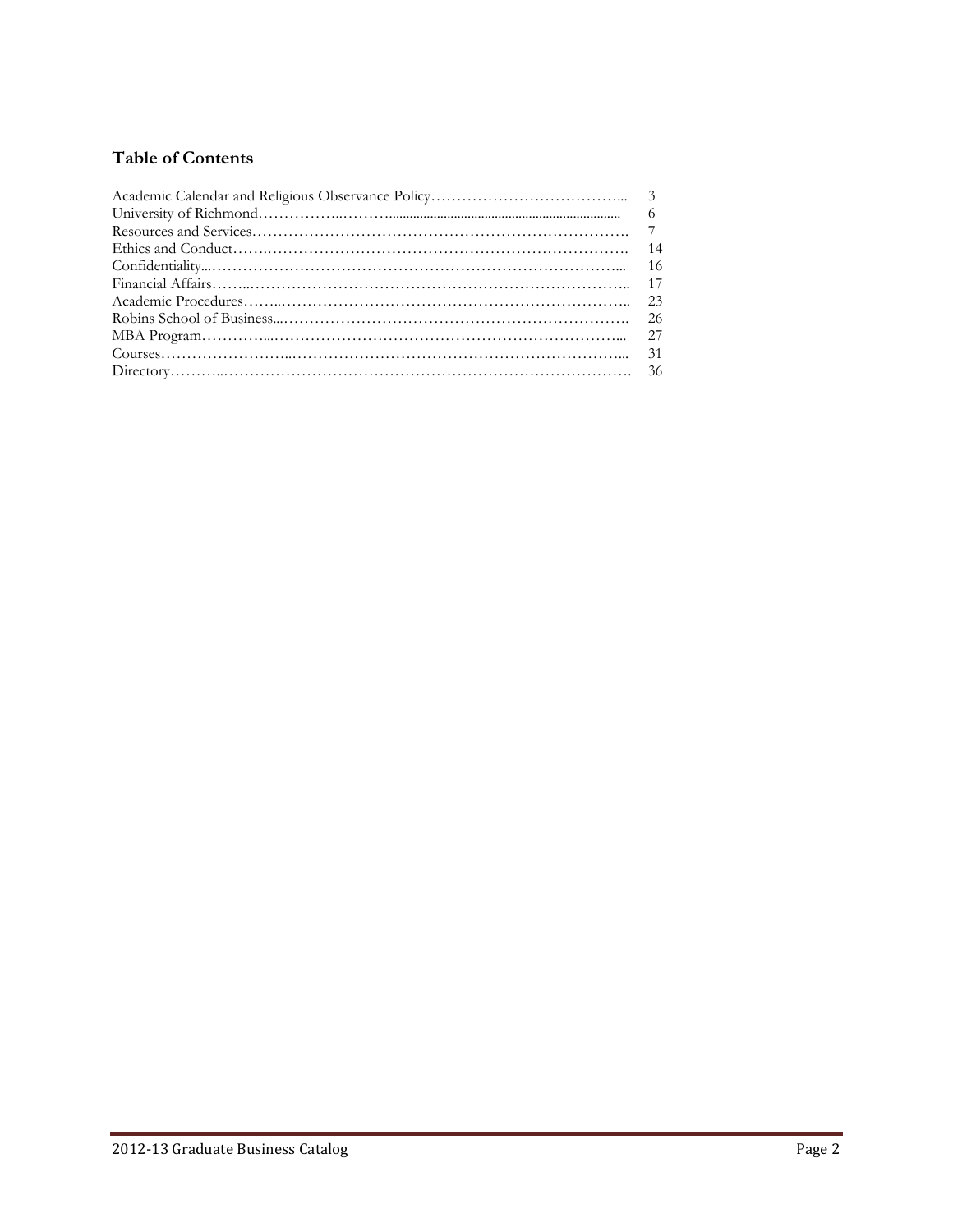# **Academic Calendars 2012-13**

## **Fall Semester 2012**

| Aug. 27, Mon.              | Classes begin                              |
|----------------------------|--------------------------------------------|
| Sept. 3, Mon.              | Labor Day (no class)                       |
| Sept. 14, Fri.             | Last day to file for May/August graduation |
| Nov. 19, Mon.              | Thanksgiving break begins after classes    |
| Nov. 26, Mon.              | Classes resume                             |
| Dec. $10-13$ , Mon.-Thurs. | Fall term examination period               |
| Dec. 13, Thurs.            | Fall term ends                             |

## **Spring Semester 2013**

Nov. 13, Tues - Nov. 23, Fri. Registration

| Jan. 14, Mon.  | Classes begin                                             |
|----------------|-----------------------------------------------------------|
| Feb. 1, Fri.   | Last day to file for December graduation                  |
| Mar. 7, Thurs. | Spring break begins after classes                         |
| Mar. 18, Mon.  | Classes resume                                            |
|                | Apr. 29-May 2, Mon.-Thurs. Spring term examination period |
| May 2, Thurs.  | Spring term ends                                          |
| May 12, Sun.   | Baccalaureate Service and Spring Commencement             |

## **University of Richmond Religious Observance Policy & Calendar**

The University is a secular institution that values a diversity of religious expression. The University is also an active community with a wide range of personal commitments and academic and extracurricular activities.

Planning for academic and extracurricular activities should be done with sensitivity to the diverse religious commitments of the community and an awareness of religious holidays. Scheduling large-scale, one-time academic or extra-curricular events on a religious holiday should be avoided whenever possible.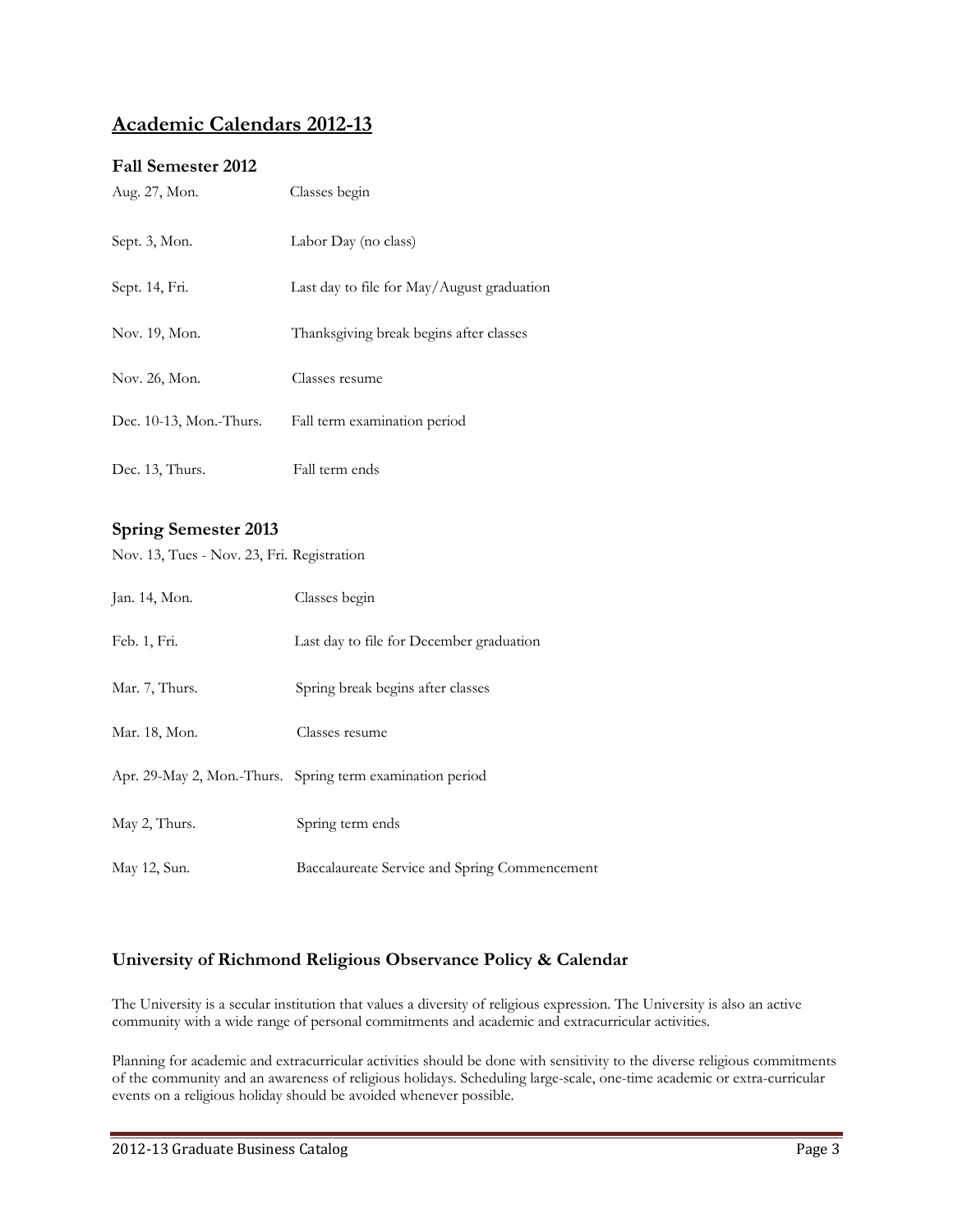Any student may be excused from class or other assignments because of religious observance. A student who will miss an academic obligation because of religious observance is responsible for contacting his or her professor within the first two weeks of the semester. The student is responsible for completing missed work in a timely manner.

Faculty are expected to be mindful of potential conflicts with religious observances and should make reasonable accommodations when students' religious practices conflict with their academic responsibilities.

The religious observance calendar is meant to serve as a scheduling guide. It lists significant holidays from the five largest global faith traditions. However, it is not comprehensive and students may choose to observe a holiday not included on the calendar.

The holidays listed are those which occur during the academic year when the University is open.

| <b>Buddhist</b>            | 2012-13                    | 2013-14                  |
|----------------------------|----------------------------|--------------------------|
| Buddha's Enlightenment Day | Saturday, December 8, 2012 | Sunday, December 8, 2013 |
| Buddha's Birthday          | Monday, April 8, 2013      | Tuesday, April 8, 2014   |

**Christian - Catholic/Protestant 2012-13 2013-14**

| Ash Wednesday | Wednesday, February 13, 2013 | Wednesday, March 5, 2014 |
|---------------|------------------------------|--------------------------|
| Good Friday   | Friday, March 29, 2013       | Friday, April 18, 2014   |
| Easter Sunday | Sunday, March 31, 2013       | Sunday, April 20, 2014   |

| Christian - Eastern Orthodox | 2012-13                 | 2013-14                  |
|------------------------------|-------------------------|--------------------------|
| Christmas                    | Monday, January 7, 2013 | Tuesday, January 7, 2014 |
| Good Friday                  | Friday, May 3, 2013     | Friday, April 18, 2014   |
| Easter                       | Sunday, May 5, 2013     | Sunday, April 20, 2014   |

| Hindu  | 2012-13                    | 2013-14                  |
|--------|----------------------------|--------------------------|
| Diwali | Tuesday, November 13, 2012 | Sunday, November 3, 2013 |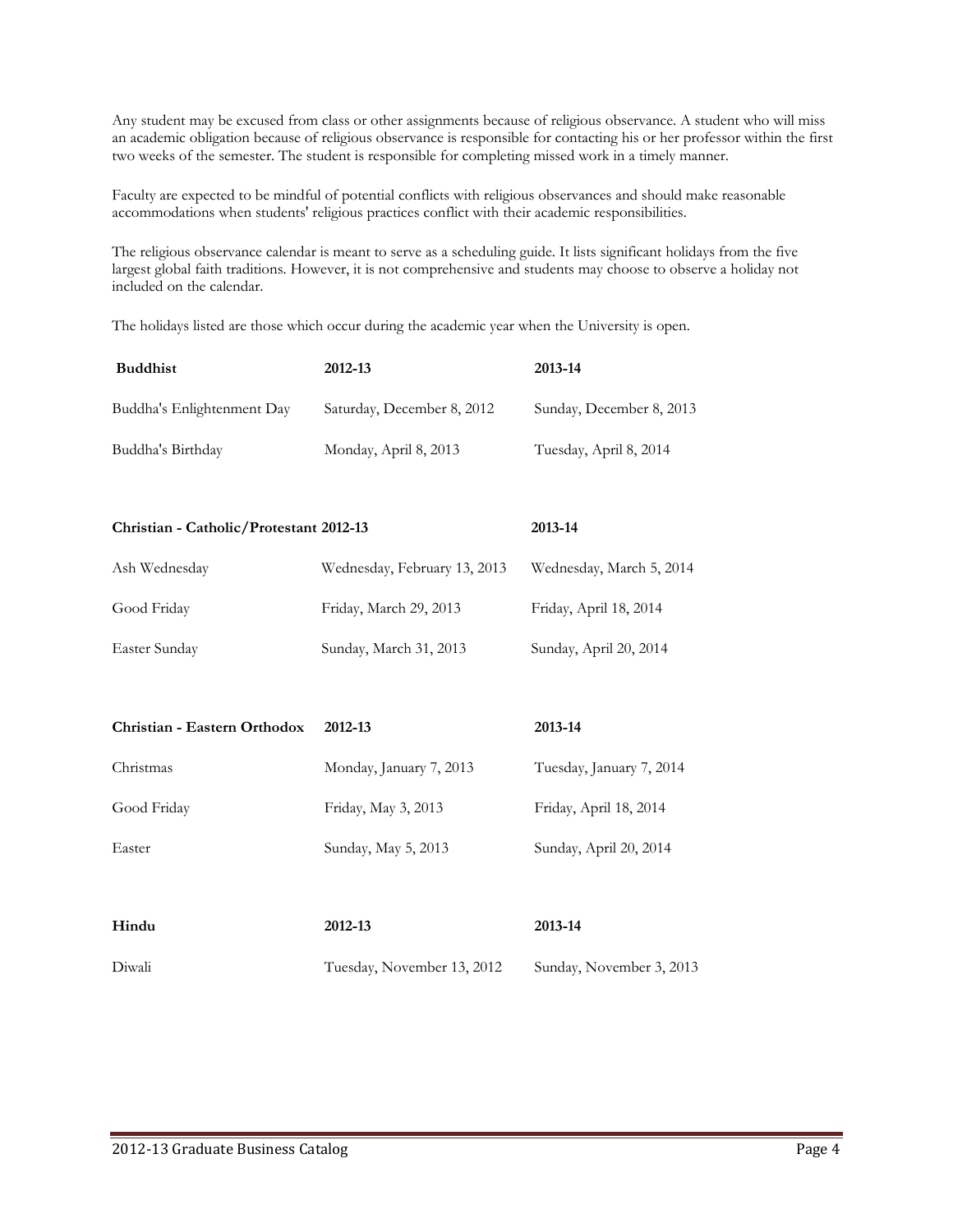| Jewish (Jewish holidays begin at<br>sundown the previous day.) | 2012-13                          | 2013-14                      |
|----------------------------------------------------------------|----------------------------------|------------------------------|
| Rosh Hashanah                                                  | Monday, September 17,<br>2012    | Thursday, September 5, 2013  |
| Yom Kippur                                                     | Wednesday, September 26,<br>2012 | Saturday, September 14, 2013 |
| First day of Sukkot                                            | Monday, October 1, 2012          | Thursday, September 19, 2013 |
| First day of Passover                                          | Tuesday, March 26, 2013          | Tuesday, April 15, 2014      |

| Muslim (Muslim Holidays begin at 2012-13<br>sundown the previous day.) |                             | 2013-14                     |
|------------------------------------------------------------------------|-----------------------------|-----------------------------|
| Eid al-Fitr                                                            | Sunday, August 19, 2012     | Friday, August 9, 2013      |
| Eid al-Adha                                                            | Friday, October 26, 2012    | Wednesday, October 16, 2013 |
| Ashura                                                                 | Saturday, November 24, 2012 | Thursday, November 14, 2013 |

#### Buddhist

Buddha's Enlightenment Day -- Also called Rohatsu or Bodhi Day. The day many Buddhist traditions celebrate the enlightenment of the Buddha.

Buddha's Birthday -- The birthday of the Buddha.

#### Christian

Ash Wednesday -- This day marks the beginning of Lent, a six week period of prayer and fasting in anticipation of Easter.

Good Friday -- The day Jesus was crucified.

Easter Sunday -- The celebration of Jesus being raised from the dead.

#### Hindu

Diwali -- Festival of Lights. This holiday is typically celebrated by families sharing various traditional rituals in their homes.

## Jewish

Rosh Hashanah -- Jewish New Year. It is the beginning of a ten-day period of introspection and reflection.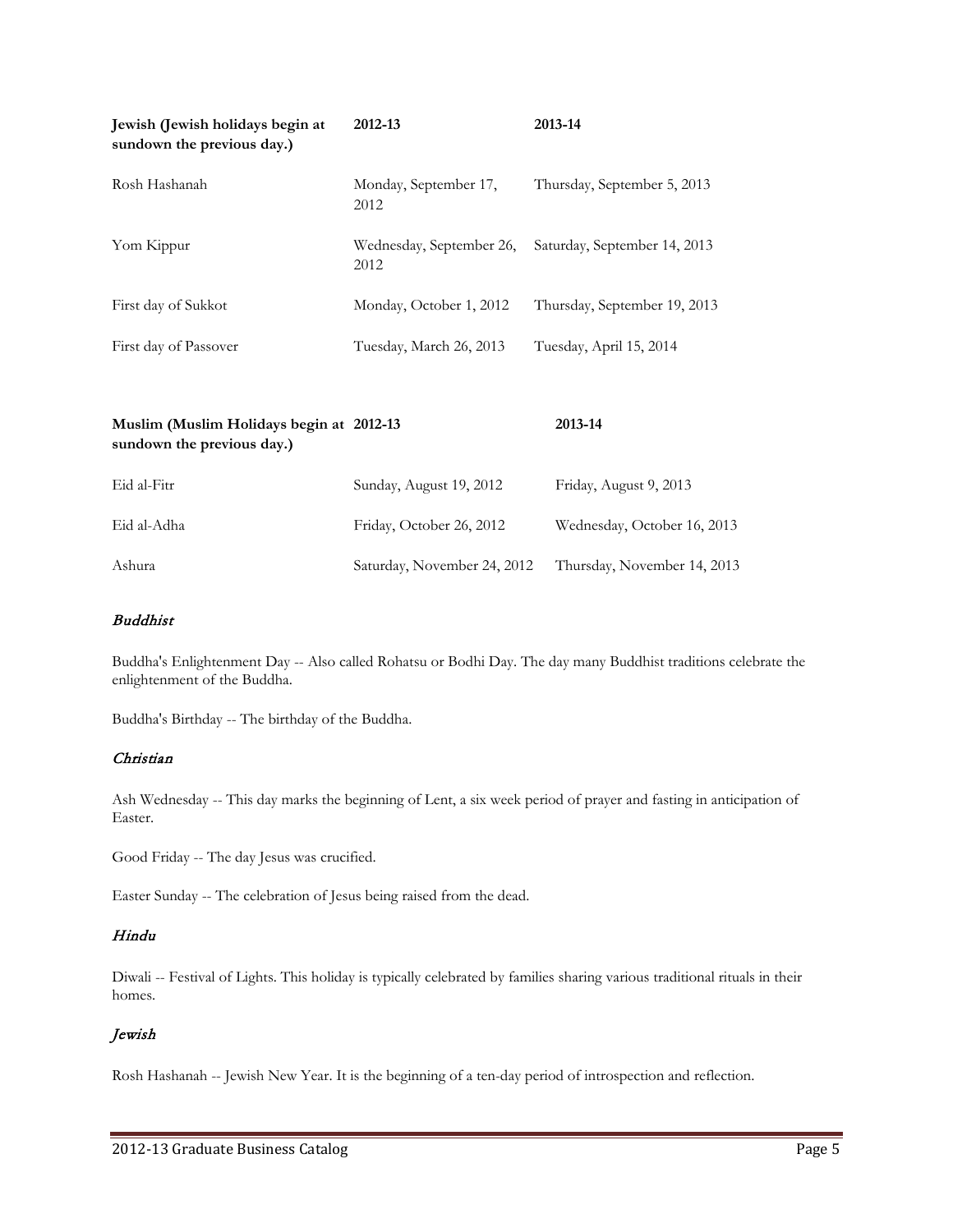Yom Kippur -- Day of Atonement. It is the holiest day of the Jewish calendar marked with fasting, worship, and repentance.

Sukkot -- Festival of Booths. Commemorates the wandering in the desert of the Israelites as well as the fall harvest. While the festival of Sukkot lasts for 8 days, the first day is considered a day of rest.

Passover -- Festival of Passover. It commemorates the Exodus of Jews from slavery in Egypt. While the Passover lasts for 8 days, the first night is the most significant and the first day is considered a day of rest.

#### Muslim

Eid al-Fitr -- Marks the end of Ramadan, the month of fasting, and the holiest month in Islamic tradition. It literally means "breaking the fast."

Eid al-Adha -- Festival of Sacrifice. Commemorates the willingness of Abraham to sacrifice his son Ishmael. God provided a sheep to sacrifice in Ishmael's place

Ashura -- Shi'a Muslims commemorate the martyrdom of Husayn ibn Ali, Muhammad's grandson. According to Sunni Muslims, Muhammad fasted and asked others to do so on this day as well.

# **University of Richmond**

## **Mission Statement**

The mission of the University of Richmond is to sustain a collaborative learning and research community that supports the personal development of its members and the creation of new knowledge. A Richmond education prepares students to live lives of purpose, thoughtful inquiry, and responsible leadership in a global and pluralistic society.

## **Organization and Accreditation**

Five academic schools and two coordinate colleges form the University of Richmond, with authority and responsibility vested legally in the Board of Trustees and the president of the University. The several colleges and schools award no degrees individually, but all degrees for work done in any one of them are conferred by the University of Richmond. The University enrolls approximately 2,900 full-time undergraduates, 92 percent of whom live on campus; 600 full-time law and graduate students; and 1,300 part-time students, largely from Richmond and the surrounding community.

The University of Richmond is accredited by the Commission on Colleges of the Southern Association of Colleges and Schools to award associate, baccalaureate, masters, and juris doctor degrees. Contact the Commission on Colleges at 1866 Southern Lane, Decatur, Georgia 30033-4097 or call (404) 679-4500 for questions about the accreditation of the University of Richmond. The University also is certified by the Virginia State Board of Education to offer teacher licensure programs. Various departments and divisions have more specialized accreditation. Included in this category are the music program, accredited by the National Association of Schools of Music; the chemistry program, accredited by the American Chemical Society; and the education program, accredited by the Teacher Education Accreditation Council. In addition, the Robins School of Business is accredited by the Association to Advance Collegiate Schools of Business International at the undergraduate and graduate levels, and the T.C. Williams School of Law is accredited by the American Bar Association and the American Association of Law Schools.

## **Environment and History**

The University of Richmond campus consists of about 50 major buildings of Collegiate Gothic architectural style set amid 350 acres of lawns, lake, and woodlands. The beautiful and harmonious setting has been recognized nationally by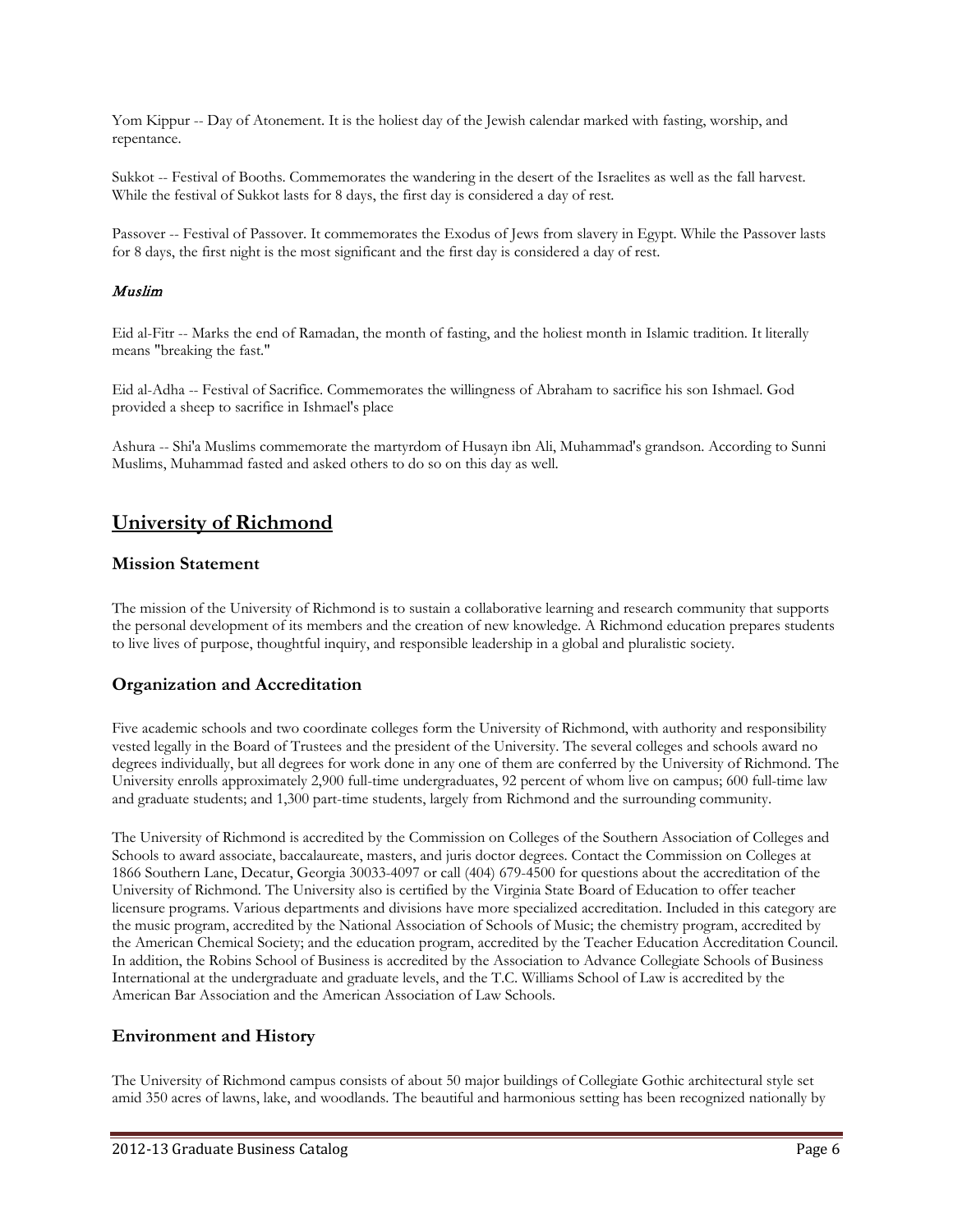college guides. Richmond's history began almost two centuries ago with Richmond College, founded in 1830 by Virginia Baptists as a college of liberal arts and sciences for men. Around this nucleus were established the T.C. Williams School of Law (1870); Westhampton College, a college of liberal arts and sciences for women (1914); the Graduate School of Arts and Sciences, for advanced study in the liberal arts and sciences (1921); the E. Claiborne Robins School of Business, for undergraduate and graduate study in business (1949); University College, now known as the School of Professional and Continuing Studies, for evening, summer, and continuing education (1962); and the Jepson School of Leadership Studies, the first school of leadership studies in the United States (1992). In 1992, the academic missions of Richmond College and Westhampton College were combined in a separate school, the School of Arts and Sciences. Richmond College and Westhampton College are the residential colleges for men and women respectively, providing special programming and leadership opportunities in student life.

Richmond benefits from a heritage of ethical and religious values, a residential character, and a commitment to liberal and general education through intimate schools and colleges joined into a substantial whole.

## **Resources and Services**

## **Arts and Cultural Events**

The Modlin Center for the Arts presents more than 35 world-class performing arts events as part of the Modlin Great Performances Series, four main-stage productions presented by the University Players and Dancers, and another 22 music performances as part of the Department of Music's annual free concert series. Located throughout campus, University Museums presents more than 20 exhibitions of national and international art and artifacts as well as student work. In addition to arts events, the Jepson School of Leadership Studies, the WILL program, and many academic departments sponsor lecture series.

## **Bookstore**

The University Bookstore carries textbooks for all courses scheduled for a given term at the University. A comprehensive selection of reference books and general reading materials is also available. The store offers academically priced software, computer and office supplies, greeting cards, gifts, clothing, and health and beauty aids. Services include faxing and UPS shipping. The bookstore's website is urspidershop.com.

## **Office of Alumni and Career Services**

The Office of Alumni and Career Services, advises and supports undergraduate students and alumni throughout the career development process. The office approaches career development as a continuous learning experience that begins during a student's first year at Richmond. Staff members work with undergraduate students in all majors to assist them in discovering their individual paths for success. Richmond students achieve a high rate of success after graduation. They are employed in a diverse range of industries and are accepted at some of the best graduate and professional schools in the world. In fall 2008, the office relocated to a newly renovated space located on the third floor of Tyler Haynes Commons.

The Office of Alumni and Career Services assists students in:

- Exploring interests and abilities
- Choosing majors
- Connecting with internships and learning experiences
- Investigating graduate and professional school options
- Landing their first jobs

Programs & Events include: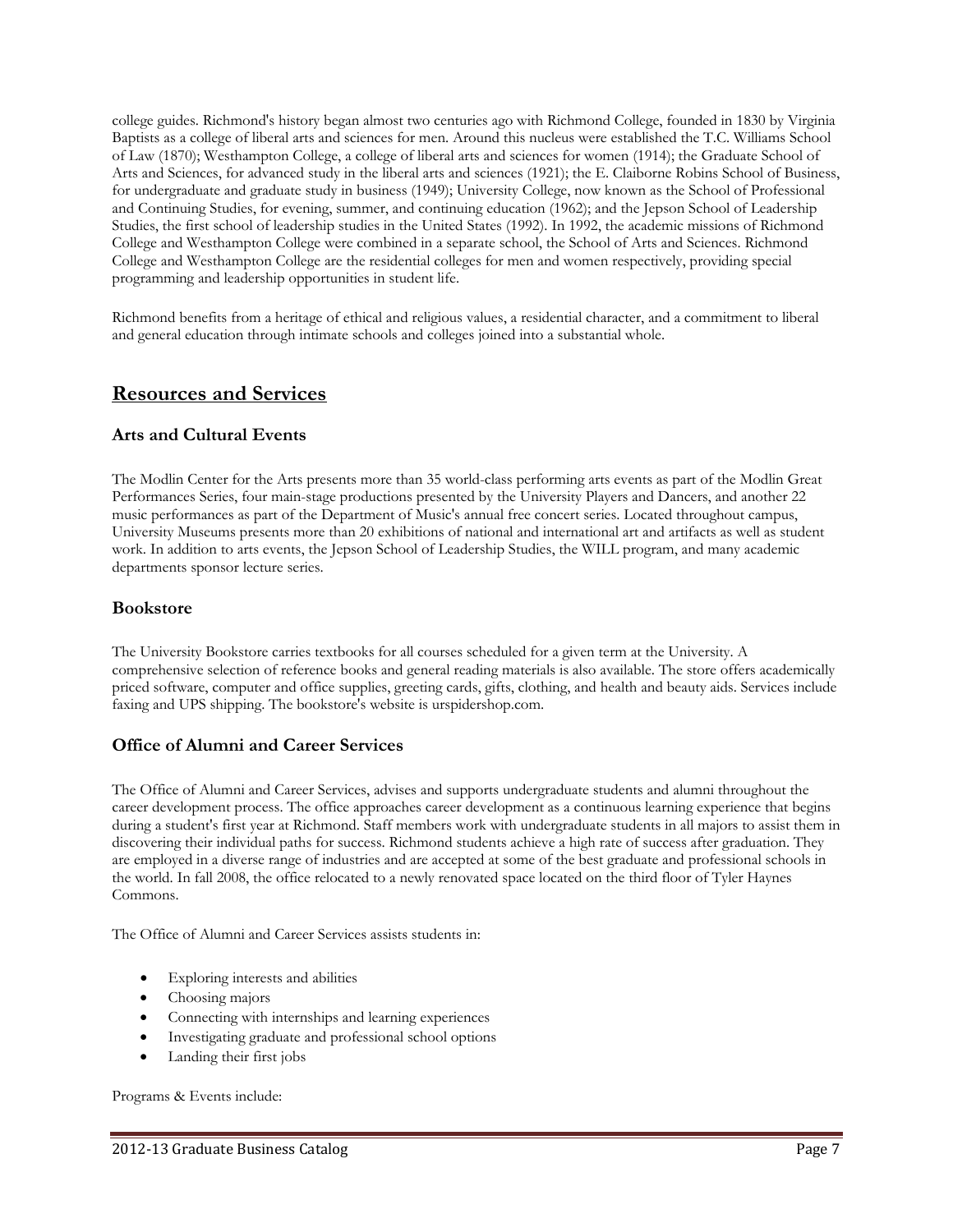- Individual career advising
- Industry expos
- Career workshops and panels
- Spider Road Trips to explore industries in various metropolitan areas
- "Evening of Etiquette"
- Mock interviews
- On-campus interviews
- Off-campus recruiting events

#### **Exclusive Search Engines**

Richmond students and alumni have access to the University's exclusive job opportunity database, SpiderConnect, which allows them to search for internships and full-time position postings, apply for interviews and register to attend organizational information sessions. Career15 gives Richmond students access to opportunities open to students from Virginia's colleges and universities. The University Career Action Network (UCAN) allows Richmond students access to internship postings throughout the world.

The UR Career Network allows students to search for and connect with Richmond alumni in varying industries and geographic areas for career networking.

#### **Recruiting Programs & Events**

Every year, the Office of Alumni and Career Services hosts organizations for information sessions and on-campus interviews. Organization representatives, professionals and alumni also attend five industry-focused expos held throughout the academic year. In addition to bringing employers on campus to recruit Richmond students, the office works to bring students to major metropolitan areas through Spider Road Trips. The office also assists students in applying for and attending regional and national career fairs.

For more information, visit careerservices@richmond.edu.

## **Bonner Center for Civic Engagement**

The Bonner Center for Civic Engagement (CCE) helps students, faculty, and staff get involved in the Greater Richmond community. The CCE brings together its campus constituents and community members to address social issues in context and to respond to community-identified needs through community-based learning and research, advocacy work, deepened awareness of current events, service, alternative breaks, and city tours. Located in Tyler Haynes Commons, the CCE works with faculty and students to integrate academic learning with the pressing social issues facing the Richmond region and beyond. The CCE also sponsors educational programming on important local, national, and international issues.

## **Common Ground**

Common Ground supports the University's core principles of diversity and inclusion. Offering signature programs such as Safe Zone, the Cultural Advisors, Diversity Roundtable and an annual social justice retreat, Common Ground invites all students to join in the work of building a truly inclusive community.

Through workshops, diversity trainings for student leaders, all-campus programs, private consultation, and resources on numerous issues of difference, the staff of Common Ground is ready and willing to work with any student or group who wishes to explore topics of diversity, community, inclusion, or social justice.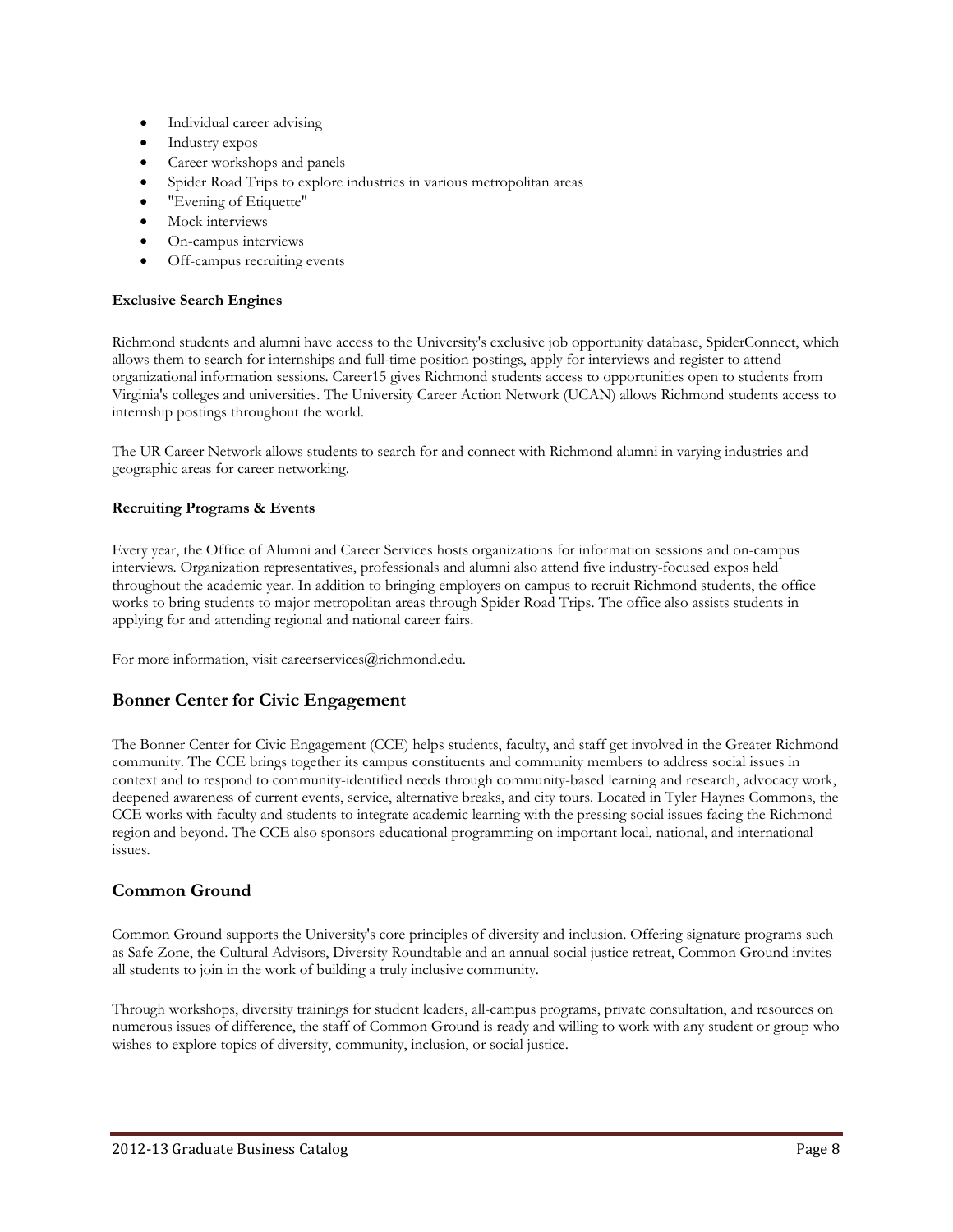## **Counseling and Psychological Services**

CAPS staff members are licensed doctoral-level mental health professionals who help students derive the greatest benefit from the educational opportunities at UR. Services offered include short-term individual psychotherapy, crisis intervention, outreach, training, consultation, and referral to other on- or off-campus resources as needed. Services are offered from about mid-August to about mid-June and are available to full-time students. Common reasons students come to CAPS include stress, anxiety, depression, relationship concerns, academic difficulties, grief, family concerns, traumatic events, eating problems, substance abuse, and sleep disturbance. Appointments can be made by visiting the CAPS office (201 Richmond Hall) Monday through Friday from 8:30 a.m. to 12 noon and 1 to 5 p.m. Confidentiality is assured to the full extent allowed by law. The CAPS website (caps.richmond.edu) has additional information on CAPS services, links to anonymous online screening surveys, and a variety of other mental health information. Phone: (804) 289-8119; FAX: (804) 287-1227.

## **Disability Accommodations**

The University seeks to comply with all applicable federal, state, and local laws regarding the rights of individuals with disabilities. To facilitate such compliance, the vice president for student development serves as the University's disability coordinator. The University does not discriminate on the basis of disability in admission. Therefore, applicants are not required to provide information about their physical condition or disability status prior to admission. Individuals with disabilities are invited to contact the disability coordinator regarding any accommodations they may require in visiting the campus or upon matriculation. The University provides reasonable adjustments or accommodations in its academic programs as necessary for equal opportunity and participation for qualified students with disabilities.

## **Dining Services**

University of Richmond Dining Services is a multi-operation department consisting of dining locations, snack shops, and retail stores. The E. Bruce Heilman Dining Center is a state-of-the-art facility overlooking Westhampton Lake that serves approximately 3,000 students and guests daily. ETC is a retail market is located off the main lobby. The upper level of the facility houses the Department of Food and Auxiliary Services and the campus Post Office. The centrally located Tyler Haynes Commons (THC) houses Tyler's Grill, an eat-in or carry-out operation with a dining area that faces the scenic Westhampton Lake and gazebo. The campus smoothie bar, Freshens, and the Cellar, a late-night gathering space, also are located in THC. For-late night studying at Boatwright Library, gourmet coffee, hot drinks, and snacks are available at 8:15 at Boatwright. Sodas, snacks, and grocery items also are available at the Dean's Den, located in the Whitehurst building near the Richmond Dean's office.

#### **Meal Plans**

Off campus and commuting students have meal plan options including the Spider Flex and the Spider Blue. Both plans offer on-campus convenience, meal discounts, and flexibility. Meal plan information is available on the Dining Services website at dining.richmond.edu.

#### **Hours of Operation and Other Services**

You can find something to eat somewhere on campus until 1:00 a.m. every day of the week whenever classes are in session. Dining services maintains an up-to-date schedule of menus and operational hours for all campus locations on its Web page. Meal plans follow the undergraduate academic calendar. Service and hours may be limited during academic breaks and holidays. A wide variety of additional services, including nutrition counseling and meals-to-go, along with catering services also are available through University Dining Services. Additional information is available upon request or can be viewed at dining.richmond.edu.

#### **Special Dietary Needs**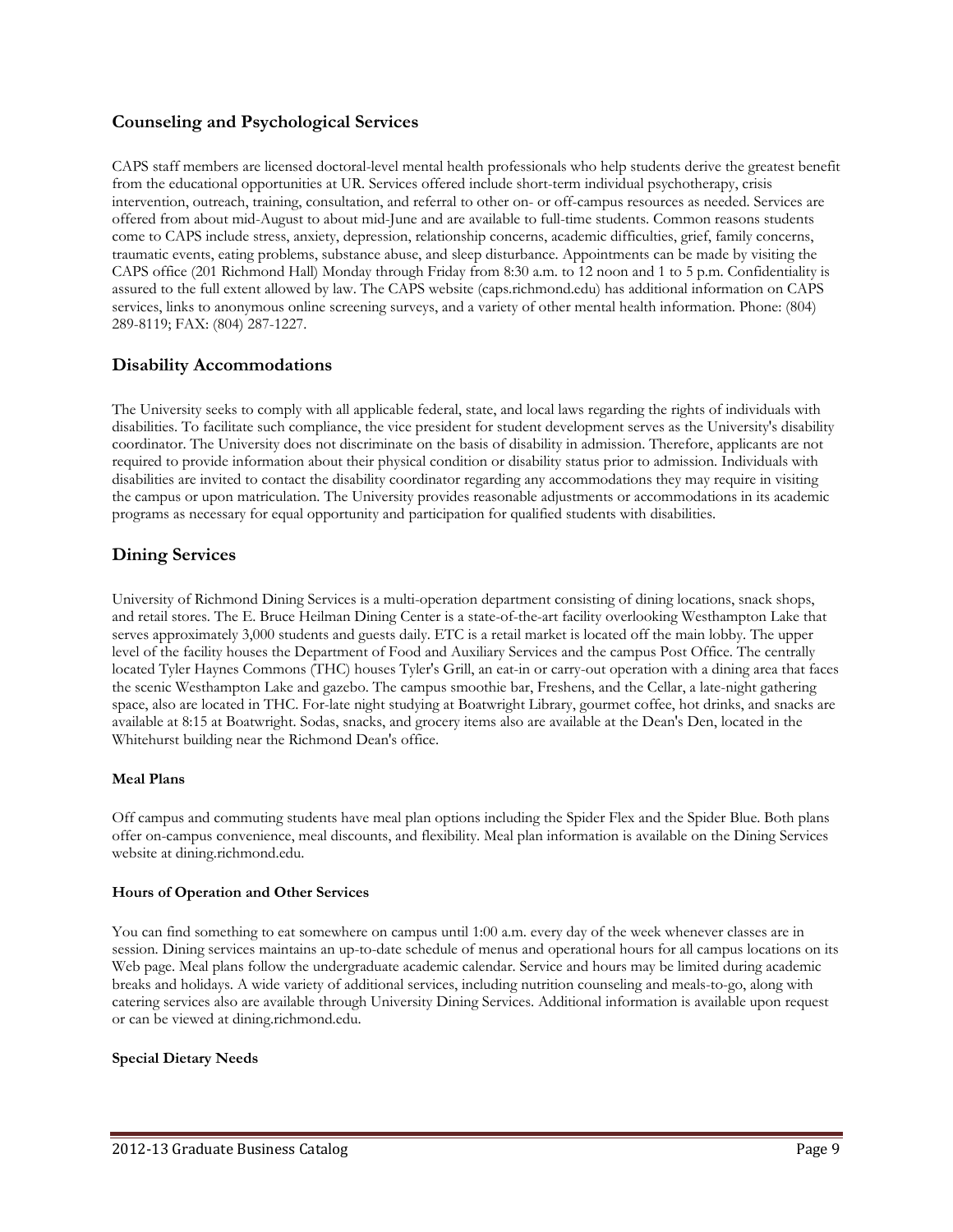With a registered dietician as a member of the University Dining Services team, every effort is made to support special dietary needs that are medically based. Medical documentation is required and students with dietary restrictions or special needs are asked to make an appointment to see our nutrition professional. Students will be required to sign an informational release so that their situation can be discussed with their physician or medical professional as needed. In addition, dining services may require that students consult the University's physicians regarding their dietary requests. The University does not have designated facilities to accommodate religion-based dietary needs on a daily basis. However, we do work closely with the Office of the Chaplaincy to provide kosher for Passover selections and carryout meals during Ramadan. Please contact the associate director of dining services if you have questions regarding available services.

## **Housing**

The University does not provide on-campus housing for graduate students.

## **Identification Card/One-Card**

Each degree- or certificate-seeking student will be issued a picture identification card (One-Card) upon request. This card verifies that the holder is eligible to receive University library and certain other campus privileges. A campus ID is required for check cashing and access to athletic facilities and serves as your meal card if applicable and library card. Neither the card nor its privileges is transferable.

All University students may sign up for the University's SpiderCard Account, a declining balance program which allows students to access previously deposited funds via their University One-Card. The SpiderCard Account allows students the ability to make purchases without carrying cash and can be used at the bookstore, the Student Health Center, most vending machines, for on-campus pizza delivery, in One Card Services for passport photos, for concessions in Robins Stadium/ Robins Center, and all campus dining locations. Students will be mailed information before the fall semester regarding SpiderCard sign up. Complete information on the One-Card is available at onecard.richmond.edu/.

## **Information Services - Library and Computing Resources**

#### **Library Resources**

Boatwright Memorial Library, facing Westhampton Lake, is the main library. It includes collections and services for the humanities, social sciences, sciences, and business. Boatwright is also home to the Media Resource Center and the Digital Scholarship Lab. The Parsons Music Library is in the Modlin Center for the Arts. The Muse Law Library in the Richmond School of Law serves the special needs of law students and faculty. The libraries' collections have been developed to meet the needs of students and faculty. Those collections, not including those in the Law Library, consist of more than 500,000 volumes, access to more than 30,000 print and online journals, 64,000 electronic books, more than 230 online databases and a wealth of resources in media such as sheet music, DVD, audio CD, microfilm and audio books. Since 1900, the University of Richmond has enjoyed status as a depository for U.S. government publications. Boatwright Memorial Library holds more than 500,000 government documents in print and microform and provides electronic access to thousands more. The Galvin Rare Book Room contains nearly 25,000 rare books, first editions, maps, photographs and manuscripts. The online library catalog (library.richmond.edu) provides access to the collections. The libraries participate in local and state consortia as well as national networks to obtain access to databases and to borrow items not held in the University's collections.

The libraries offer group and individual instruction in using these resources effectively. Group instruction is offered in the Boatwright Computer Classroom and other locations. Individual assistance is available in person and online through various means described at library.richmond.edu/help/ask.html.

Boatwright Memorial Library offers a mix of study space suitable for individuals working alone or in groups as well as AV viewing/listening carrels and rooms and more than 120 computer workstations. Laptop computers are loaned for inbuilding use and connect to the University's wireless network. When classes are in session, the first and second floors of Boatwright Library are open 24 hours a day.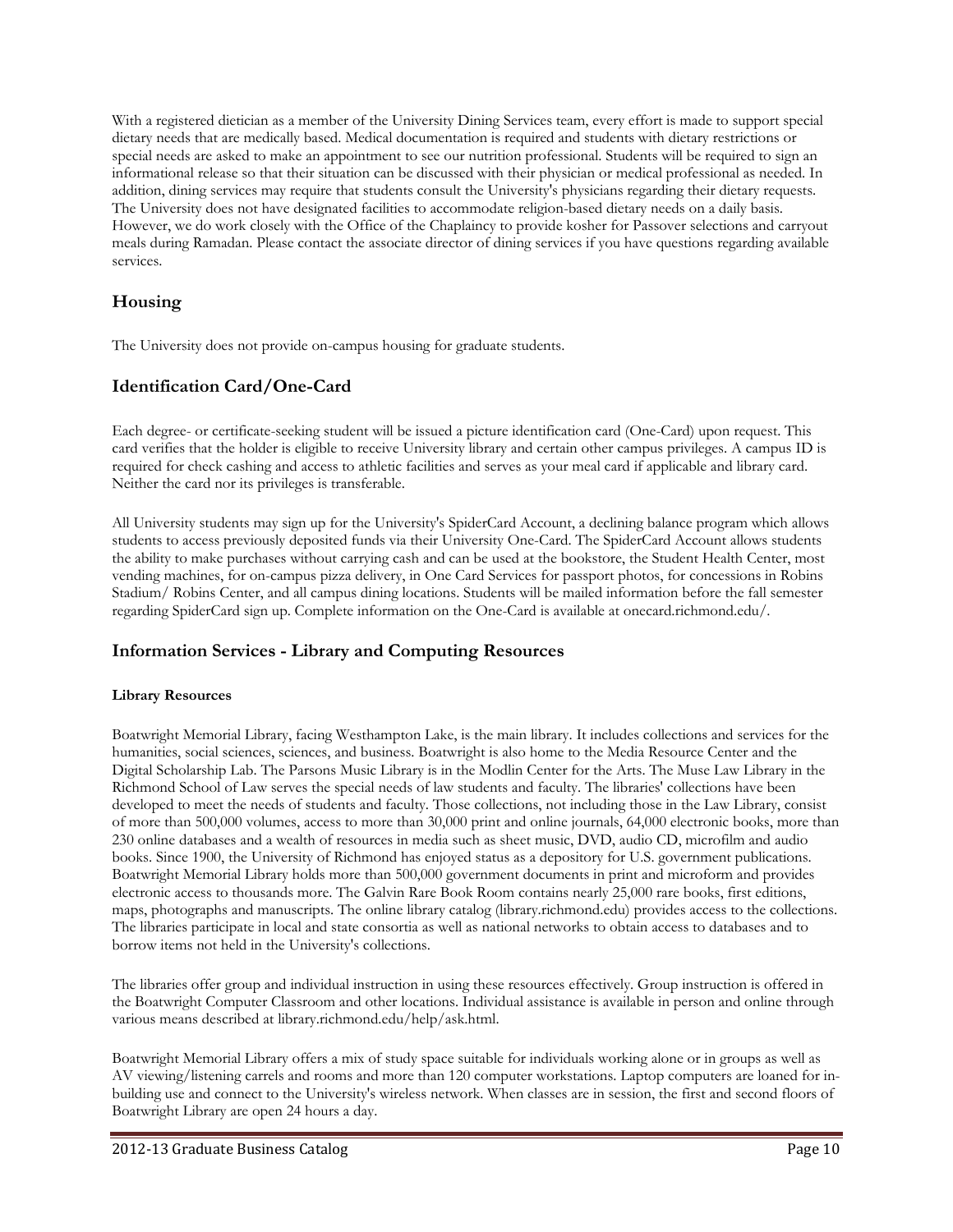A separate wing of Boatwright Memorial Library houses the Virginia Baptist Historical Society, a memorial to the Virginia Baptists who struggled to secure religious liberty in America. The library holds thousands of books, church records, manuscripts, and personal papers related to Virginia Baptist history and heritage. The society also manages the University's archives, a large collection of books, photos, and memorabilia related to the University's rich history. The University's libraries are open to the entire campus community.

Boatwright Library is also home to the Eight Fifteen at Boatwright coffee shop.

#### **Computing Facilities**

The University of Richmond is committed to preparing students to work in technology- and information-centered environments. Toward that end the University provides computers, software, and specialized equipment for student use in labs, public areas, classrooms, and residence hall lounges. There are over 900 personal computers available to students in general-purpose and discipline-specific computing spaces across the campus. Each student in the residence halls has his or her own wired network connection; in addition, the campus is blanketed with a high-speed 802.11g wireless network that provides students, faculty, staff, and guests with secure access to a wealth of resources.

The University maintains a robust network infrastructure. A wireless network supports mobile computing in every building on campus, and provides coverage in most outdoor locations and public gathering spaces. Information Services keeps University-owned systems loaded with up-to-date versions of the latest software tools and anti-virus software. All users must have an active University computer account to log into any lab machine. To help ensure the security of our systems and network, passwords must be changed each semester in order to maintain an active account. Refer to the Policies for Responsible Computing posted on the Information Services Policies Web page for guidelines regarding the use of University-provided technology resources.

The ground floor of Jepson Hall houses many computing resources, including a general purpose computer lab with a total of 30 workstations; five PC classrooms with full multimedia capabilities; and two computer classrooms running Windows, Linux, and Unix designated for use by the math and computer science department. When classes are not in session, the Jepson Hall computer classrooms are open for student use. Jepson Hall is also the location of the Computer Help Desk, a resource that provides assistance with computing-related issues for the entire campus. A listing of the current hours of operation for all of these resources may be found on the Information Services Web page.

The Technology Learning Center (TLC) is a unique resource located on the third floor of Boatwright Memorial Library. It is devoted to servicing the multimedia needs of students, faculty, and staff. This area offers PC and Mac workstations equipped with high-end Web development, multimedia, animation, 3-D modeling, and audio-video recording and editing software. Scanners, high quality printers, large-format plotters, digitizers, and digital video and still cameras also are available. In addition, the TLC contains a photography studio and a small recording studio. The TLC also supports media production in the Media Resource Center on the second floor of Boatwright Library. Most importantly, the TLC is staffed by professionals and well-trained student assistants. Students not only have access to the hardware and software, but also to experts who can help them effectively use the specialized tools. Technology training is offered to students, faculty, and staff in a variety of formats, including books and CDs available in the TLC and searchable through the Library catalog; online video tutorials; technology training classes offered throughout the school year; and one-onone training sessions available through appointments at the TLC. TLC hours of operation and current technology training classes may be found on the Information Services Web page at is.richmond.edu.

## **International Students and Study Abroad**

The Office of International Education, located in Puryear Hall, serves all students, undergraduate and graduate, in arts and sciences, business, leadership studies, continuing studies, and law. It offers advising on study abroad opportunities and procedures, and a wide variety of services for international students: orientation, visa, work, and health insurance, as well as cultural and social activities.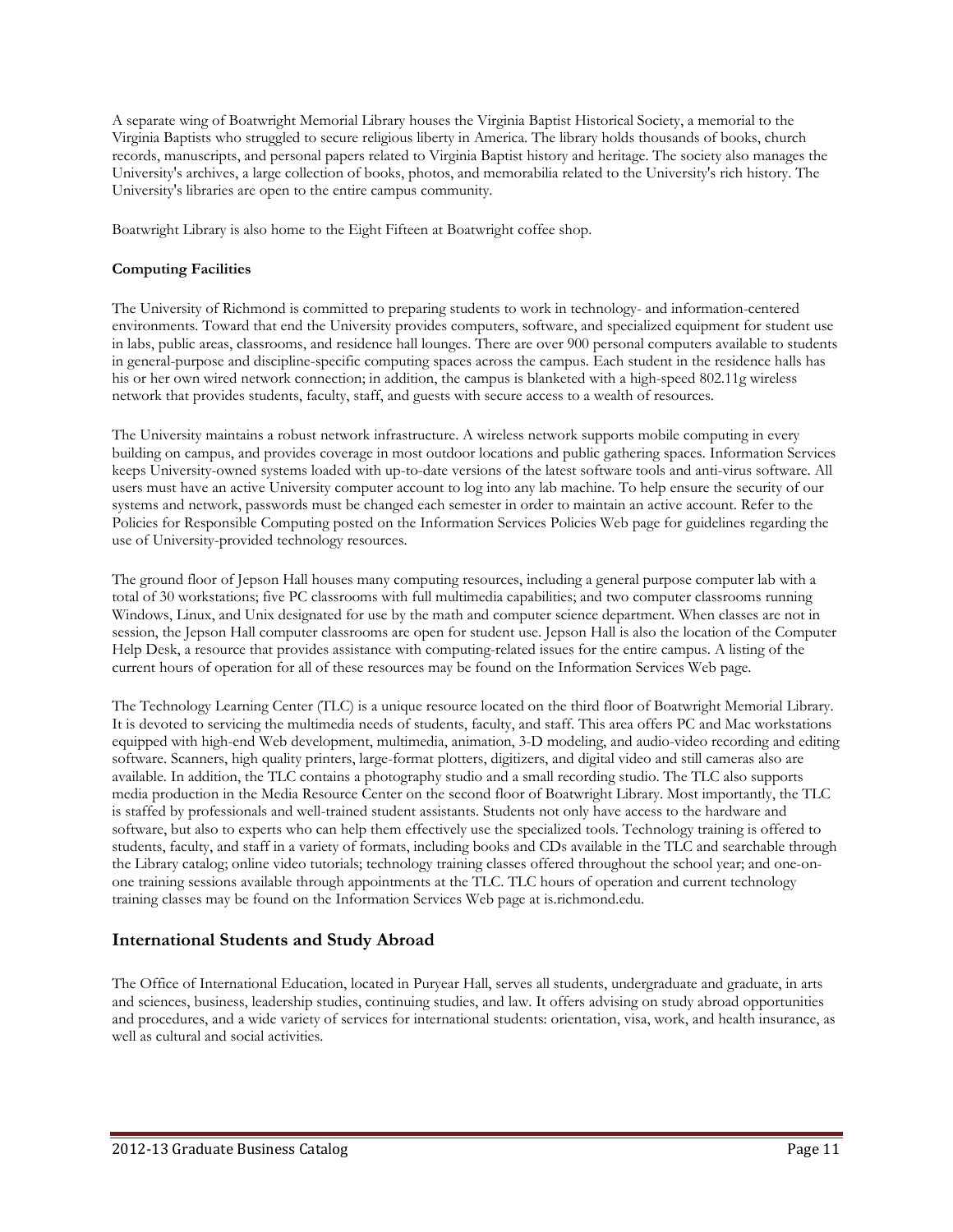## **Multicultural Affairs**

The mission of the Office of Multicultural Affairs is to support the on-going enrollment and retention of ethnoculturally and social-culturally diverse American students, and promote a campus climate that celebrates diversity. Working in collaboration with a variety of other offices and departments campus wide, the Office of Multicultural Affairs develops, implements, and advocates for programs that are designed to enhance the overall personal development and growth of University students.

## **Official University Communications**

The University of Richmond uses e-mail as an official means of communication within the University. Examples include notification of financial aid, tuition bills, academic or disciplinary action, instructor feedback, and correspondence from University offices. Students are required to activate their @richmond.edu e-mail account and to check it regularly. Students are responsible for reading the content of University communications sent to their e-mail account. If students choose to forward their University e-mails to an external e-mail provider, they are responsible for ensuring that the external e-mail account remains active.

## **Parking Services**

The University of Richmond Parking Services strives to provide adequate, safe and accessible parking for faculty, staff, students and visitors to the University. To achieve this goal, Parking Services requests that all vehicles, including motorcycles and mopeds, be registered. Vehicles may be registered in person at the Parking Services' office or online at police.richmond.edu/parking/index.html. All vehicles on campus must be properly licensed, inspected and insured. Vehicles may be removed from campus if not registered with Parking Services. Parking Rules and Regulations can be found at the Parking Services' website and a copy of the regulations will accompany all permits.

#### **Recreation and Wellness**

The mission of the Department of Recreation and Wellness is to enhance the lives of its members by providing quality recreational and educational programs in an environment that promotes healthy lifestyles, academic productivity, and personal growth.

The Weinstein Center for Recreation and Wellness provides a comprehensive facility that includes a two-level fitness and wellness center, three-court gymnasium with an elevated walking and jogging track, two multipurpose rooms, pool, game room, and racquetball and squash courts, as well as locker room and sauna facilities. Participants have the opportunity to experience a full range of cardio and strength equipment, in addition to a wellness resource center and computer lab. Outdoor playing fields and lighted basketball and sand volleyball courts are available for recreational use. Thirteen tennis courts, a 400-meter track, and cross country trails are also available for recreational use when not scheduled for intramurals, intercollegiate athletics, or special events. The campus recently added an 18 hole disc golf course available for recreational use.

The fitness and wellness program offers group exercise, indoor cycling, and other fitness programs throughout the day. In addition, special screenings, assessments, and services are offered to address health and wellness topics. Services often include massage therapy, personal training, cholesterol screenings, blood pressure checks, and fitness assessments.

The intramural sports program offers a wide range of major and minor sports at a variety of skill levels. More than 25 sport clubs provide student leadership opportunities as well as competitive options for students who are not part of the varsity athletic program. The Natural High and Outdoor Adventure programs offer activities and trips throughout the year, often including whitewater tubing and rafting, camping, skiing, rock climbing and hiking. The Odyssey high ropes course is one component of a much larger and long term departmental goal for developing a comprehensive Outdoor Experiential Education program.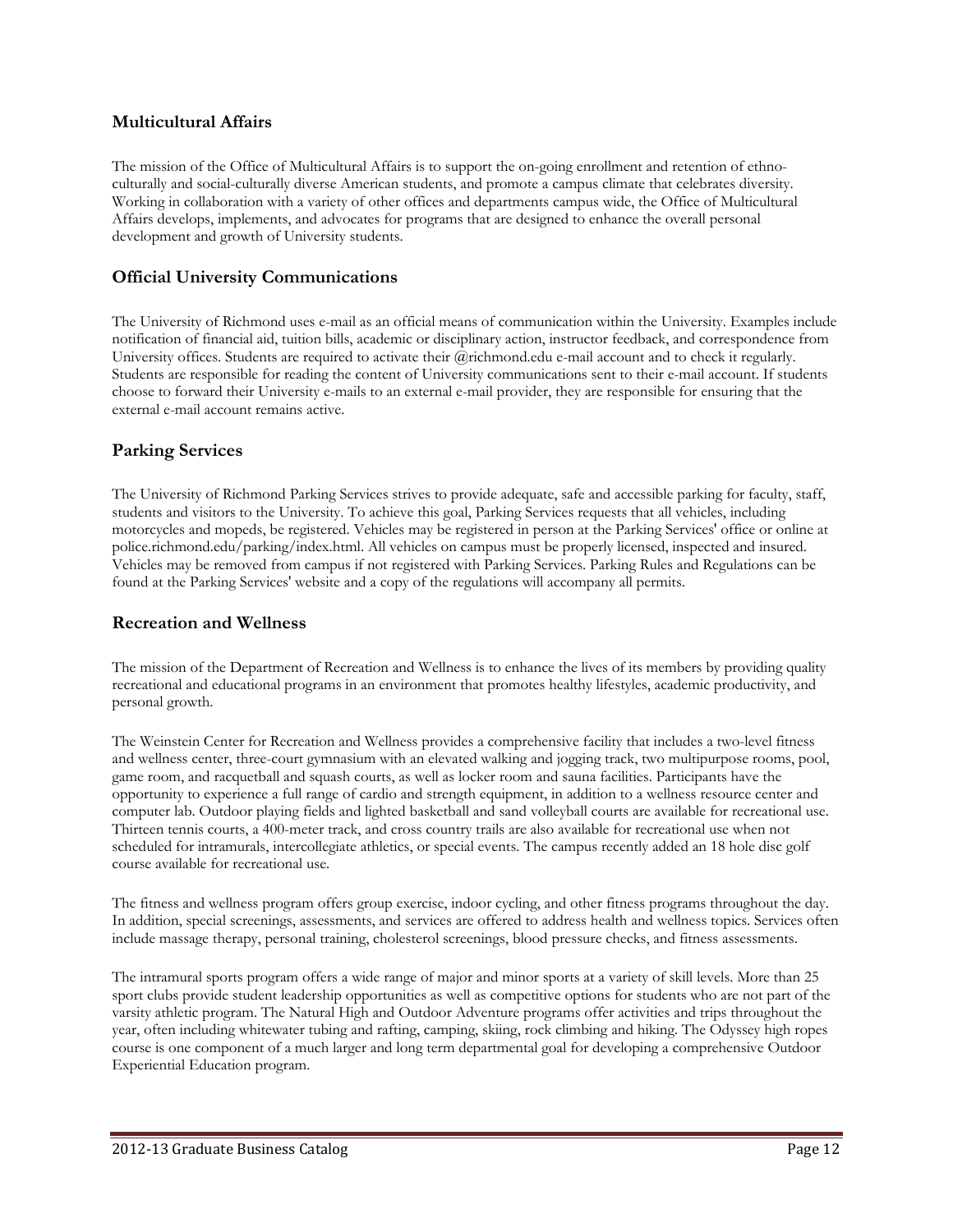For more information about recreation and wellness programs or the Weinstein Center, please visit recreation.richmond.edu or call Member Services at (804) 289-8361.

# **Spiritual Life**

This mission of the Office of the Chaplaincy is Inspiring Generous Faith; Engaging the Heart of the University.

The Office of the Chaplaincy consists of five full-time staff members and eighteen affiliated campus ministers. Together, we focus on five strategic goals to advance our mission:

- Creating structures of inclusion for the diversity of faith traditions present on campus.
- Including our eighteen partner campus ministries more robustly in the mainstream of campus life.
- Providing pastoral care to all members of the university community, particularly students.
- Developing programming for students to pursue spiritual renewal, reflection, and critical engagement with their own experience and that of others.
- Animating conversations of meaning across many lines of difference to cultivate our highest ideals of responsible living and learning.

Some of our yearly highlights include the Pilgrimage program to Israel; our Multifaith Student Council; the Weinstein-Rosenthal Forum on Faith, Ethics, and Global Society; our One Book, One Campus program; our Consider This dinner series; the annual Iftar, Seder, Thanksgiving, and December Candlelight services.

In addition, a wide range of worship and fellowship opportunities are offered such as weekly Catholic Mass; Kairos, a Christian contemplative service; Shabbat services; Muslim prayer; and Zen Meditation. Additional worship and study opportunities are offered through our campus ministry team.

Visit our website for detailed information: chaplaincy.richmond.edu.

The Office of the Chaplaincy is located in the Wilton Center, between Cannon Memorial Chapel and Tyler Hanes Commons. We look forward to meeting you.

## **Student Health Center**

The Student Health Center offers a comprehensive program in health education and health maintenance, as well as treatment for illness and injury. The Health Center staff includes board-certified family practice physicians and registered nurses. Services include acute care for illness and injury, general medical care, women's health, men's health, allergy shots, and immunizations. The telephone number is (804) 289-8064 and FAX is (804) 287-6466. Students and parents are encouraged to visit the Health Center's website for general information and timely messages: healthcenter.richmond.edu and the Health Center can be reached by e-mail at healthcenter@richmond.edu.

Rather than walking in without an appointment, students are encouraged to call and speak with a registered nurse about their concerns through the Dial-A-Nurse system (call 804-289-8700 for the Dial-A-Nurse). After evaluating the history and symptoms of the illness, the nurse will advise the most appropriate treatment. If indicated after the Dial-A-Nurse evaluation, an appointment will be made. Appointments may be made for annual gynecological examinations, doctorrequested follow-up visits, allergy shots, immunizations, and PPD tests by calling (804) 289-8064.

All full time students are eligible for the services provided by the Student Health Center. (School of Continuing Studies students are not eligible.) The cost of prescription drugs, some laboratory tests, hospital emergency room treatment, hospitalization, x-rays, and referral off campus for consultation with medical specialists are not covered by any student fees. These costs will be billed separately by the provider.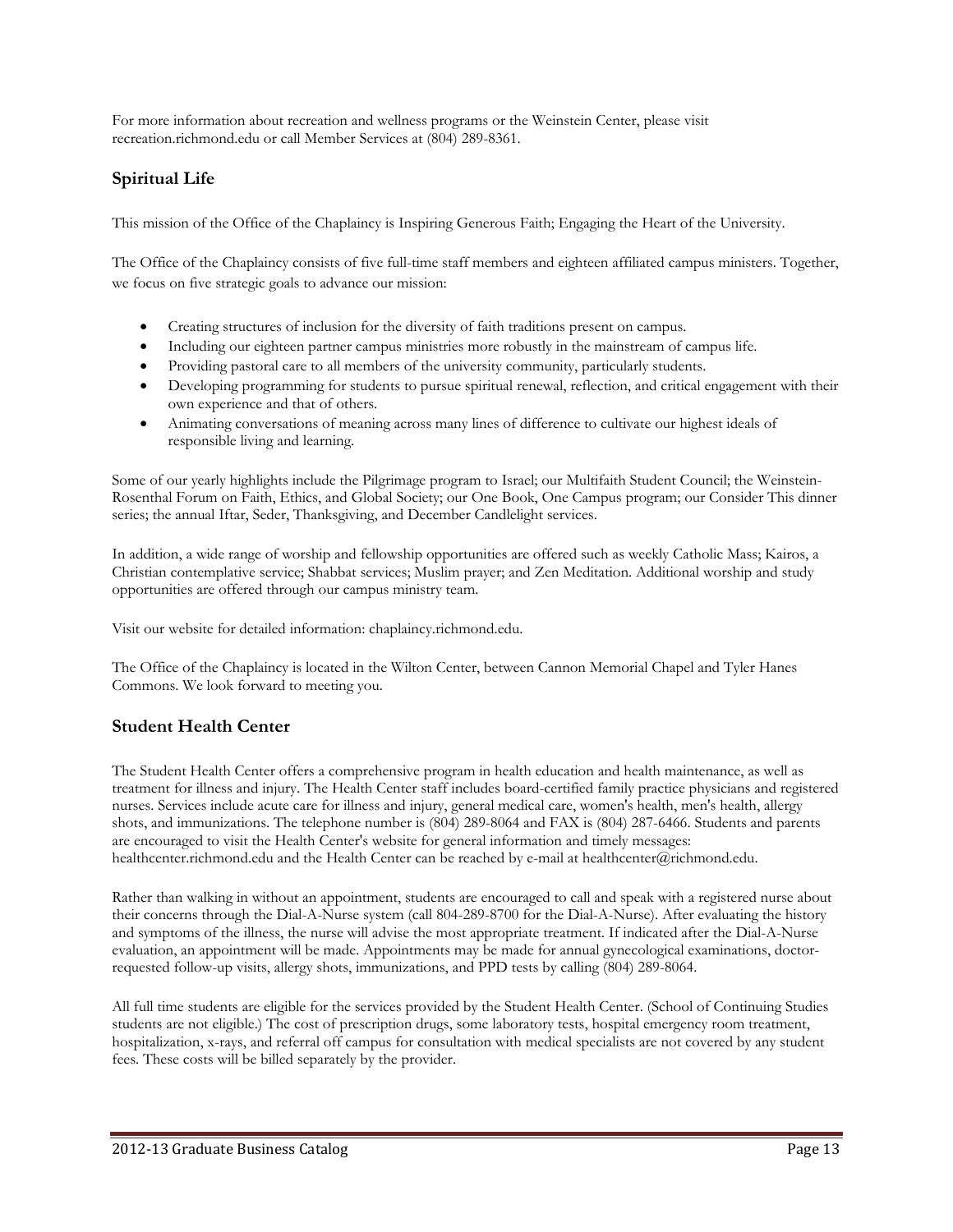The Student Health Center does not accept insurance assignments. This means we will not bill a patient's insurance company. Any charges incurred at the time of visit will be billed through student accounts or may be paid by check, cash, or Spider Card. The patient will be provided with a medical encounter form itemizing all charges and containing all necessary information to submit for insurance reimbursement.

Information regarding hours of operation, descriptions of services, details of allergy shot procedure, billing and insurance questions, medical information, community facilities, medical referrals, and helpful links can be found on the Health Center's website.

Virginia law mandates that each student submit an immunization record and tuberculosis screening status prior to enrollment. In compliance with this requirement, the immunization record is included in the health history form provided to entering students and is to be returned to the Student Health Center.

All communications between student and Health Center staff are strictly confidential. Information will not be released from the Student Health Center without the patient's prior approval except in an emergency or by court order.

## **Student Identification Number**

In an effort to better protect the privacy of each member of the University of Richmond community, the University uses randomly generated ID numbers for each student, employee, faculty member, and alumni. A student will be assigned a University of Richmond ID number as the primary identification for University records when he/she enters the University. This eight-digit number will be printed on each student's One-Card (unless the student requests it not be printed). This ID number also will be used in conjunction with a confidential PIN for students to register for classes and access their academic records through the Web using the University of Richmond's Student Information System (BannerWeb). A social security number will still be required to be on file with the University to fulfill IRS and federal reporting requirements.

# **Ethics and Conduct**

## **Policies**

The University of Richmond is governed by policy statements that guide individual members in their actions toward each other and toward the larger community. These policy statements support the University's educational mission while seeking to assure that both individual and majority rights are appropriately observed and maintained.

## **University Academic Honor Statute**

All schools within the University of Richmond operate under an Academic Code of Ethics; copies are available in the appropriate dean's office. Breaches of the code include cheating, plagiarism, violation of a signed pledge, lying, academic theft, and in general, breaking one's word of honor in any circumstance. Any person who violates these standards shall be subject to disciplinary action ranging from reprimand up to and including expulsion from the University. Determination of guilt or innocence and imposition of penalties, when necessary, will be effected according to established procedures, with procedural fairness observed, and with appropriate appeal procedures available.

## **Standards of Conduct**

The University of Richmond considers cultivation of self-discipline and resolution of issues through process of reason to be of primary importance in the educational process and essential to the development of responsible citizens. All members of the University community have a responsibility to comply with local, state, and federal laws and with all published University policies and regulations. In a community of learning, individual or group conduct that is unlawful disrupts or interferes with the educational processes, causes destruction of property, or otherwise infringes upon the rights of others or of the University itself cannot be tolerated.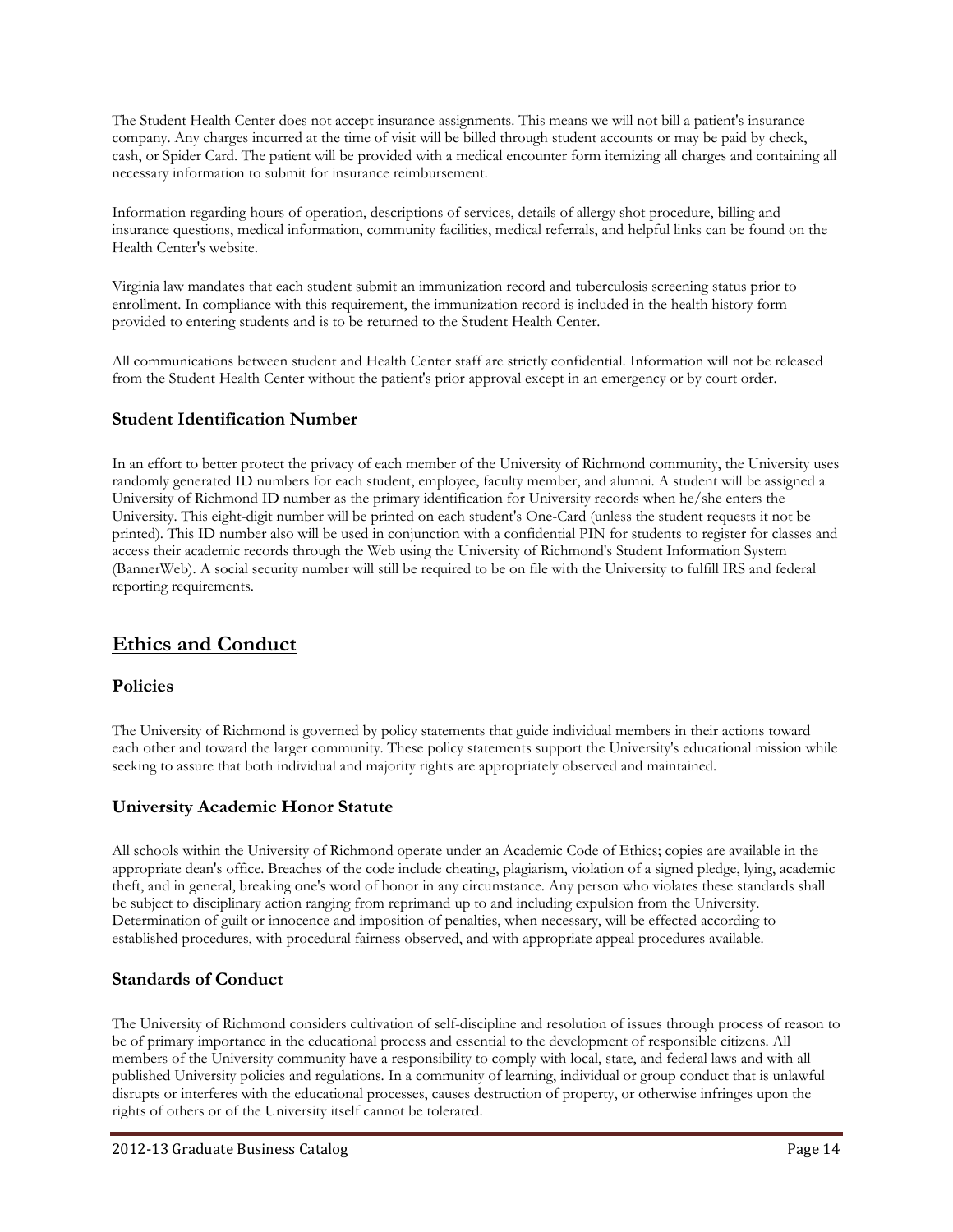The trustees of the University of Richmond have authorized a policy statement on standards of conduct, penalties, and disciplinary procedures to guide the conduct of students and their guests. This statement sets forth those standards of conduct that the University of Richmond deems essential for fulfilling its educational mission. Any person who violates the standards of conduct and regulations of the University of Richmond shall be subject to disciplinary action and, if need be, legal action. Disciplinary action may range from disciplinary warning up to and including suspension or expulsion from the University. Sanctions will be imposed after proper determination has been made in accordance with established disciplinary procedures of the University, with fair procedures observed and with appropriate appeal procedures available, as outlined in the policy statement and any approved revisions thereof.

A copy of this policy statement and/or any officially approved revisions thereof is readily available in the Student Handbook for each student who matriculates. All members of the University community should familiarize themselves with this policy statement and revisions and with any other official publications, handbooks, or announcements issued on occasion by the University of Richmond or by individual colleges and schools of the University.

## **Alcoholic Beverages and Other Drugs**

The legal age for the consumption and possession of alcohol is 21 in the Commonwealth of Virginia. Each member of the University community is encouraged to make risk-aware choices regarding the consumption of alcohol or the use of other psychoactive drugs. Members of the campus community who choose to use such drugs are expected to consider the risks of harm to self, others, and the community-at-large. To mitigate the harmful behavior associated with such drugs, the University has established policies to eliminate the use of illicit drugs and to limit the consumption of alcoholic beverages on campus. It is our individual responsibility to understand and abide by the regulations as defined by the University, the Commonwealth of Virginia, and the federal government governing the use and distribution of alcohol and other drugs. These regulations apply to all members of the University community and its guests and visitors. Persons who infringe upon the rights of others, break the law, conduct themselves in a disorderly manner, or damage University property are accountable for their actions. Such persons are subject to University disciplinary sanctions (up to and including removal from this community) and/or criminal action. Such harmful behavior is absolutely at variance with the mission of the University. Because the University of Richmond strives to achieve a healthy living and learning environment, the unlawful possession, use, or distribution of illicit drugs and alcohol by students and employees on the University's property, or as a part of its activities, is prohibited.

More information about the University's alcohol and drug policy can be found online at studentdevelopment.richmond.edu/common/PDF/UR\_Alcohol\_Policy.pdf

## **University Police**

The University of Richmond Police Department, a nationally accredited police department, is committed to providing a safe and secure environment for our students, faculty, staff, and visitors. The University of Richmond Police Department provides 24-hour uniformed response to calls for service, provides routine and directed patrol activities, performs vehicular crash investigation, and investigates criminal offenses. Additionally, all police officers are Red Cross First Responder/CPR-certified. Uniformed security officers also assist with building security and other calls for service as needed. All crimes that occur on campus should be reported to the University Police in person or by calling 911, (804) 289-8911 or (804) 289-8715. More information about the police department, including crime statistics, can be found online at police.richmond.edu.

## **Jeanne Clery Disclosure of Campus Security Policy and Campus Crime Statistics**

University of Richmond is committed to assisting all members of the university community in providing for their own safety and security. The annual security and fire safety compliance document is available on the University of Richmond website at oncampus.richmond.edu/administration/police/craa/.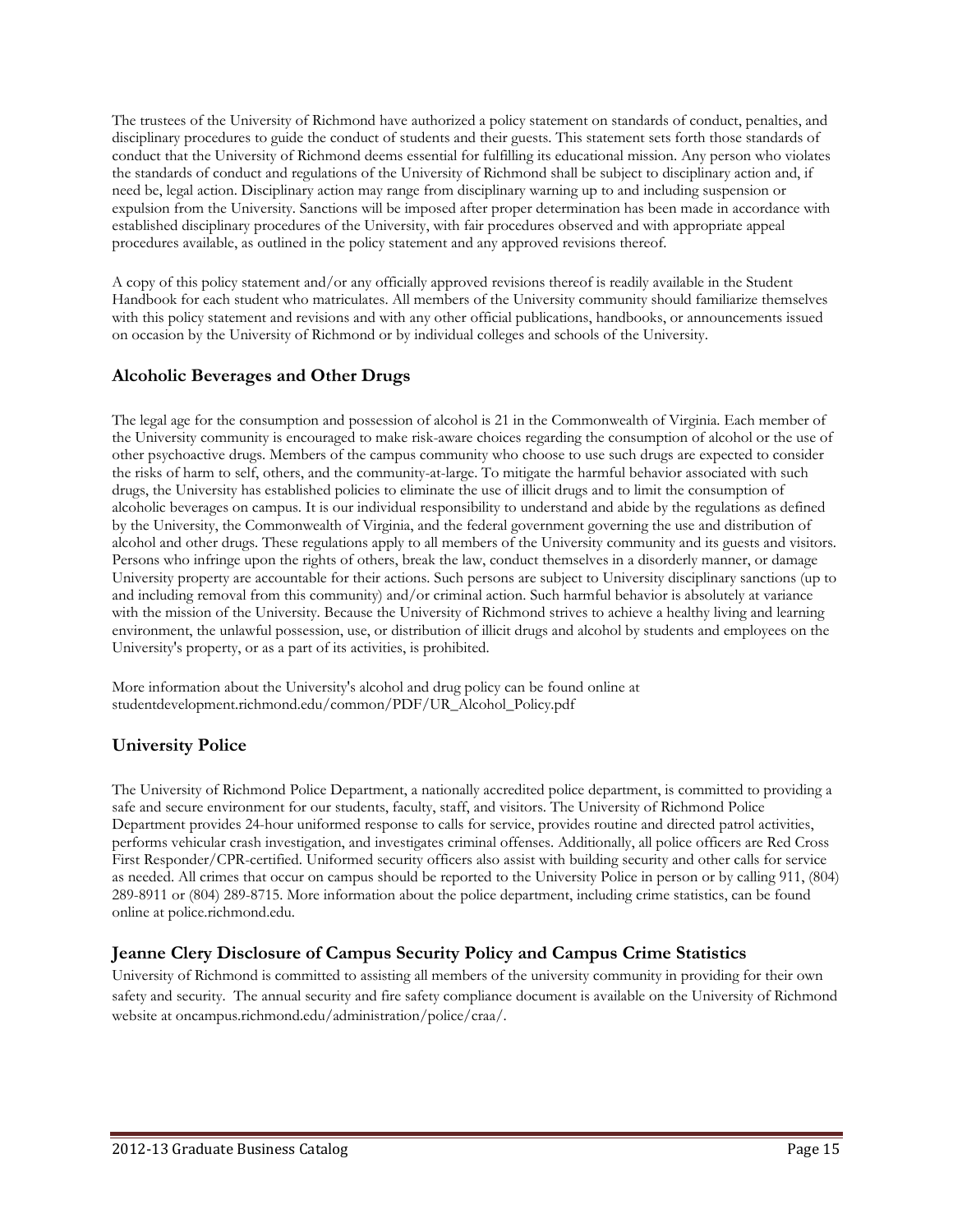If you would like to receive a copy of the security and fire safety report which contains this information, you can stop by the University Police Department at Special Programs Building, #31 UR Drive, University of Richmond, VA 23173 or you can request a copy be mailed to you be calling (804) 289-8722.

The website and document contain information regarding campus security and personal safety including topics such as: crime prevention, University police law enforcement authority, crime reporting policies, disciplinary procedures and other matters of importance related to security on campus. They also contain information about crime statistics for the three previous calendar years concerning reported crime that occurred on campus, in certain off-campus buildings or property owned or controlled by University of Richmond, and on public property within, or immediately adjacent to and accessible from the campus.

This information is required by law and is provided by the University of Richmond Police Department.

# **Confidentiality/Privacy Rights/Right to Know**

University of Richmond procedures and the Family Educational Rights and Privacy Act (FERPA) prohibit the unauthorized release of confidential information about individual students. However, directory information is not considered to be confidential and may be published or otherwise released. Directory information includes name; addresses, including permanent, campus, local (off-campus), e-mail, and campus computer network (IP) address; associated telephone numbers; date and place of birth; school or college; major and/or minor fields of study; degree sought; expected date of completion of degree requirements and graduation; degrees conferred; awards and honors (e.g., dean's list); full- or part-time enrollment status; dates of attendance; previous institutions attended; participation in officially recognized activities and sports; weight and height of members of an athletic team; and photograph. A full list of information considered directory information is available on the Office of the University Registrar's Web page at oncampus.richmond.edu/academics/registrar/policy/ferpapolicy.html or by contacting the Office of the University Registrar. Students may opt to have their directory information withheld. To exercise this option, the appropriate form must be obtained from the Office of the University Registrar, completed, and returned to that office. Once filed, this form remains in effect until withdrawn by the student in writing to the Office of the University Registrar. For further information, contact the Office of the University Registrar.

## **Rights with Respect to Education Records**

The Family Educational Rights and Privacy Act (FERPA) affords students certain rights with respect to their education records. These rights include:

1. Access to Education Records: students have the right to inspect and review their education records within 45 days of the day the University receives a written request for access. Students should submit their request to the Office of the University Registrar and specify the record(s) they wish to inspect. Arrangements will be made for access and the student notified of the time and place where the records may be inspected.

2. Request for Amendment of Education Records: students have the right to request amendment of their education records if they believe the records are inaccurate. They should write the University Registrar, clearly identify the part of the record they want changed, and specify why it is inaccurate. If the University decides not to amend the record as requested by the student, the University will notify the student of the decision and advise the student of his or her right to a hearing regarding the request for amendment. Additional information regarding hearing procedures will be provided to the student when notified of the right to a hearing.

3. Disclosure of Education Records: students have the right to consent to disclosures of personally identifiable information contained in education records, except to the extent that FERPA authorizes disclosure without consent.

One exception which permits disclosure without consent is disclosure to school officials with legitimate educational interest. A school official is a person employed by the University in an administrative, supervisory, academic, research, or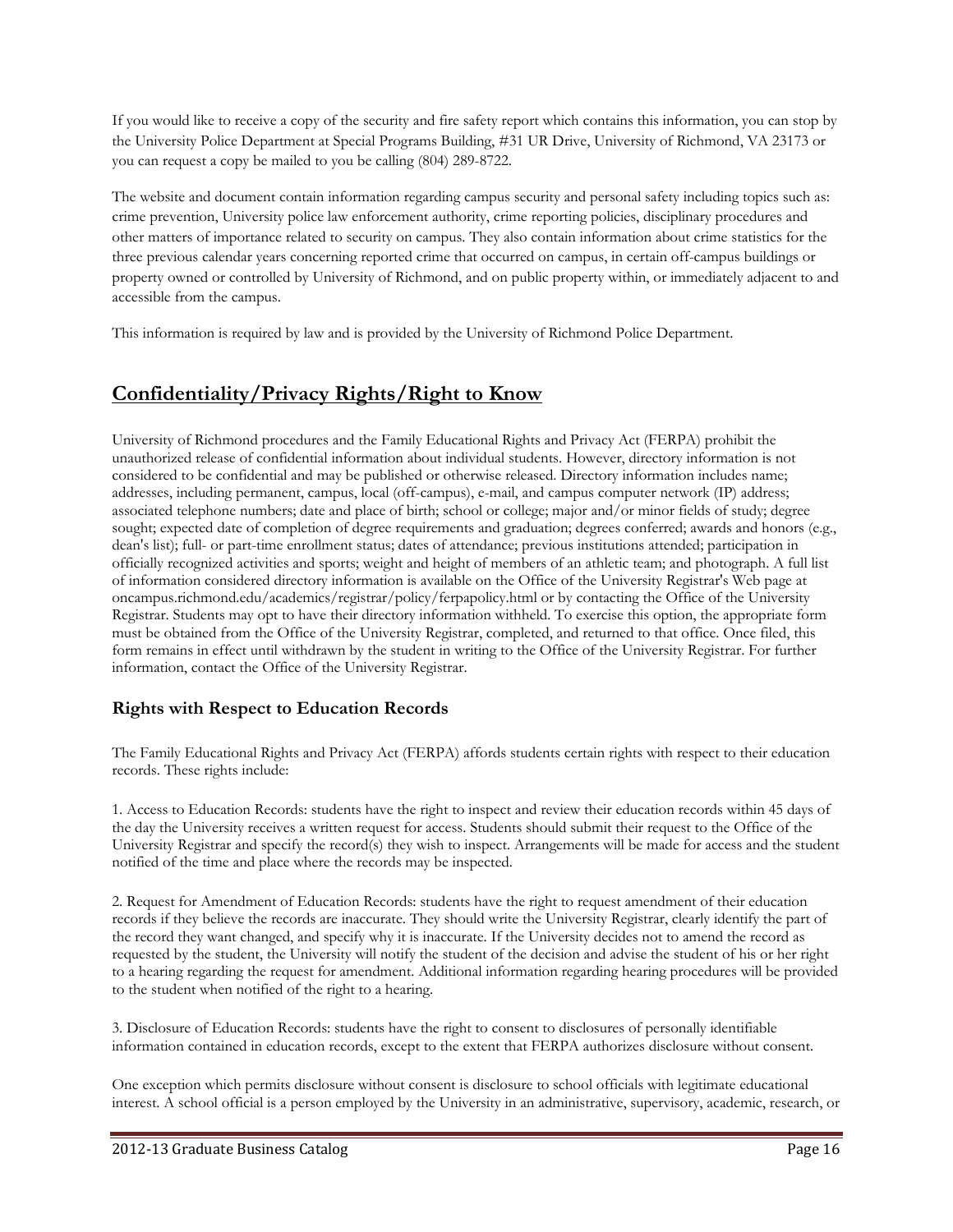support staff position (including law enforcement unit personnel and health staff); a person or company with whom the University has contracted (such as an attorney, auditor, or collection agent); a person serving on the Board of Trustees; or a student serving on an official committee, such as a disciplinary or grievance committee, or assisting another school official in performing his or her tasks. A school official has a legitimate educational interest if the official needs to review an education record in order to fulfill his or her professional responsibility.

Upon request, the University discloses records without consent to officials of another school in which a student seeks or intends to enroll.

4. Right to File a Complaint: Students have the right to file a complaint with the U.S. Department of Education concerning alleged failures by the University of Richmond to comply with the requirements of FERPA. The name and address of the office that administers FERPA is:

Family Policy Compliance Office U.S. Department of Education 400 Maryland Avenue, SW Washington, DC 20202-4605

The University's complete policy statement can be found on the University Registrar's Web page at registrar.richmond.edu/ferpa/statement/index.html.

NOTE: Because of the access afforded by a University ID, this number is not considered directory information and will not be released without a student's consent except in situations as listed above. Students should treat the University ID as confidential; it should be protected and not carelessly shared with others. It will be used for a student's entire time at the University of Richmond, so it should always be treated in a confidential manner.

#### **Right To Know**

In accordance with the Student Right To Know and Campus Security Act, the University of Richmond makes graduation rates available to all current and incoming students. These figures can be found at: oir.richmond.edu/Factbook.htm

# **Financial Affairs**

## **Tuition**

For 2012-2013, the tuition for graduate business program students taking fewer than nine hours is \$1,230 per semester hour; tuition for graduate business students taking nine or more semester hours is \$18,675 per semester.

Students in the Opening Residency or Capstone programs may take up to 9 credit hours, in that semester, at the part time rate of \$1,230 per semester hour.

The University reserves the right to increase the fees listed herein if conditions should make such changes necessary or advisable. The changes will be announced as far in advance as possible.

Note: Regardless of the University division in which a course is taken, the student pays the tuition and fees of the school to which he or she has been admitted and which is considered the school of record. Any special fee associated with a particular course, such as a laboratory fee, is charged based on registration in the course.

## **Payments**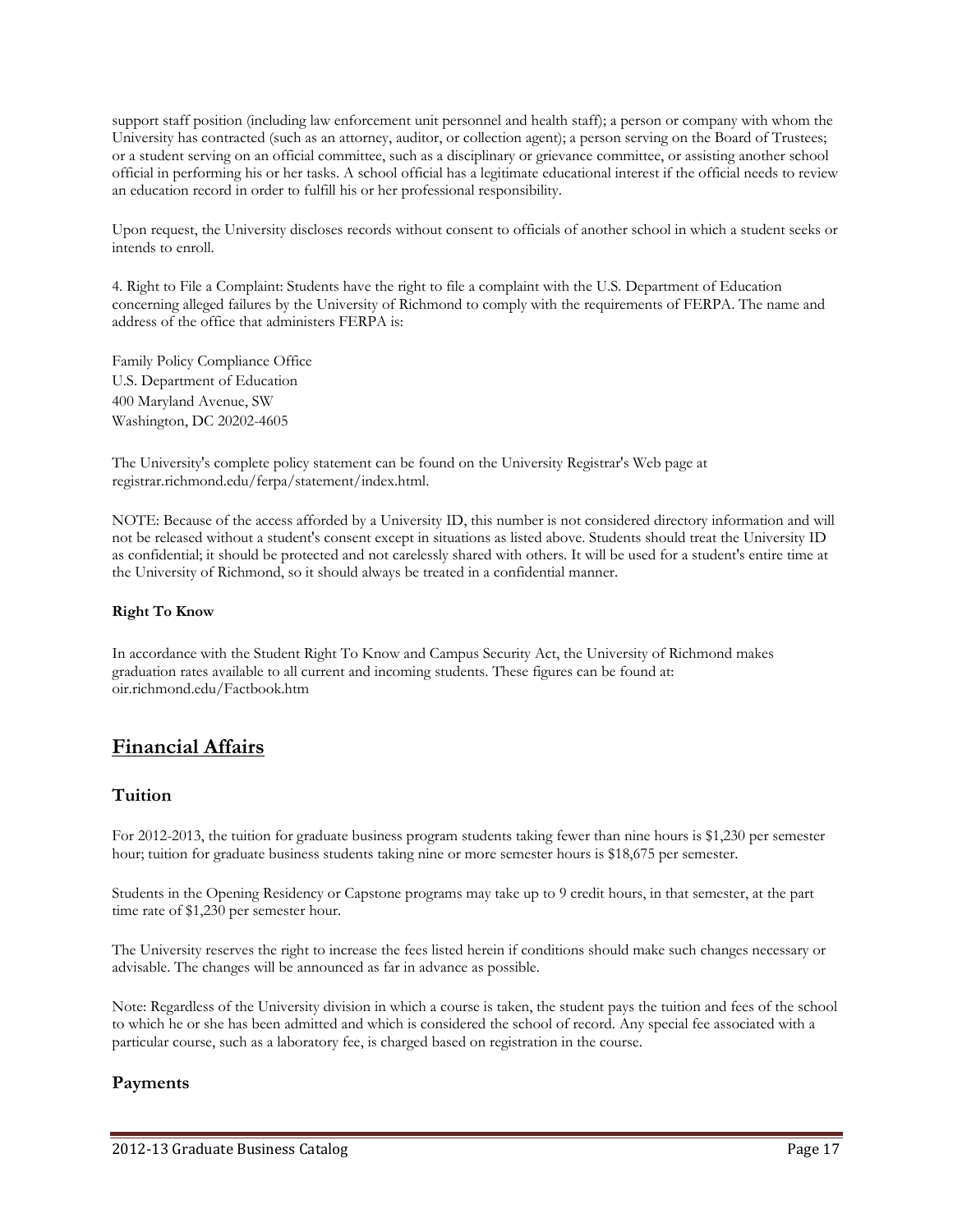Inquiries concerning payment should be directed to the Office of Student Accounts, phone (804) 289-8147 or (866) 241- 8893 (toll free) or e-mail at bursar@richmond.edu. Payment in full is due by the end of the first week of classes each term, whether or not an invoice has been received.

Fees are electronically invoiced. To avoid incurring a late-payment fee, delays in registration and other areas, individuals are urged to pay fees when due.

Students receive monthly e-mail notifications to their UR e-mail address with the subject line "University of Richmond Electronic Invoice/Statement" and a link to QuikPAY. The student's University of Richmond ID number is used for authentication. Students can also access their account through BannerWeb. Upon login, students may view invoices, set up and store bank account or credit card information, set up authorized payers, pay invoices electronically, and print paper copies.

The student may authorize others to view the invoice as an authorized payer. Each invoice cycle, the student and the authorized payer will receive an e-mail notification that the electronic invoice has been sent with a link to the QuikPAY login page.

Tuition payment options include:

1. Cash

2. Check, payable to the University of Richmond

3. The University of Richmond accepts MasterCard, Discover and American Express via QuikPAY. Visa is not currently accepted. A vendor fee of 2.75% of the amount charged will be charged to your credit card account for this service. Electronic checks, at no cost to the payer, are also accepted at this site.

4. e-Check is an optional feature. Checking and savings account information from a bank within the United States can be entered at the QuikPAY website and payments will be transferred electronically to the University of Richmond for no fee. You will have the option to have the site retain your bank account information or you may enter it each time you make an e-Payment.

Only authorized payers are able to view their own payment and bank information. Each authorized payer is assigned a separate PIN number for added security and privacy.

Electronic payment is the preferred payment method, but is optional. Payment may be mailed or made in person at the Cashier's Office in Sarah Brunet Hall. To send a check or money order through the mail to the university, please print a copy of the PDF invoice detach the bottom portion of the statement and mail with the payment (payable to the University of Richmond with your UR ID number printed clearly on the check) to: University of Richmond, Box R, University of Richmond, VA 23173.

No credit is given for a term's work nor a degree conferred until all charges have been satisfactorily settled. Failure to make satisfactory financial arrangements can result in delay of graduation, denial of registration privileges, removal from classes, and/or the withholding of transcripts.

If the University deems it necessary to engage the services of a collection agency or attorney to collect or to settle any dispute in connection with an unpaid balance on a student account, the student will be liable for all collection agency and/or attorney's fees, reasonable expenses, and costs incurred. Accounts referred to a collection agency are reported to a credit bureau. By registering for classes you are acknowledging receipt of this information and your acceptance of the associated responsibilities.

Mail all correspondence regarding your student account to the Bursar's Office: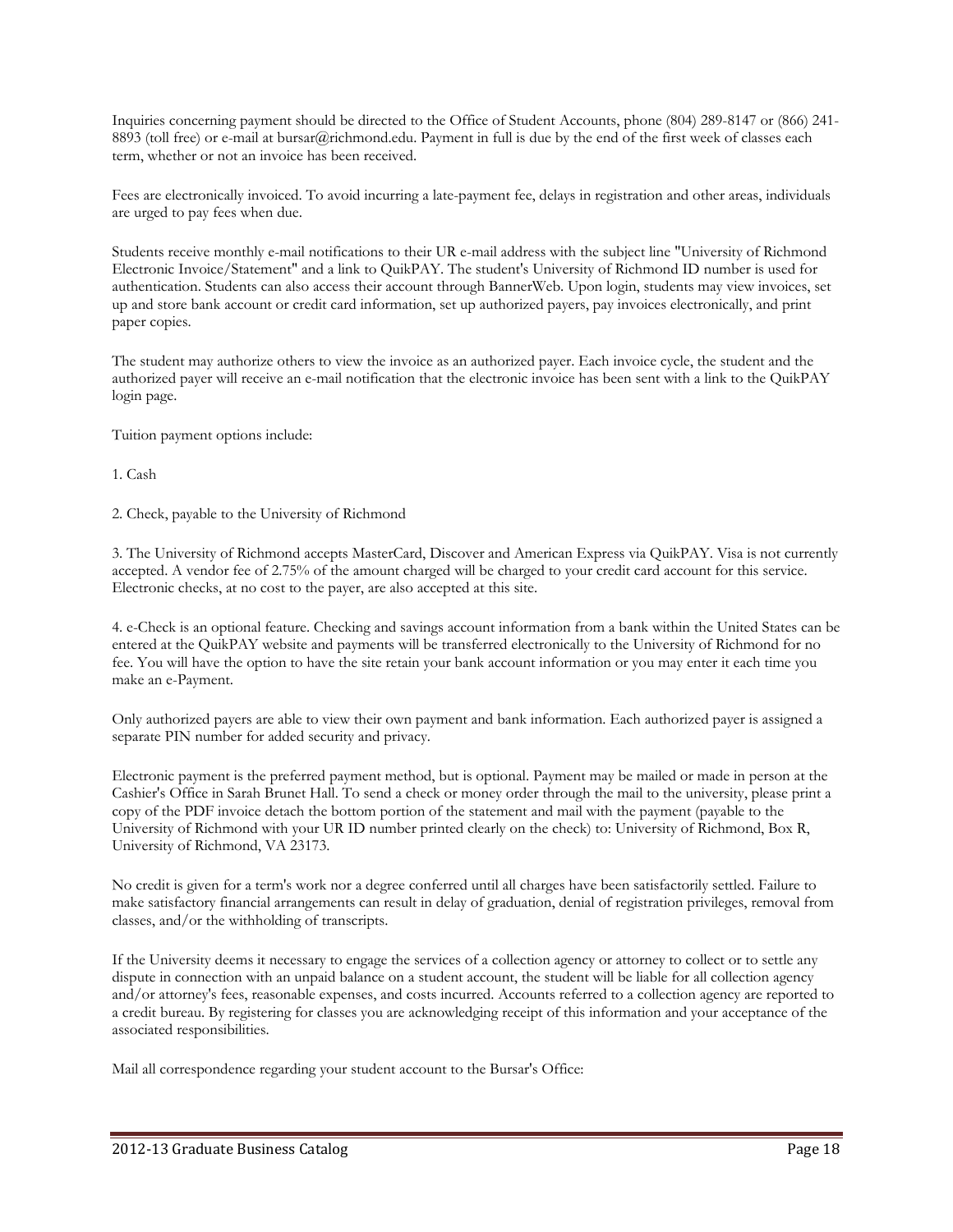## Bursar's Office, Box R University of Richmond, Virginia 23173.

## **Refund of Tuition and Fees**

Students are matriculated by semester. If a student withdraws from classes or is dropped from the University for whatever cause, a refund of fees for a fall or spring semester shall be made in accordance with the University's refund policy, based on the following schedule. Failure to attend class does not constitute a withdrawal. This schedule is adapted for summer terms. Students who withdraw from the University and who are receiving any financial assistance may be required to return such assistance per Public Law 668.22 and institutional policy. The University of Richmond complies with all federal regulations governing recipients of federal Title IV funds. Information regarding financial aid refund policies is available in the Office of Financial Aid.

The amount of the refund is based on the date that the written withdrawal notification is received in the Office of the Dean. Any special fee associated with a particular course is non-refundable after the first day of term.

#### **Refund Schedule (Spring and Fall Semesters Only)**

| Withdrawal on or before the first day of term | 100% less deposits |
|-----------------------------------------------|--------------------|
| Withdrawal during the first week of term      | $100\%$            |
| Withdrawal during the second week of term     | 70%                |
| Withdrawal during the third week of term      | 50%                |
| Withdrawal during the fourth week of term     | 25%                |
| Withdrawal during the fifth week of term      | 25%                |
| Withdrawal during the sixth week of term      | 25%                |
| Withdrawal after the sixth week of term       | None               |

#### **Refund Schedule (Summer Sessions Only)**

| Withdrawal on or before the first day of term | $100\%$ |
|-----------------------------------------------|---------|
| Withdrawal during the first week of term      | 50%     |
| Withdrawal during the second week of term     | $25\%$  |
| Withdrawal during the third week of term      | 25%     |
| Withdrawal after the third week               | None    |

## **Appeals Process**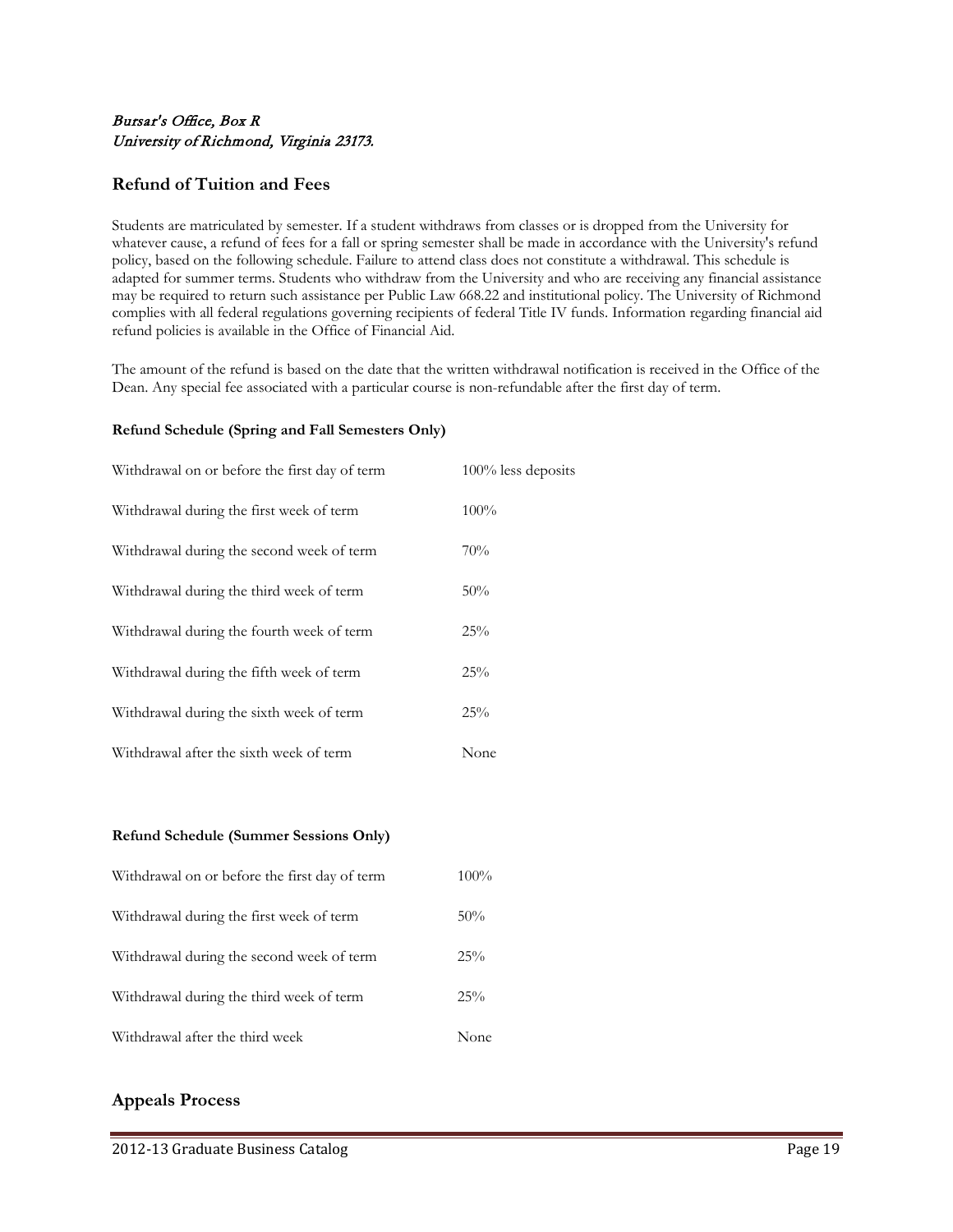The University of Richmond has an appeals process for students and parents who believe individual circumstances warrant exceptions from published policy. A student or parent has six weeks from the time of withdrawal to appeal the University's refund policy.

All appeals must be in writing and directed to:

Annemarie Weitzel Bursar's Office, Box R University of Richmond, Virginia 23173.

#### bursar@richmond.edu

## **Financial Aid**

The University of Richmond offers graduate students various forms of financial assistance from federal and institutional resources. Financial aid recipients must be enrolled or unconditionally accepted for enrollment on at least a half-time basis in a degree program at the University. Details on the specific aid programs are outlined below. For more information, contact the Financial Aid Office (telephone: (804) 289-8438, email: finaid@richmond.edu, or financialaid.richmond.edu/grad/index.html).

## **Graduate Assistantships**

Graduate assistantships are available in limited number for full-time MBA students. Students interested in applying for a graduate assistantship in the MBA program should contact the associate dean. Assistantships are not available for parttime students.

## **Federal Loans**

The Federal Direct Loan program allows graduate students to borrow federal loans to assist with educational expenses. Students must be U.S. citizens or permanent residents, be enrolled at least half-time, and be making satisfactory academic progress.

The Free Application for Federal Student Aid (FAFSA) and the appropriate Federal Direct Loan application must be filed at least six weeks prior to the start of the term. Visit financialaid.richmond.edu/grad/loans.html or contact the Financial Aid Office at (804) 289-8438 or finaid@richmond.edu for more information and applications.

## **Student Employment**

On-campus employment opportunities may be available to graduate students enrolled at least half-time through the Federal Work-Study program (FWS) or the University Work Program (UWP). FWS is a need-based program. Students interested in this program must complete the FAFSA and demonstrate eligibility for need-based aid. The UWP program is available to students who do not apply for or qualify for need-based aid. For more information and for job opportunities, please visit the student employment website at studentjobs.richmond.edu or contact the Financial Aid Office at (804) 289-8438 for more information.

## **Veterans Benefits**

Students eligible to receive tuition benefits administered by the U.S. Department of Veterans Affairs (VA) must apply for benefits through the VA. Students should forward Certificates of Eligibility to the Veterans Certifying Official, Registrar's Office, University of Richmond, VA 23173 to have enrollment certified. In addition to the tuition benefits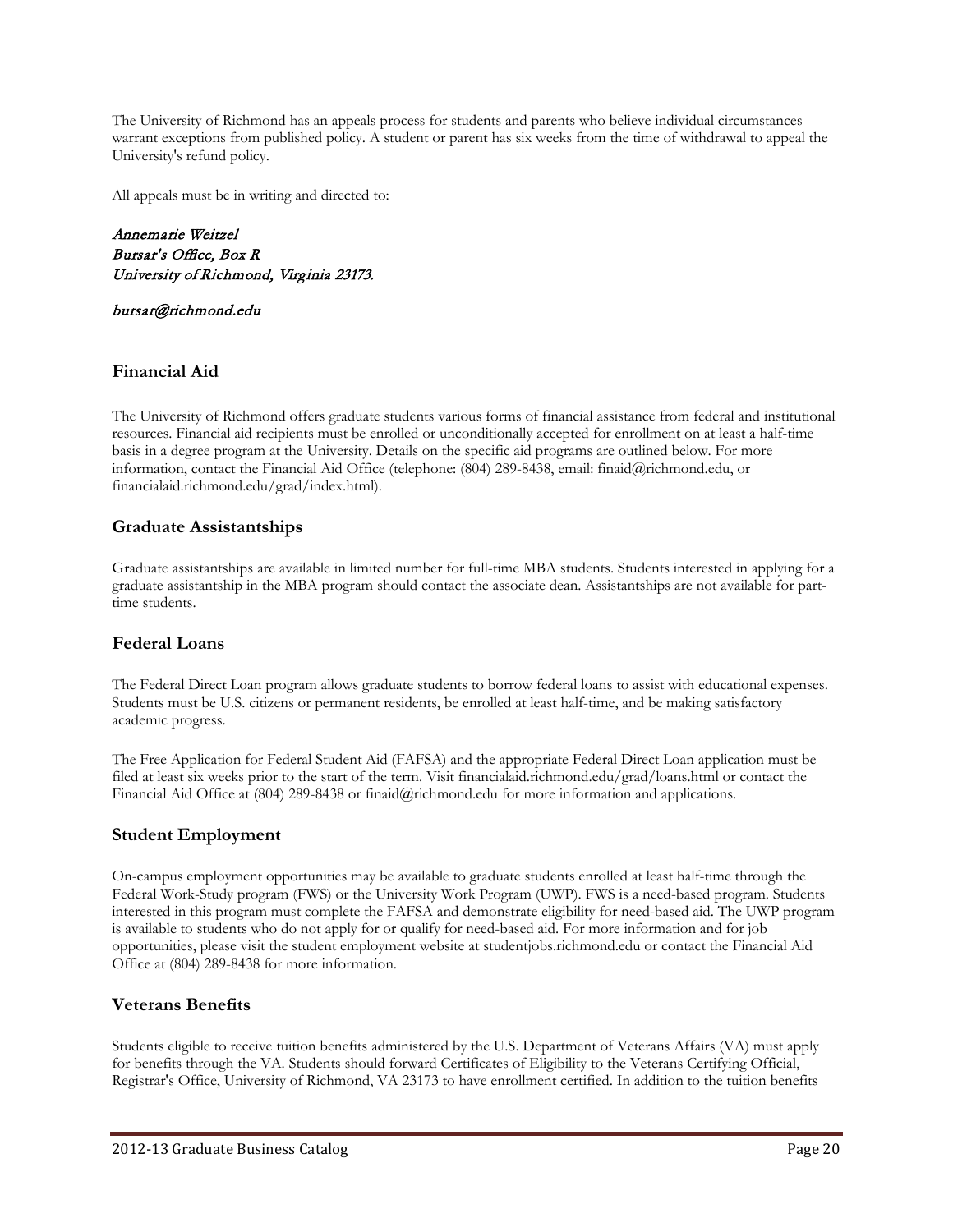offered under the Post 9/11 GI Bill program, the University participates in the Yellow Ribbon program. For details regarding eligibility for the Yellow Ribbon program at Richmond, go to financialaid.richmond.edu/yellowribbon.html.

## **Satisfactory Academic Progress**

According to federal regulations and University of Richmond (UR) policy, students must maintain Satisfactory Academic Progress (SAP) to receive federal and institutional financial aid. Some private loan programs also require SAP. Evaluation of students' progress for financial aid purposes is made annually at the end of the spring term to determine financial aid eligibility for the following year (summer term, fall term, and spring term). When assessing SAP, the University will review all terms of enrollment at UR as well as transfer work accepted toward UR degree requirements, whether or not the student received financial aid during those terms.

The standards of academic progress outlined here are solely for the purpose of evaluating eligibility to continue receiving federal financial aid. They do not replace or modify academic standards required for continued enrollment at the University of Richmond. The effect of incomplete coursework, withdrawals, and course repetitions impacts SAP in the following ways:

- Incomplete coursework is not included in the GPA or in the number of credits earned but is counted as attempted credit.
- Courses from which a student withdraws are not included in the GPA or in the number of credits earned but are counted as attempted credit.
- Repeated courses are counted only one time as earned credits. However, credits for each course taken, including all repeated courses, are counted as attempted credit. Both grades will be calculated in the cumulative GPA.

At the end of the spring term, Graduate Business students must meet both of the following requirements:

- Have completed 67% of all attempted coursework, (including transfer work and pass/fail courses) AND
- Have achieved a cumulative grade point average of at least a 3.0

In addition, students must complete degree requirements within the 150% maximum timeframe allowed. That is, as the MBA degree program requires 54 hours to complete, the maximum number of hours attempted to complete the program cannot exceed 81 hours, including transfer work and pass/fail courses. Successful completion of a class means receiving one of the following grades for the class: A, B, C, D.

Students not meeting the SAP requirements for federal financial aid at the end of the spring term will not be eligible for any additional federal financial aid until the standards are met. Denial of aid under this policy may be appealed by the student, in writing, to the Director of Financial Aid within 30 days of notification that the student is no longer eligible for aid. Appeals will be considered for the following circumstances: the death of a relative of the student; an injury or illness to the student; or other special circumstances. A student's request must include information regarding why the student is not meeting the SAP standards and what factors have changed that will allow the student's academic progress to improve by the next evaluation.

Successful appeals will lead to one of two SAP statuses: Financial Probation or Eligible for Financial Aid. A student may be placed on 'Financial Probation' for the subsequent term if it is determined that he/she can regain eligibility after one term. A student may be found 'Eligible for Financial Aid' based on an academic plan that outlines future academic progress for the student as established by the Director of Financial Aid. The student will be notified of their SAP status based on the merits of the appeal. If the appeal is not granted, the student will be notified of the decision and will be financially responsible for their educational expenses.

## **Return of Financial Aid when a Student Withdraws**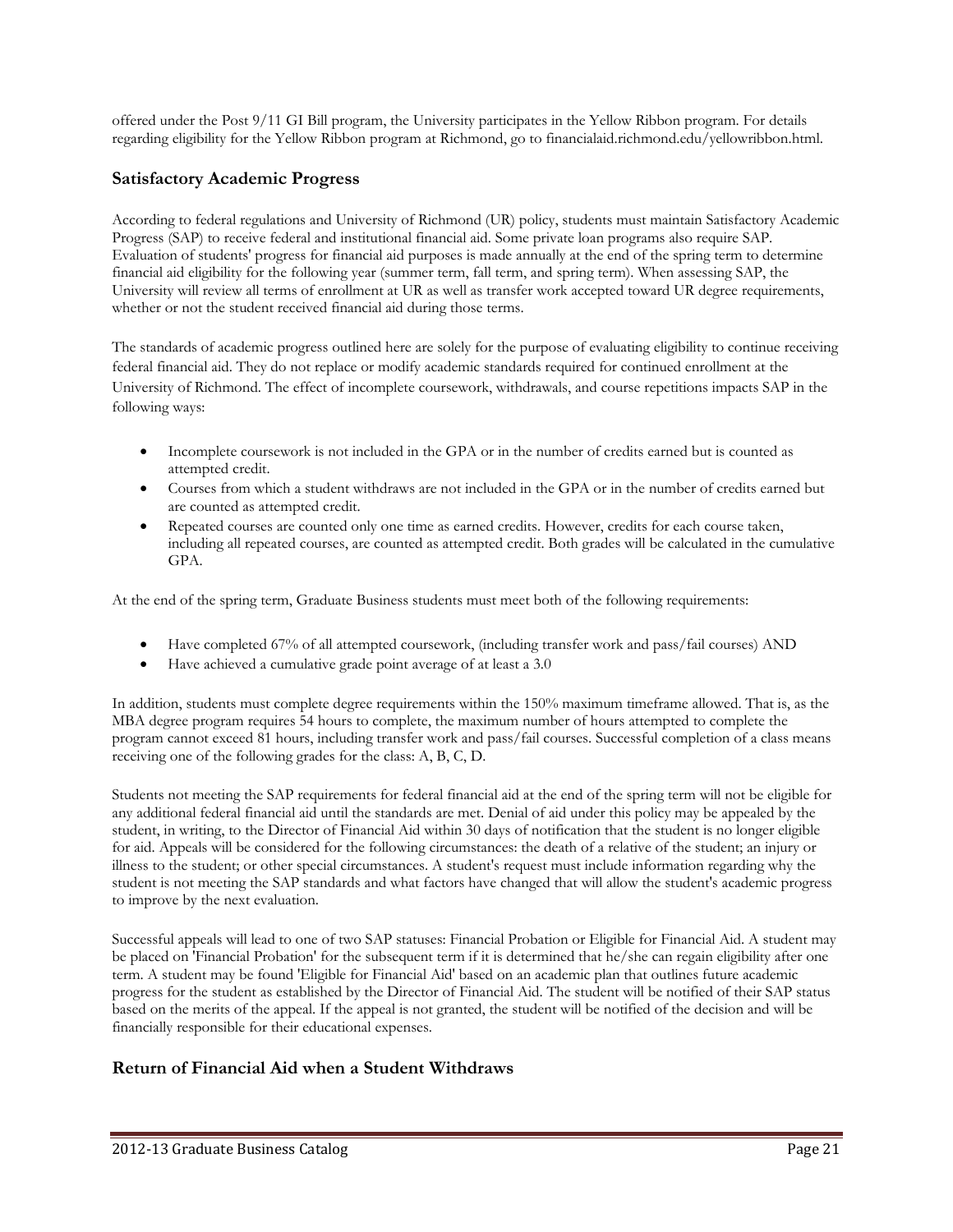A student who withdraws during a semester may be entitled to a refund of certain charges as outlined in the Refund Policy (see Financial Affairs section of this catalog). Withdrawal may also affect a student's financial aid eligibility for the semester as outlined in the federal Return of Title IV Program Funds Policy and the Return of Non-Title IV Program Funds Policy.

## **Return of Financial Aid When a Student Withdraws**

A student who withdraws during a semester may be entitled to a refund of certain charges as outlined in the Refund Policy (see Financial Affairs section of this catalog). Withdrawal may also affect a student's financial aid eligibility for the semester as outlined in the federal Return of Title IV Program Funds Policy and the Return of Non-Title IV Program Funds Policy.

## **Return of Title IV Program Funds Policy**

The 1998 amendments to the Higher Education Act (HEA) of 1965 and subsequent regulations issued by the Department of Education (43 CFR 668.22) establish a policy for the return of Title IV grant and loan funds for a student who withdraws. Title IV grant and loan funds include the following programs: Federal Direct Loans, Federal Pell Grant, Federal Supplemental Educational Opportunity Grant, Federal Perkins Loan, Federal Work-Study, Federal Stafford Loans, Federal PLUS Loans, Federal Teach Grant and the Iraq and Afghanistan Service Grant.

The amount of Title IV funds the student earns, up to the withdrawal date, is based on a daily proration determined by dividing the total number of calendar days completed by the total number of calendar days in the semester (excluding breaks of five or more consecutive days). Adjustments must only be done up to and including the 60 percent point in time for the semester. After the 60 percent point in time, the student is considered to have earned all of the Title IV funds awarded for that semester.

Unearned Title IV funds must be returned to the Title IV programs. If the amount earned is greater than the amount that has been disbursed, the difference is treated as a late disbursement to the student. Unearned funds, up to the amount of total institutional charges (tuition, room, and board) multiplied by the unearned percentage of funds, are returned to the Title IV programs by the University of Richmond. The student must return any portion of unearned funds not returned by the school. For grants, regulations limit the amount a student must repay to the amount by which the original overpayment amount exceeds 50 percent of the total grant funds received by the student. Title IV loan funds that must be returned by the student are repaid per the loan terms. Unearned Title IV funds are returned to the Title IV programs in the following order: Unsubsidized Direct Stafford Loans, Subsidized Direct Stafford Loans, Perkins Loans, Direct PLUS Loans, Federal Pell Grants for which a return of funds is required, Federal Supplemental Educational Opportunity Grants for which a return of funds is required, TEACH Grant for which a return of funds is required, and the Iraq and Afghanistan Service Grant for which a return of funds is required.

## **Return of Non-Title IV Program Funds Policy**

Non-Title IV financial aid will be adjusted for a withdrawing student based upon the University's Refund Policy. Adjustments will be made through the sixth week of classes. The amount to be returned to the non-Title IV financial aid program is the same percentage that will be refunded to the student for tuition and room charges. After the sixth week, the student is considered to have earned all of the non-Title IV aid. Non-Title IV financial aid funds are returned in the following order: institutional grants/scholarships, nonfederal loans, agency scholarships.

Students who are receiving financial aid and who are planning to withdraw from the University during a semester are strongly encouraged to meet with a financial aid advisor to review the impact that their withdrawal will have on their institutional charges and on their financial aid for the semester.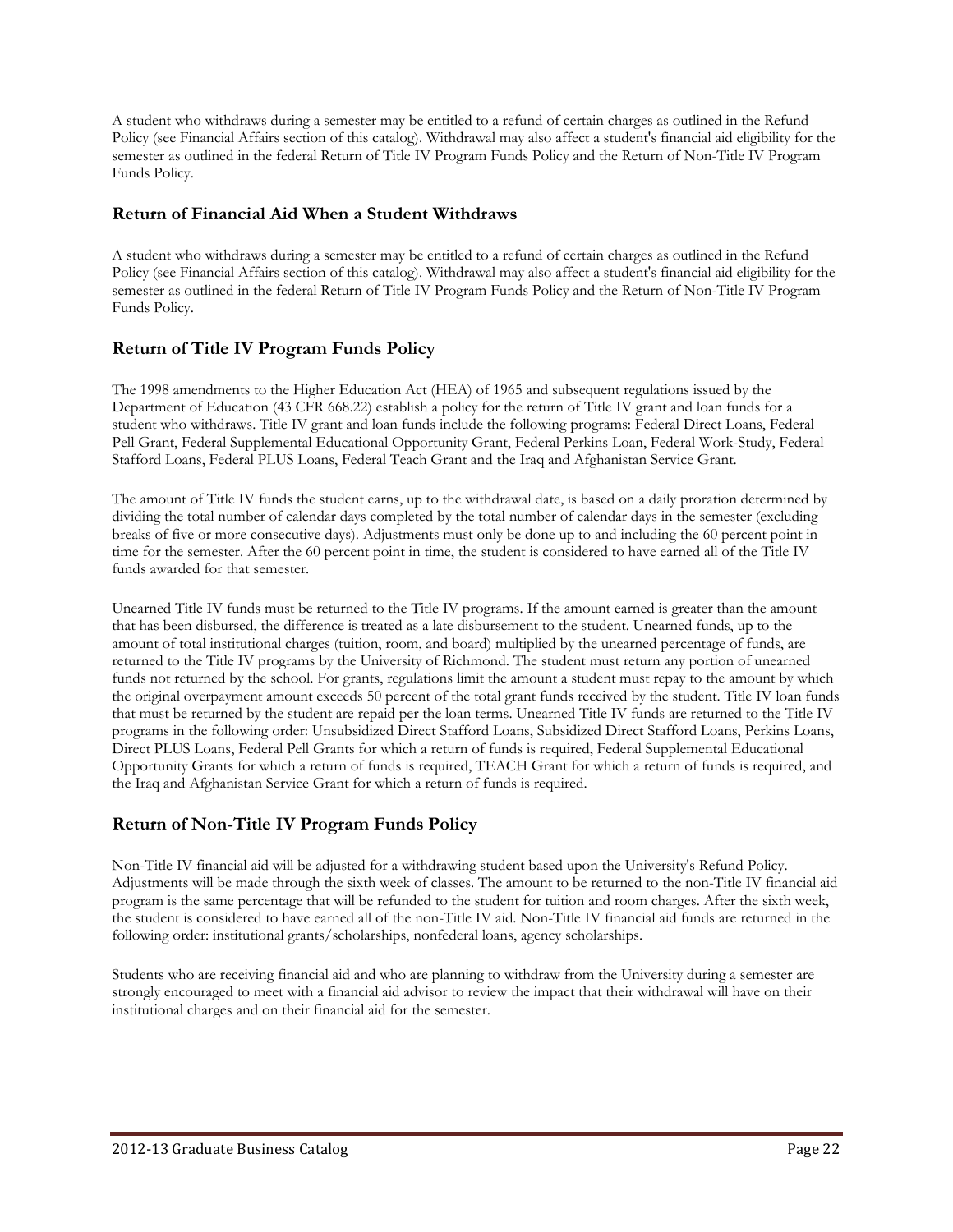# **Academic Procedures**

## **Registration**

In registering for courses, it is presumed that students enrolled in advanced-level courses will have the necessary academic background.

Students shall register each term according to the instructions published by the graduate business office and the University Registrar. A calendar is published concurrently with pertinent dates.

Students are able to register for classes through BannerWeb, a secured Web site that may be accessed over the Internet through the registrar's homepage at registrar.richmond.edu or via the following link: https://bannerweb.richmond.edu.

Through BannerWeb, students can register for classes, drop classes, view their class schedules, view grades for a specific term, and view their unofficial University of Richmond transcript. Students are responsible for all activity on their BannerWeb account including PIN maintenance, registration, and security. If a student has questions or needs assistance with any aspect of BannerWeb, he or she should contact the Office of the University Registrar at (804) 289-8639 or registrar@richmond.edu.

Once registered, students may change their registration (add/drop) according to the published schedule. Students must contact the MBA Office to add/drop a class after registration has closed. For a regular term, generally adds and withdrawals without academic record may be made during the first two weeks of classes. After that time only withdrawals-with-record are possible. The grade to be recorded during the withdrawal-with-record period is left to the instructor's discretion. To initiate changes in registration, the student should contact the graduate business office promptly.

## **Limits of Work**

A part-time graduate business student may enroll in either three or six hours per semester. Part-time students should consider requirements of their employers when scheduling academic classes.

A full-time student carries from nine to 12 semester hours in one semester. The maximum load for a graduate student is 16 semester hours in one semester.

All full-time students are urged to bear in mind that graduate work requires much more time and effort for reading, research, and organization of material than does undergraduate work. Every effort should be made to limit outside work of every sort. If outside employment is an economic necessity for a full-time student, that student must consult the director concerning the advisability of limiting his or her academic load.

## **Class Attendance**

Each student is expected to attend all meetings of all classes, including lectures, seminars, laboratories, and workshops, in which he or she is enrolled. The specific attendance policy in each course, however, is determined by the instructor of the course, subject to the section on University holidays below. The specific attendance policy for each course will be announced to the students and distributed on the course syllabus at the beginning of each semester.

Faculty members will honor an official notification from the appropriate dean that a student is to be excused from participation in a University-sponsored event, such as choral performances off campus, intercollegiate athletic events, or judicial hearings at which the student must be present. A student generally will be held responsible for all work of a class or laboratory missed during an absence. Acceptance of any excuse for an absence, other than those excused by the appropriate dean, and any provision for makeup, will be at the discretion of the instructor, provided it is consistent with the announced policy for the course and with the University holiday schedule below. Missed classes, work, tests, and/or excessive absences with or without good cause may result in a poorer grade, or failure, in the course.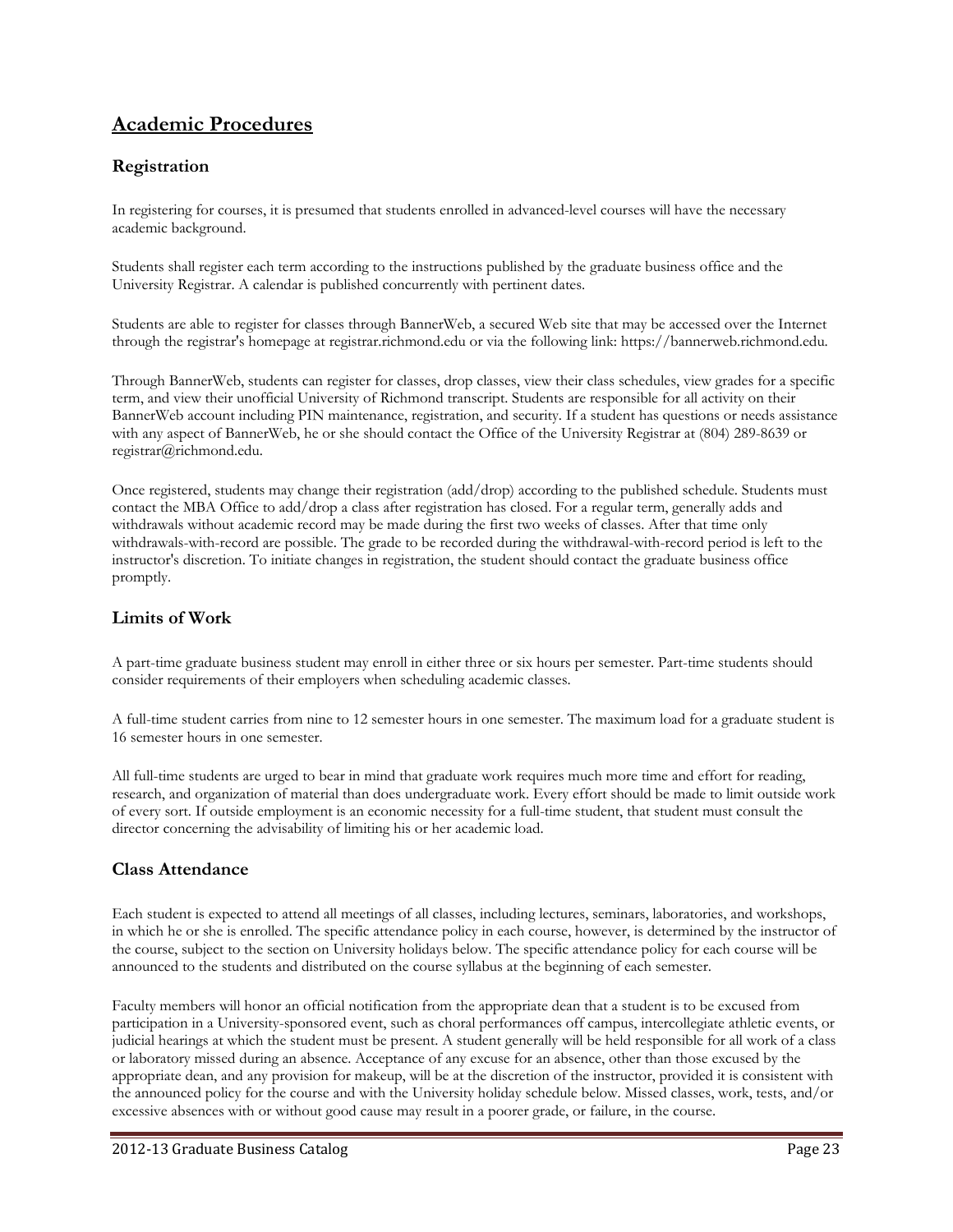Generally, absences that may be excused by faculty members include accident or illness, death or serious illness of a family member, bona fide religious holiday observance, or participation in other University activities such as field trips. Students should make arrangements with their instructors as far in advance as possible for the make-up of any missed work. Students experiencing difficulty in making reasonable arrangements for make-up work may see their dean.

Students enrolled in business school courses must attend at least 75 percent of the class meetings, regardless of the reasons for absence, to be eligible to receive credit for the course.

## **Religious Observance Policy**

The University is a secular institution that values a diversity of religious expression. The University is also an active community with a wide range of personal commitments and academic and extracurricular activities.

Planning for academic and extracurricular activities should be done with sensitivity to the diverse religious commitments of the community and an awareness of religious holidays. Scheduling large-scale, one-time academic or extra-curricular events on a religious holiday should be avoided whenever possible.

Any student may be excused from class or other assignments because of religious observance. A student who will miss an academic obligation because of religious observance is responsible for contacting his or her professor within the first two weeks of the semester. The student is responsible for completing missed work in a timely manner.

Faculty are expected to be mindful of potential conflicts with religious observances and should make reasonable accommodations when students' religious practices conflict with their academic responsibilities.

The religious observance calendar is meant to serve as a scheduling guide. It lists significant holidays from the five largest global faith traditions. However, it is not comprehensive and students may choose to observe a holiday not included on the calendar.

The holidays listed at the beginning of this catalog are those which occur during the academic year when the University is open.

## **Credits and Grades**

The graduate business programs use the semester hour credit value and the four-point grading system as applied to a normal A-F grading scale.

A semester hour is the value of one class hour of work a week through the semester. Grade points are given to each semester hour according to the following scale:

A+ 4.0 B+ 3.3 C+ 2.3 D+ 1.3 A 4.0 B 3.0 C 2.0 D 1.0 A- 3.7 B- 2.7 C- 1.7 D- 0.7 F 0.0 I 0.0 M 0.0 V 0.0

These letter grades may be accompanied by a (+) or minus (-) to indicate a relative position within the grade category. The grade point average is calculated by dividing the total number of grade points earned by the total number of GPA units. The grade point average is represented to two significant decimal figures and truncated, not rounded. Each of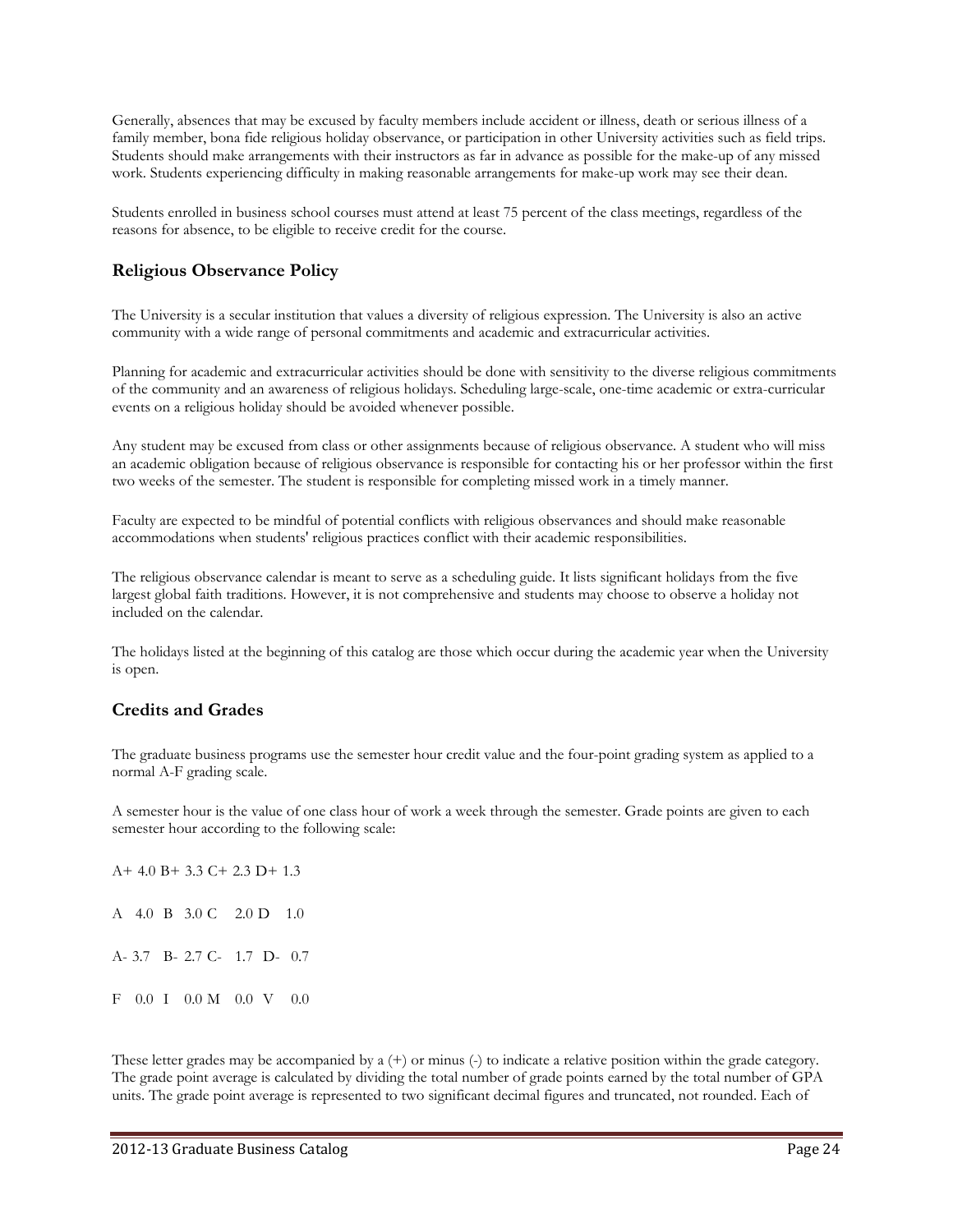these totals is accumulated term by term. Students may not choose to take a class Pass/Fail in the MBA program. However, certain classes (e.g., the opening residency) may be offered on a Pass/Fail basis. Special grades also are used as follows: V-failing due to excess absence; W-withdrawn passing; M-withdrawn failing; and X-grade unavailable. The V and M count as F in the grade point average computation.

#### **Incomplete Work**

Two other letters are used in reports for MBA students. I and Y mean that course work has not been completed by the end of the term. The I, which counts as a failing grade in the grade point average, is given when the reasons for incomplete work are deemed unjustifiable by the instructor. The work is to be made up by the date the instructor specifies, but no later than the midterm point of the next regular term. If the work is not made up during the grace period, the I will be converted to F unless the instructor has submitted to the registrar a written request for delay until a specified date, which has been approved by the director. The Y, which does not count as a failing grade, is given when the reasons for incomplete work are deemed justifiable by the instructor. There is no deadline for completion of the work unless the instructor so specifies. In any case, it is the student's responsibility to make arrangements for and progress to the completion of an incomplete course. Part-time students carrying a grade of I or Y may not enroll for further coursework without the permission of the director.

## **Evaluation**

Instructors establish grading criteria for their courses and prepare and submit the final course reports (using the grades defined under Credits and Grades) to the University Registrar for recording. In the event of a question about the accuracy of the recorded grade, a student should direct inquiries to the instructor and/or the Office of the University Registrar.

It is recognized that each class and each student in a class has unique characteristics that the instructor alone is in the best position to evaluate; consequently, except in unusual circumstances, formal appeals concerning the evaluation on which a grade is based are not appropriate.

If unusual circumstances appear to have existed which could have affected the evaluation, the student should first bring the matter to the attention of the instructor (if available). If that informal inquiry is impossible, or if its results are disputed, the student may next bring the matter to the attention of the department chair and the instructor, jointly. In the event of continued dispute, the student may formally petition the dean of the student's school who, in consultation with department faculty, may present the matter to the appropriate academic council for a decision.

## **Academic Progress and Scholarship**

A student is expected to make steady progress toward completion of his or her program. A student who, over a period of 12 months, fails to complete a graduate business course at the University of Richmond, unless completing elsewhere an approved course for transfer, will be terminated from the program. Such a student desiring to return to the program must reapply and be readmitted under the catalog standards applicable at the time of reapplication. A student is expected to maintain an average of no less than B (3.00) to remain in the MBA program.

Students who are employed full-time may take one or two courses per semester. A full-time employee wishing to take three courses in a given semester must first obtain the appropriate form from the Graduate Studies Office. An approval signature is required from each professor before the student can enroll in three courses.

A student who earns less than B in two or more courses (whether or not they are being taken for graduate credit) may be suspended from the graduate business program. A student who earns three Cs, one C and one D, or one F will automatically be dismissed from the program. A student who has been suspended or dismissed may apply for readmission after the lapse of one academic year. Application for readmission must be made in writing to: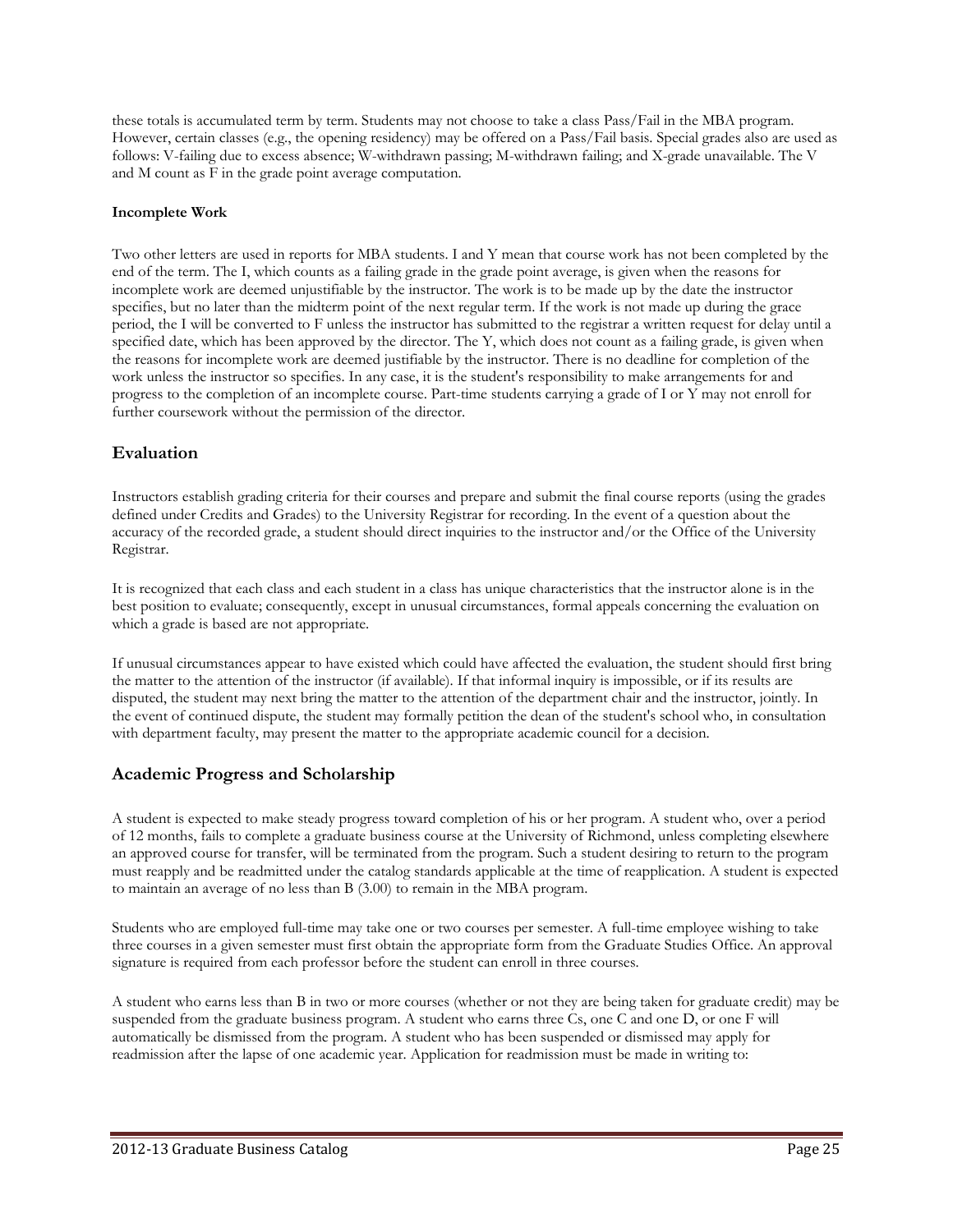*Graduate Council c/o Director Graduate Business Programs Robins School of Business University of Richmond, VA 23173*

## **Transfer Credits**

It is expected that all work for the MBA degree will be completed at the University of Richmond. Under certain circumstances, a maximum of 12 semester hours may be accepted in transfer. All coursework transferred must be completed at an institution accredited as degree granting by a recognized regional accrediting body for higher education, as well as an AACSB-accredited graduate school at the time the coursework is completed. Written approval by the director must be obtained in advance if a student desires to take work elsewhere for transfer credit. Upon completion of the approved work, credit will be allowed only if a grade of B or better is earned, and after an official transcript documenting the fact is received by the Graduate Business Program Office directly from the institution giving the instruction.

## **Withdrawal from the University**

Students who plan to withdraw from the University of Richmond must submit an official withdrawal letter to their Dean. The Dean's Office will notify the appropriate offices of the student's withdrawal from the University of Richmond including the actual withdrawal date.

## **Academic Records and Transcripts**

Grades are available through BannerWeb. Students may also check grade changes, incomplete makeups and posting of transfer credit throughout the year from any location. Grades are deemed correct unless notification to the contrary is received by the University Registrar within three (3) months after the close of the term specified.

If students need an official copy of the academic record, they can request a transcript through the Office of the University Registrar. All courses taken at the University of Richmond become a part of the permanent academic record.

Advice concerning progress toward the degree may be obtained in the Graduate Business Program Office.

## **Robins School of Business**

The Robins School of Business is among a select group of business schools that are fully accredited by The Association to Advance Collegiate Schools of Business (AACSB International). The University of Richmond also is accredited by the Commission on Colleges of the Southern Association of Colleges and Schools.

The Robins School of Business offers the following graduate programs Master of Business Administration (MBA) degree through two options

- 1. The Master of Business Administration program
- 2. The Juris Doctor/Master of Business Administration program (offered jointly with the University of Richmond School of Law)

These programs are administered by the faculty of the Robins School of Business. There are 51 full-time school of business faculty members, 96 percent of whom possess terminal degrees.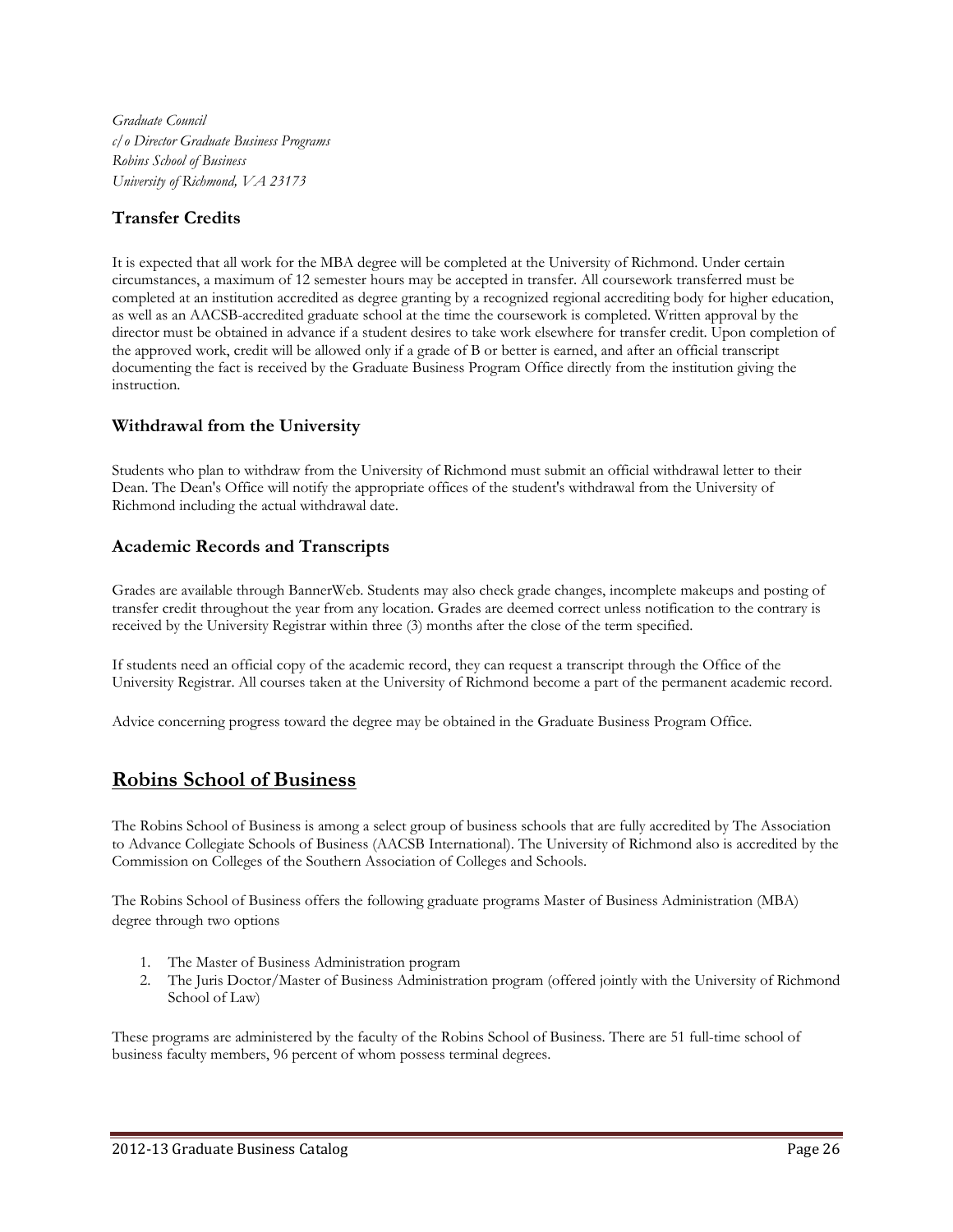## **Mission Statement**

The mission of the Robins School of Business is to develop an active learning community in which teaching, scholarship, and service are integrated to stimulate intellectual inquiry as the foundation for responsible leadership in the global business environment. In order to teach in the graduate business programs, faculty members are required to hold a terminal degree, such as the Ph.D., D.B.A. or, in certain cases, the J.D. or a master's degree with professional certification, such as the C.P.A., and to demonstrate a record of scholarly productivity in their area of competency. The director of the program and the chair of the department must approve each faculty member teaching a course in the department's area. The Robins School is advised by the executive advisory council, which is composed of business executives occupying policy-level positions in their organizations. The corporations represented in the executive advisory council are a cross-section of firms located in central Virginia. Through the merger of thought among business academicians and business practitioners, the graduate business programs are dynamic, challenging, and practical.

## **Degree Requirements**

To qualify for the Master of Business Administration degree, a candidate must complete the curriculum satisfactorily, including the achievement of at least a 3.00 grade point average on all applicable coursework. Of the 54 required hours, the MBA candidate must complete at least 42 semester hours of applicable graduate-level coursework at the University of Richmond and must complete the curriculum requirements within five years of starting the program, unless amended by the graduate council.

To graduate, a student must file a degree application and participate in commencement. Degree applications must be filed in the Office of the University Registrar by the second Friday in September for the coming May or August commencement or by the first Friday in February for the coming December commencement. The graduate degree application form is available on BannerWeb under Student Services or in the Graduate Business Programs Office.

Degrees are awarded in person except by the decision of the University not to do so. A student who expects to graduate may request absentia status by explaining in writing the very unusual circumstance which prevents participation in the ceremony. This request must be received by the University Registrar no later than eight working days before the ceremony. The Registrar will notify the degree candidate of the status granted by the University. Unless approved as "absentia," a candidate for graduation who does not participate in the commencement ceremony does not graduate. Such a candidate may graduate at a later date by again filing a degree application and by following the appropriate commencement policy.

August and December degrees are conferred as of the date specified in the University calendar and diplomas are mailed to those qualified.

Note: No degree is conferred if the student's responsibilities to the University are in an unsatisfactory condition. Such responsibilities include financial and administrative matters such as, but not limited to, delinquent payments, parking fines, or overdue library books.

# **MBA Program**

Graduate study in business administration at the University of Richmond is designed for professionals who hold an undergraduate degree. The MBA degree program is a decision-based course of study that provides students with the ability to advance to higher levels of management in all types of organizations.

The objectives of the MBA program are:

- To prepare students for career growth as they move through different organizations and industries
- To provide students with the knowledge and tools to deal with contemporary business challenges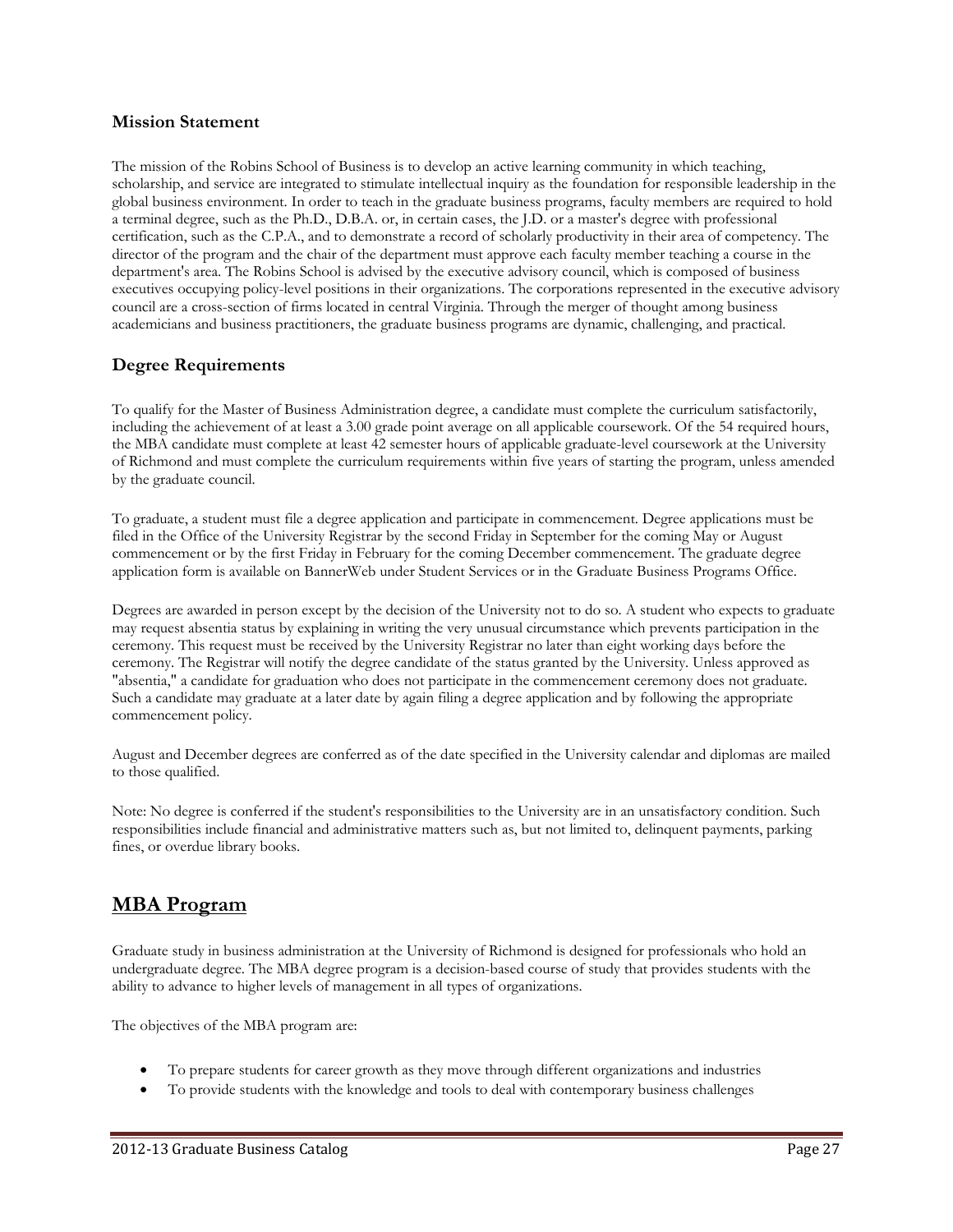- To provide an educational environment that allows students to interact with peers who work in a broad range of companies and industries
- To provide a classroom experience that encourages analysis, decision-making, and written and verbal communication

Key characteristics of the MBA program in the Robins School of Business:

- The school of business is among a select group of business schools that are fully accredited by the Association to Advance Collegiate Schools of Business (AACSB International). The University of Richmond also is accredited by the Commission on Colleges of the Southern Association of Colleges and Schools
- Outstanding facilities and teaching environment
- Class sizes of 15 to 25 students ensure a personal class environment
- Convenient location on the western outskirts of Richmond, with ease of parking close to the business school
- A wealth of data in our business information center
- An MBA faculty dedicated to quality teaching and to providing a real-world orientation to meet today's business challenges
- A student-centered approach to learning

## **Admissions**

Applicants must meet the specified admission requirements to be eligible for admission to one of the programs offered by the Robins School of Business. However, meeting these requirements does not ensure acceptance. Acceptance is determined by the graduate council of the Robins School of Business. Equal opportunity for admission is assured to all applicants subject to qualifications, space, and class-size limitations.

Application for admission to the MBA Program or the JD/MBA program must be made on the MBA application form. A \$50 nonrefundable fee must be submitted with the application.

Applicants for the JD/MBA program are required to meet the admission standards of both the MBA program (as set forth in this bulletin) and the University of Richmond School of Law. Applications must be made separately to the MBA program and to the school of law. A bulletin and application form for the school of law may be obtained from: Director of Admissions, University of Richmond School of Law, University of Richmond, VA 23173.

#### **Admission Requirements**

To be considered for admission to the MBA program, an applicant must:

- Hold a baccalaureate degree from an accredited college or university
- Have an acceptable grade point average (GPA) on all college and university work
- Have a score on the Graduate Management Admission Test (GMAT) that meets current admission standards. The GMAT score must be no more than five years old at the time of application. Information on the GMAT may be obtained at mba.com.

**Note:** Students whose native language is not English, or whose collegiate-level instruction was not in English, must also earn a score of at least 600 on the paper-based, 250 on the computer-based, or 100 on the Internet-based Test of English as a Foreign Language (TOEFL). Information about the TOEFL may be obtained from the Educational Testing Service, Princeton, NJ 08541 or toefl.org.

Applicants for the MBA are expected to have at least two years of relevant work experience after completion of the baccalaureate degree. The two-year work experience requirement is waived for JD/MBA students. Before an applicant will be considered for admission, the following documents must be on file in the graduate business office:

1. A completed application form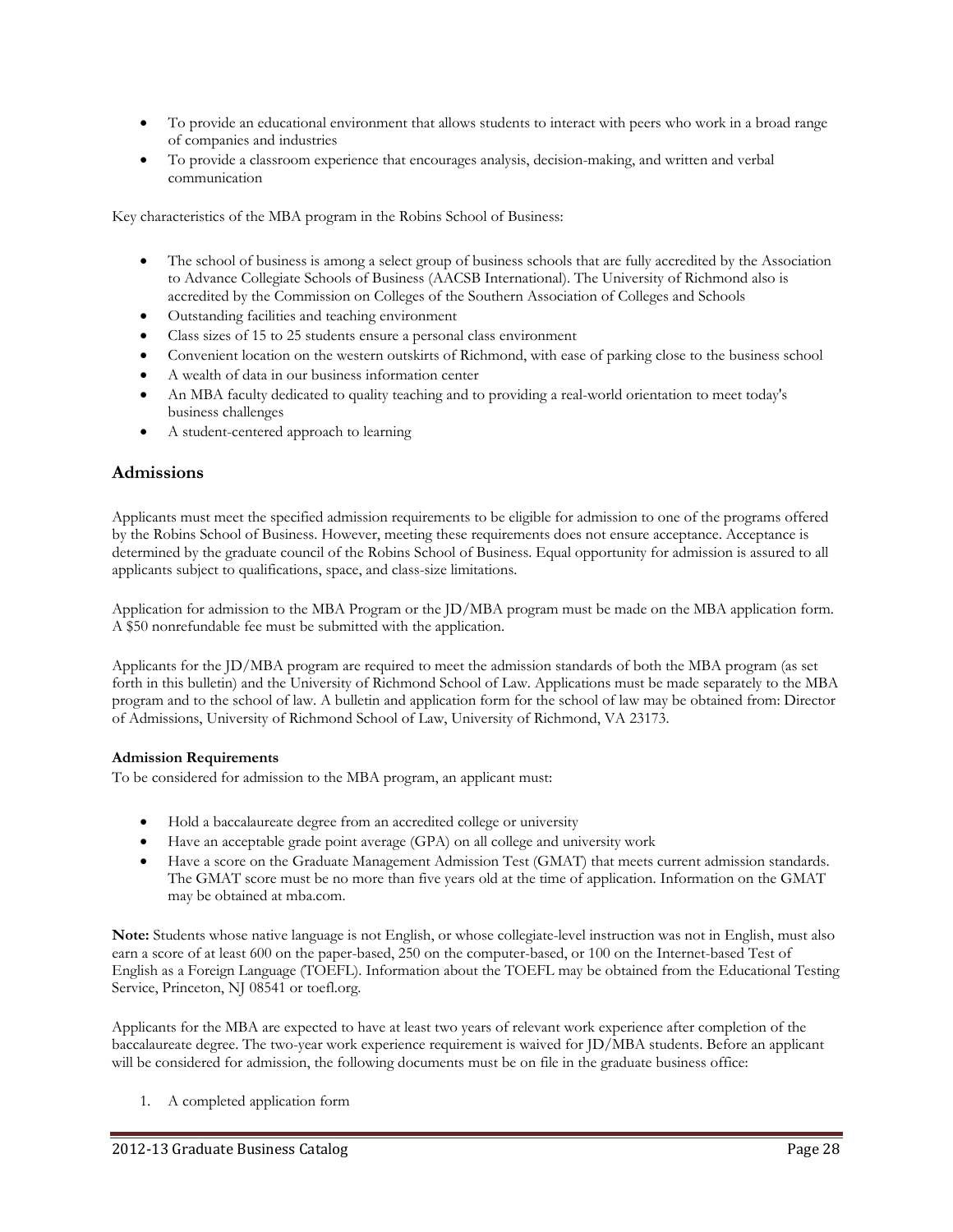- 2. Official transcripts of all college and university work attempted from each college and university attended. An applicant whose prior experience in higher education includes work taken at a non-United States college or university may be required to have the academic record evaluated by an independent credentials evaluation service. In addition, non-United States citizens are required to submit additional documents to meet U.S. Citizenship and Immigration Service requests. Such students should contact the director at least six months prior to the application deadline to determine if a transcript evaluation will be required and/or what additional documents must be submitted.
- 3. Official GMAT score report
- 4. Current resume

Official documents verifying college and university work and test scores must be sent from the institution or agency responsible for the information directly to the MBA Office.

Students are admitted in both the spring and fall semesters. All application materials must be in the MBA Office by the deadline posted on the MBA webpage to be considered for admission for the upcoming spring or fall semester. The address for all application materials is

*Director MBA Program Robins School of Business University of Richmond, VA 23173*

## **Curriculum Program Options**

## Option I: The MBA Program

The MBA program is designed to meet the needs of people holding responsible positions with Richmond-area business organizations and institutions, and who wish to continue their education on a part-time basis (a student is considered part time if enrolled in fewer than nine semester hours of credit in a semester). Accordingly, all classes meet in the evening. Although designed as a part-time program, a few full-time students are admitted each year.

Full-time students are eligible to apply for a graduate assistantship.

## Option II: The JD/MBA Program

The JD/MBA program is offered through a reciprocal arrangement with the University of Richmond School of Law. A student may pursue a dual-degree program designed to provide its graduates with two degrees, the JD and the MBA, attesting to competency in both the law and in business administration. Because certain credits may count in both degree programs, the student pursuing this option may complete the JD and MBA degrees in less time than would be necessary to complete the two degrees independently.

#### **Requirements**

The MBA degree program is divided into six parts: pre-course instruction, an opening residency, 11 core courses, an international experience, four elective courses, and a capstone project. Each course carries three semester hours of credit. The pre-course instruction provides students a basic background in business disciplines. The opening residency is designed to develop esprit de corps among students, to provide concrete take-away knowledge, and to introduce students to the goals, expectations, and methods used throughout the program. The 11 core courses emphasize advanced analysis and decision-making in business. The international experience provides an intensive learning opportunity that enhances students' understanding of the complexities of conducting business in a foreign land. The elective courses further students' skills and knowledge in areas of personal interest. The capstone project gives students a chance to incorporate the knowledge gained in previous courses by solving a specific business problem.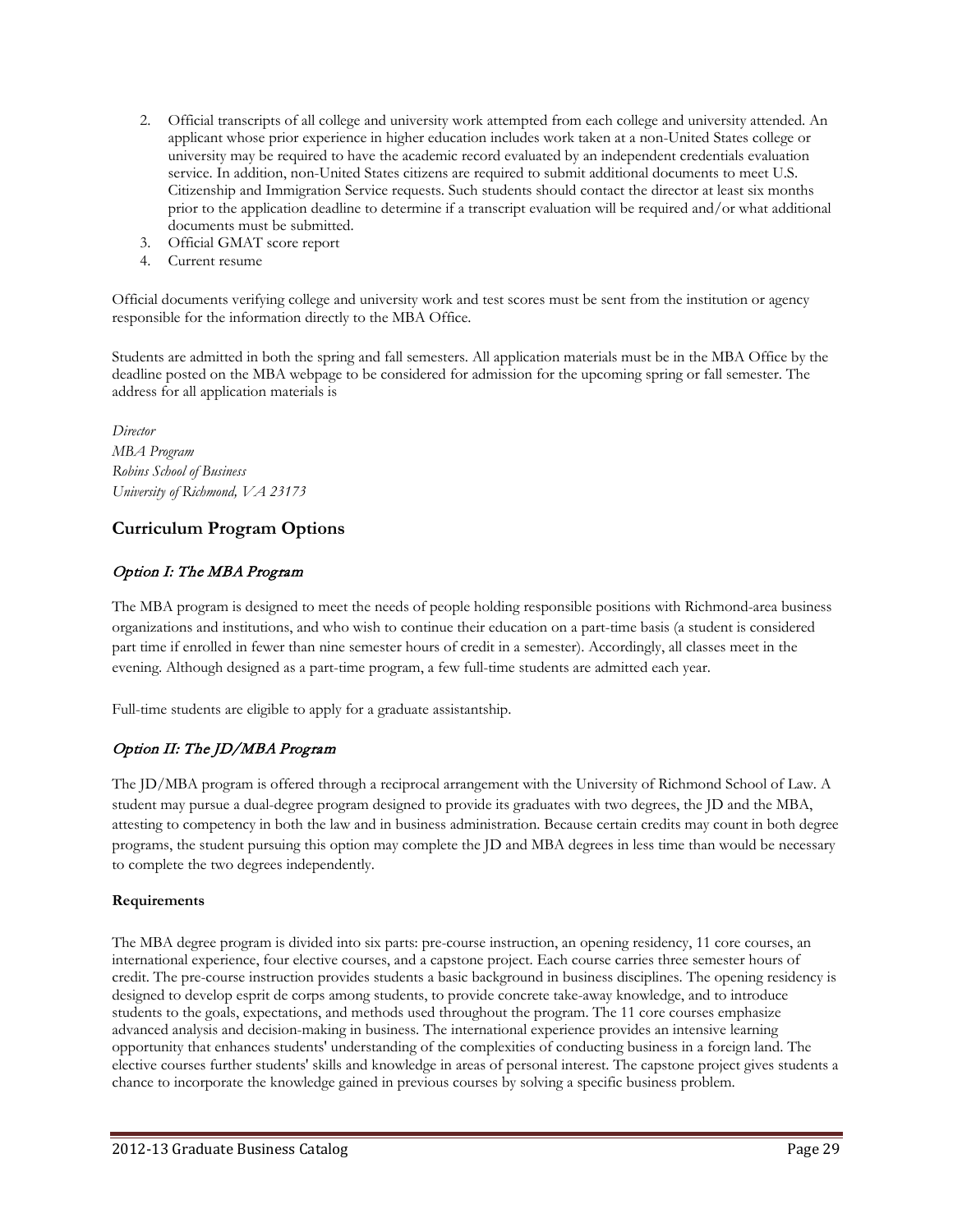The only course transfer credits that will be considered will be equivalent graduate business courses completed at an AACSB-accredited school. A maximum of four courses (12 credits) may be transferred into the program. See Academic Procedures section for specifics on transfer credits.

#### **Pre-Course Instruction**

Prior to beginning the program, all students will complete an online,self-study program in two business disciplines. The MBA office will specify the areas of study. Students must successfully pass an exam for each program.

## **MBA 500-Opening Residency**

The opening residency is designed to set appropriate expectations about effort, quality, performance and cooperation. It is held over two weekends in August, prior to the start of fall classes. The first weekend (Friday, Saturday, and Sunday) is at a residential off-site location. The second weekend (Saturday and Sunday) is held in the Robins School and is not residential. The opening residency is organized around a live case and culminates in a case competition on the last day. This is a pass/fail course and attendance is required at all residency activities.

#### **Core Courses**

The satisfactory completion of 11 core courses (33 semester hours) is required. These courses form a common body of knowledge of business administration. Students must complete MBA 501 Financial Accounting, MBA 504 Statistical Analysis for Business and MBA 506 Economics for Managers within the first year after matriculation. The core courses are:

MBA 501 Financial Accounting MBA 504 Statistical Analysis for Business MBA 506 Economics for Managers MBA 508 Social, Ethical, and Legal Issues in Business MBA 510 Financial Management MBA 520 Marketing Management MBA 530 Organizational Behavior MBA 540 Operations Management MBA 545 Strategic Resource Management MBA 550 Managing Information and Technology in Organizations MBA 580 Strategic Management

## **International Residency**

MBA 570 Global Environment of Business/International Residency

The international residency is an intensive, in-depth, project-based experience that produces an understanding of a country or region and the unique issues that it faces.

## **Four Elective Courses**

The four elective courses provide an opportunity for students to further skills and knowledge in areas of personal interest.

## **Capstone Project**

MBA 590 Capstone Project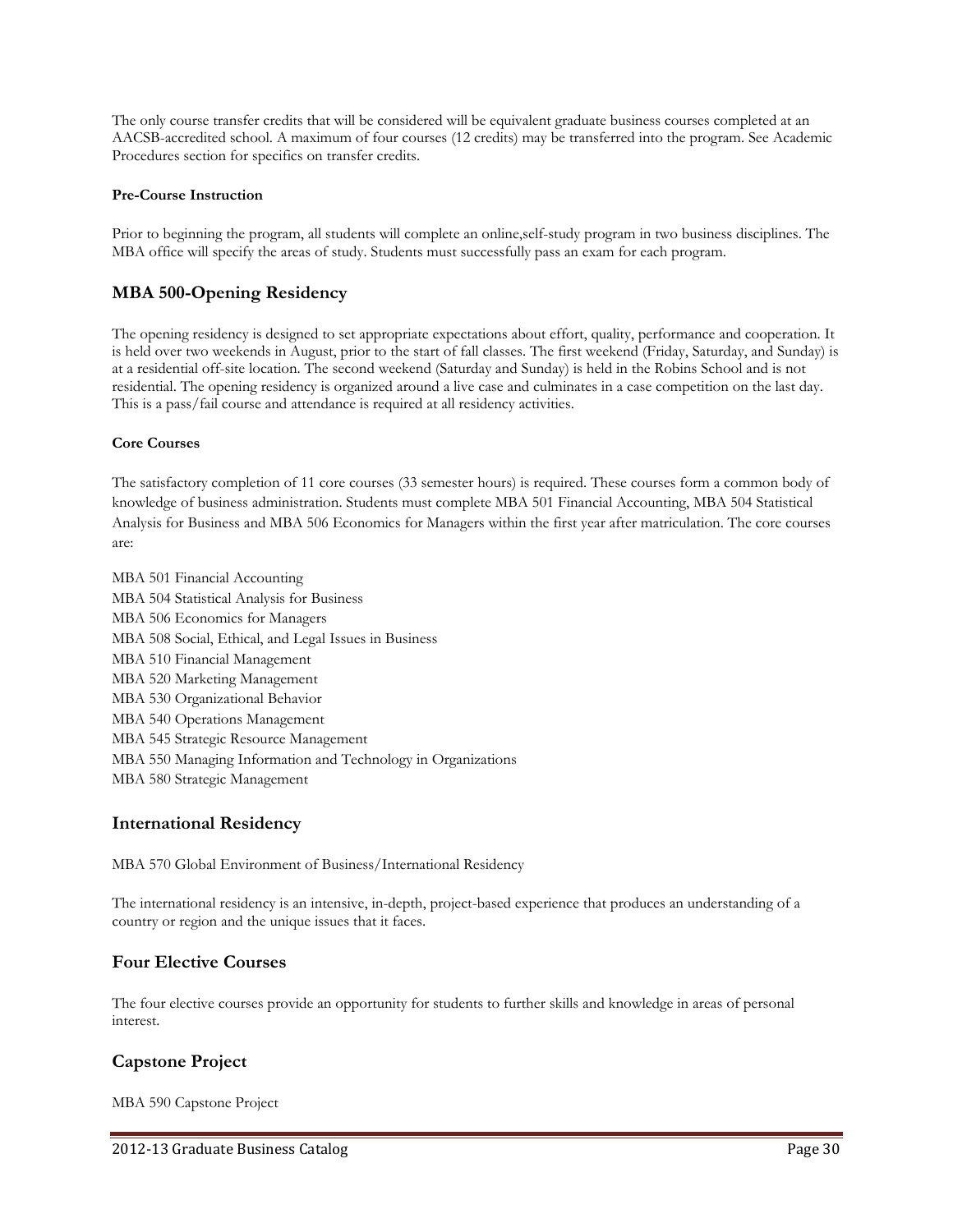A project relating to a local company or organization is developed by each student or, in some cases, by two students working together. A strategic issue is researched and analyzed with a recommended solution presented to senior management and a supervising business school professor. The project is an integrative experience and incorporates the total learning experience of the program.

## **JD/MBA Curriculum Requirements**

JD/MBA students normally substitute four law school elective courses for the MBA elective courses, and MBA 508 Social, Ethical, and Legal Issues in Business is waived from their degree requirements. More details and suggested curricula are available in the dean's office of each school. Students who are pursuing the combined JD/MBA program and who complete the JD degree before the MBA degree must satisfy the MBA degree requirements within one year of completing the JD requirements. Further, the requirements for both degrees must be completed within five years of the starting date of the degree program, JD or MBA, in which the students first enrolled.

## **Courses**

#### **[MBA 500](javascript:;) Opening Residency**

The objectives of the opening residency are to develop esprit de corps among all participants; to give the participants concrete, take-away knowledge; and to set the appropriate expectations about effort, quality, and cooperation. To accomplish these goals students analyze a "live case" on a topic of relevant strategic importance. The residency ends with a case competition among the student teams, judged by University faculty and selected executives from the case company on both content and presentation quality. As part of the residency, participants are introduced to the goals, expectations, and methods that are used throughout the program, including case analysis methods and business research and analysis skills

#### **Semester Hour(s):** 3

#### **[MBA 501](javascript:;) Financial Accounting**

Basic concepts and procedures underlying corporate financial statements are developed. Tools for analyzing profitability, liquidity, leverage, activity and risk are introduced. The impact of the alternatives available within generally accepted accounting principles on financial statements, especially in terms of management's financial reporting strategy, are explored. Mastery of pre-course instruction in accounting is assumed when this course begins.

#### **Semester Hour(s):** 3

#### **[MBA 504](javascript:;) Statistical Analysis for Business**

Addresses theory, methodology, and application of statistics to contemporary business problems. Topics include descriptive statistics, probability theory, discrete and continuous distributions, one- and two-population statistical inference, analysis of variance, correlation, regression, and selected other topics.

#### **Semester Hour(s):** 3

#### **[MBA 506](javascript:;) Economics for Managers**

Examines fundamentals of macroeconomics and international economics, including analysis of business cycles and macroeconomic policy. Explores economic methodologies to solve business-oriented problems, with a focus on the role that economic analysis plays in the decision process.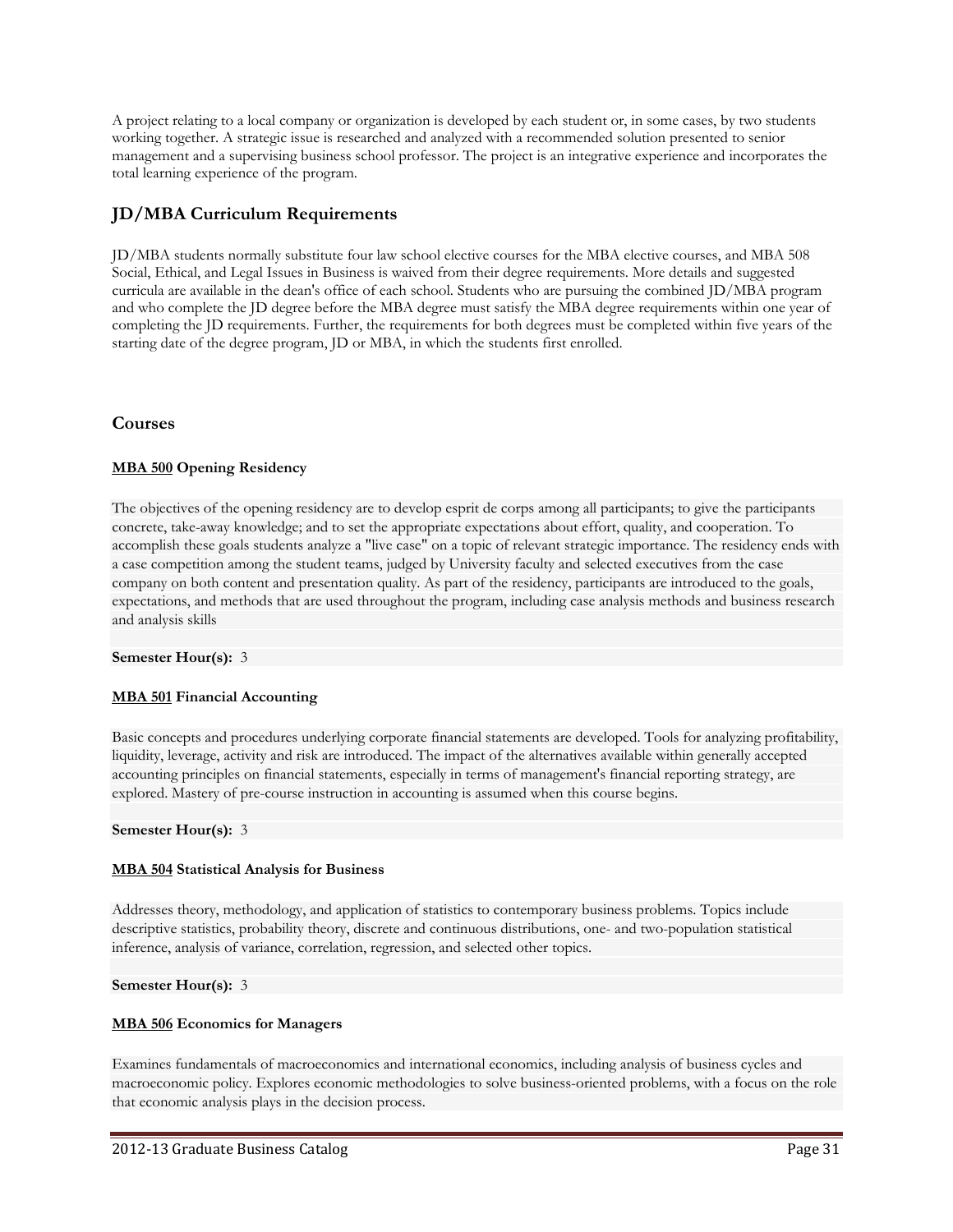**Prerequisite(s):** MBA 504

#### **Semester Hour(s):** 3

#### **[MBA 508](javascript:;) Social, Ethical, and Legal Issues in Business**

Ethical and legal approaches and their application to the world of business are studied. Discussion centers on interaction between firms and their various stakeholders, including employees, customers, and society. The role of business under the legal systems of countries other than the United States is introduced to highlight important differences. Emphasis is placed on court decisions relating to business contracts, secured transactions, and business organizations.

**Semester Hour(s):** 3

#### **[MBA 509](javascript:;) Selected Topics in Economics**

**Prerequisite(s):** MBA 506

**Semester Hour(s):** 3

#### **[MBA 510](javascript:;) Financial Management**

Financial management techniques, policies, and theory are discussed via case studies and problem-scenario analysis. Policies and strategies for current and longterm assets, working capital, total capitalization, and profit distribution presented in the context of share price maximization. Multinational considerations, leasing, risk analysis, project evaluation, and cost of capital are specifically addressed.

**Prerequisite(s):** MBA 501

#### **Semester Hour(s):** 3

#### **[MBA 512](javascript:;) Investments**

Covers the structure, trading, and valuation of financial instruments in dynamic competitive markets. Both money markets and capital markets are examined with an emphasis on longer-term investing. Uses a blend of theoretical and practical approaches to investment strategies. Specific topics include market efficiency, yield and rate of return analysis, risk measurement, asset pricing theory, portfolio theory, valuation models, futures, and derivative contracts.

**Prerequisite(s):** MBA 510

#### **Semester Hour(s):** 3

#### **[MBA 513](javascript:;) Portfolio Management and Analysis**

Techniques for analyzing and evaluating financial data for security selection are explored. Security markets, investment theories, valuation techniques, and applied investment concepts are discussed. Emphasis is on political theory, risk/return objectives, and portfolio monitoring. Global diversification and resultant effects are treated within the context of constructing security portfolios.

**Prerequisite(s):** MBA 510 and MBA 512

#### **Semester Hour(s):** 3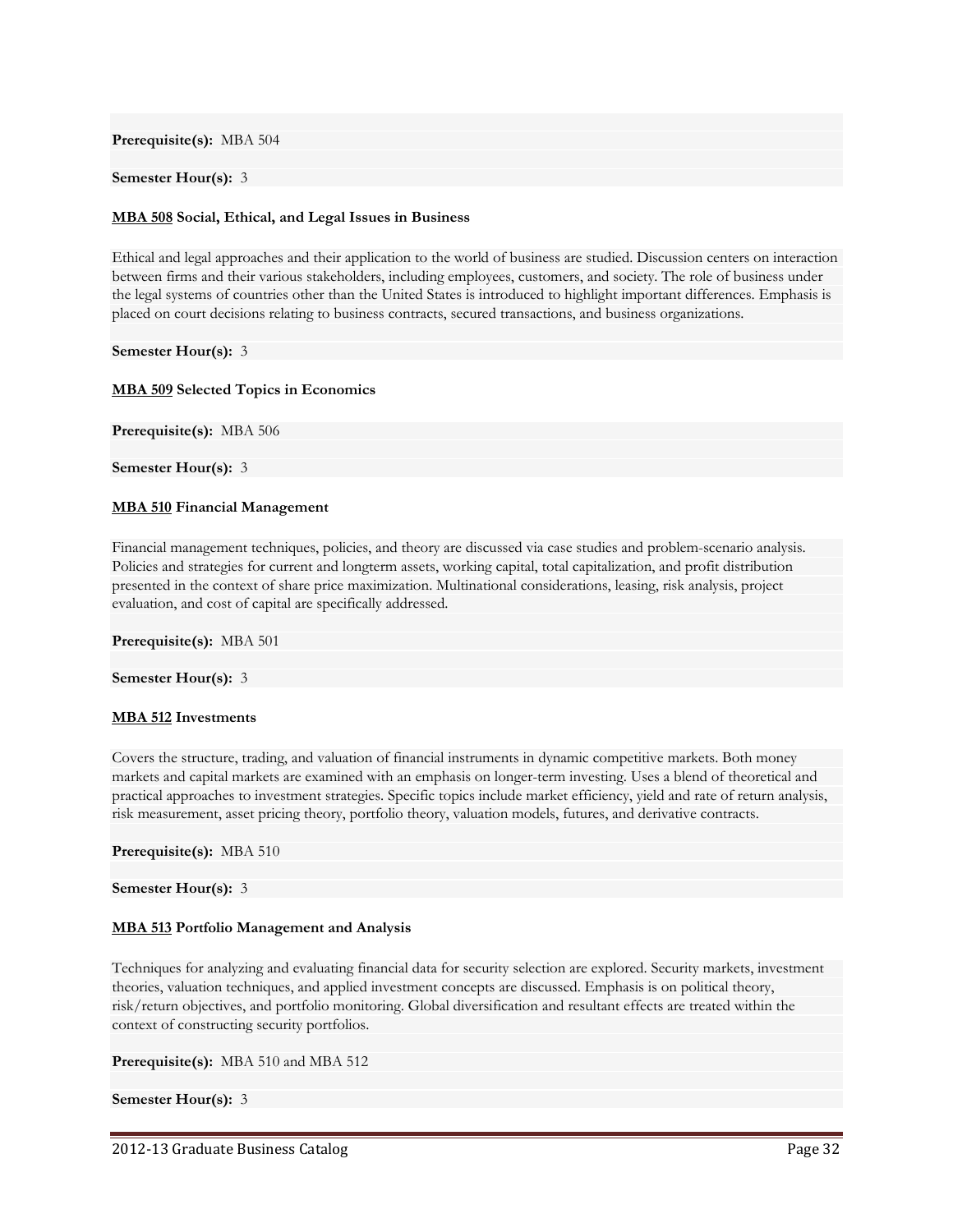#### **[MBA 514](javascript:;) Global Financial Management**

Tools and concepts used to identify and analyze risks in dynamic international financial markets are addressed. Designed in three modules. The first module provides a foundation in currency valuation, currency markets, parity theories, and balance of payments phenomena. The second module examines hedging concepts and practices. Applications of forward, future, option, and swap contracts are emphasized. The last module focuses on different approaches to the management of transaction, translation, and operating exposures of a firm. Case studies are employed as integrating exercises.

**Prerequisite(s):** MBA 510

**Semester Hour(s):** 3

#### **[MBA 517](javascript:;) Selected Topics in Accounting**

**Prerequisite(s):** MBA 501

**Semester Hour(s):** 3

**[MBA](javascript:;) 519 Selected Topics in Finance**

**Prerequisite(s):** MBA 510

**Semester Hour(s):** 3

#### **[MBA 520](javascript:;) Marketing Management**

An intensive study of the marketing process in advanced market economies concerning the environment within which marketing decisions are made. Areas of concentration: consumer wants; motivation and purchasing power; structure of distribution; product service market offerings; a global approach; and management of the firms marketing effort. Strategic decisions of the marketing mix variables applied to both service and manufacturing companies of various sizes. Lectures and the case analysis method are used to integrate the student's marketing background.

**Semester Hour(s):** 3

#### **[MBA 529](javascript:;) Selected Topics in Marketing**

**Prerequisite(s):** MBA 520

**Semester Hour(s):** 3

#### **[MBA 530](javascript:;) Organizational Behavior**

Analysis of work behavior from the viewpoint of both behavioral research and managerial practice. Understanding of basic issues such as motivation, individual differences, leadership, and managing change provides students with the foundation needed for managing performance, quality, and operations.

**Semester Hour(s):** 3

**[MBA 531](javascript:;) Leadership**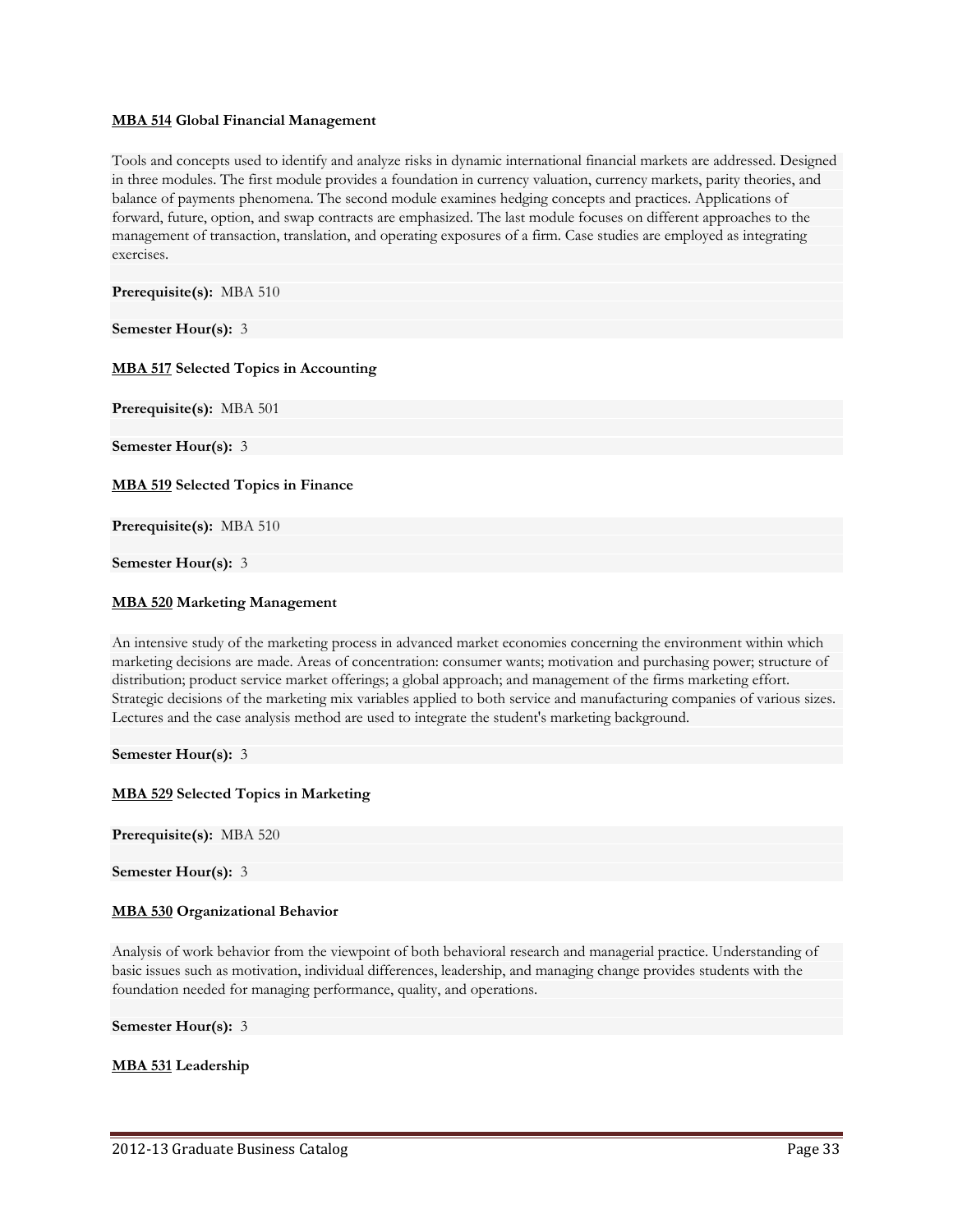Designed to assist MBA students in making the transition from theory to application in the science and art of leadership. Its focus is on what a leader does in the work environment. The emphasis is on leader/employee interactions and the behaviors required to be an effective leader.

**Prerequisite(s):** MBA 530

**Semester Hour(s):** 3

#### **[MBA 532](javascript:;) Mergers and Acquisitions**

Explores how mergers and acquisitions can achieve the strategic growth objectives of a corporation. The issues raised in merger and acquisition decisions are addressed, specifically (1) negotiation strategies, (2) valuation analysis, (3) strategic fit, (4) effects of competitive bidding, and (5) problems with post-acquisition integration. The alternative mechanisms for corporate diversification such as joint and internal ventures also are explored.

**Prerequisite(s):** MBA 510

**Semester Hour(s):** 3

#### **[MBA 534](javascript:;) Negotiations**

Multidisciplinary study of concepts related to bargaining and negotiations. Situations involving interpersonal behavior and group conflict will be examined using research findings from several disciplines.

**Prerequisite(s):** MBA 530

**Semester Hour(s):** 3

#### **[MBA 536](javascript:;) New Venture Creation**

Uses combined case and lecture approach for the study of entrepreneurship, new venture creation, and growth. Covers the financial, strategic, legal, and market-related elements of new venture creation. Topics include opportunity recognition, business planning, and alternative financing means. Students write a business plan as part of the course.

**Prerequisite(s):** MBA 510 and 530

**Semester Hour(s):** 3

#### **[MBA 539](javascript:;) Selected Topics in Management Systems**

**Prerequisite(s):** MBA 530

**Semester Hour(s):** 3

#### **[MBA 540](javascript:;) Operations Management**

The systematic direction and control of the process that transforms inputs into finished goods or services. It emphasizes the concepts and analytical methods that are used in understanding the management of the firm's operations.

**Semester Hour(s):** 3

**[MBA 545](javascript:;) Strategic Resource Management**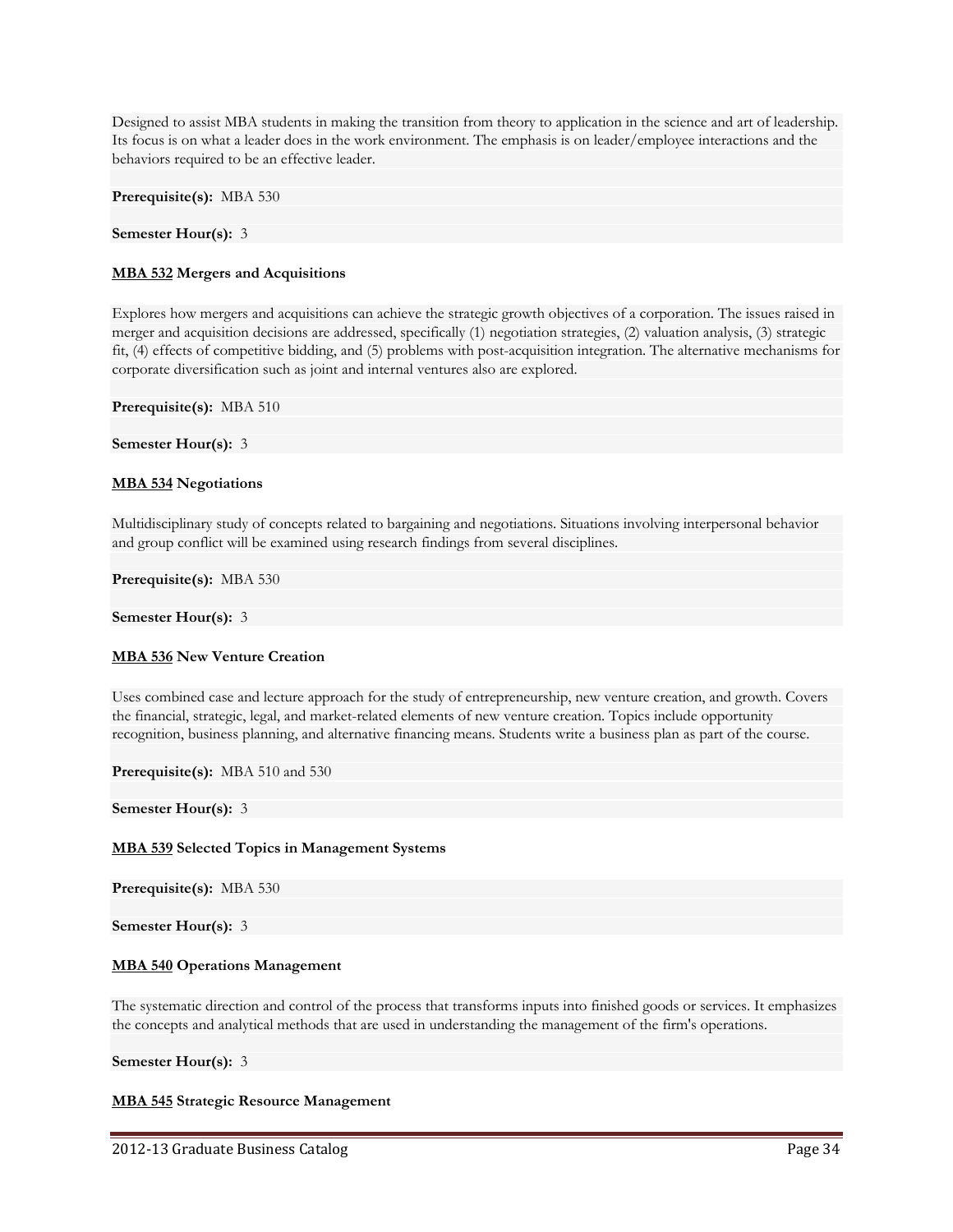The design of management accounting systems that support an organization's strategic objectives is the focus of this course. Topics also include the impact of lean production methods on cost management, target costing, managing capacity costs, environmental costs, activity-based management, and theory of constraints.

#### **Semester Hour(s):** 3

#### **[MBA 550](javascript:;) Managing Information and Technology in Organizations**

Introduction to the managerial challenges and opportunities of implementing technology solutions and obtaining competitive advantage through information value. Emphasis on technology as an enabler to support business strategy, define business models, and provide for more efficient operations in the digital, network economy. In addition, information is recognized as a major economic good deserving increased attention in organizations. Cases will be used to exemplify real world examples while conceptual models and analytical frameworks will be introduced as decision-making tools to address the issues faced by technology and business leaders.

#### **Semester Hour(s):** 3

#### **[MBA 551](javascript:;) Global IT Leadership & Decision Making**

Focuses on the international business knowledge-base essential for IT executives and managers with decision-making responsibilities in corporations across the globe. IT decisions in globally-integrated companies will increasingly be influenced by worldwide political, economic, cultural and regulatory trends. Globally distributed decision making, convergence of information systems, integrated supply chains, and electronic collaboration will provide competitive opportunities, as well as challenges, for companies and countries. Case studies, student activities and a research project will be incorporated.

#### **Prerequisite(s):** MBA 550

#### **Semester Hour(s):** 3

#### **[MBA 570](javascript:;) Global Environment of Business/ International Residency**

An intensive, in-depth experience designed to enhance understanding of a country or region and the unique issues that it faces. The residency will consist of travel abroad and discussions with local business people, academics, politicians, and civil servants, coupled with visits to other local operations to enhance this understanding. In addition, there will be a project relating to a relevant company or institution to be completed by students upon their return to the U.S. The project will begin prior to departure, developed during the residency, and completed after the residency. A presentation of the final project report is required.

**Prerequisite(s):** MBA 506, 510, and 520

**Semester Hour(s):** 3

#### **[MBA 580](javascript:;) Strategic Management**

Examines strategic alternatives and choices to be made by companies in light of opportunities and threats within the external environment. Also examines how companies should create core competencies to enhance the strategic choice and to create sustainable competitive advantage. Different levels of strategic management are emphasized.

**Semester Hour(s):** 3

#### **[MBA 587](javascript:;) Independent Study**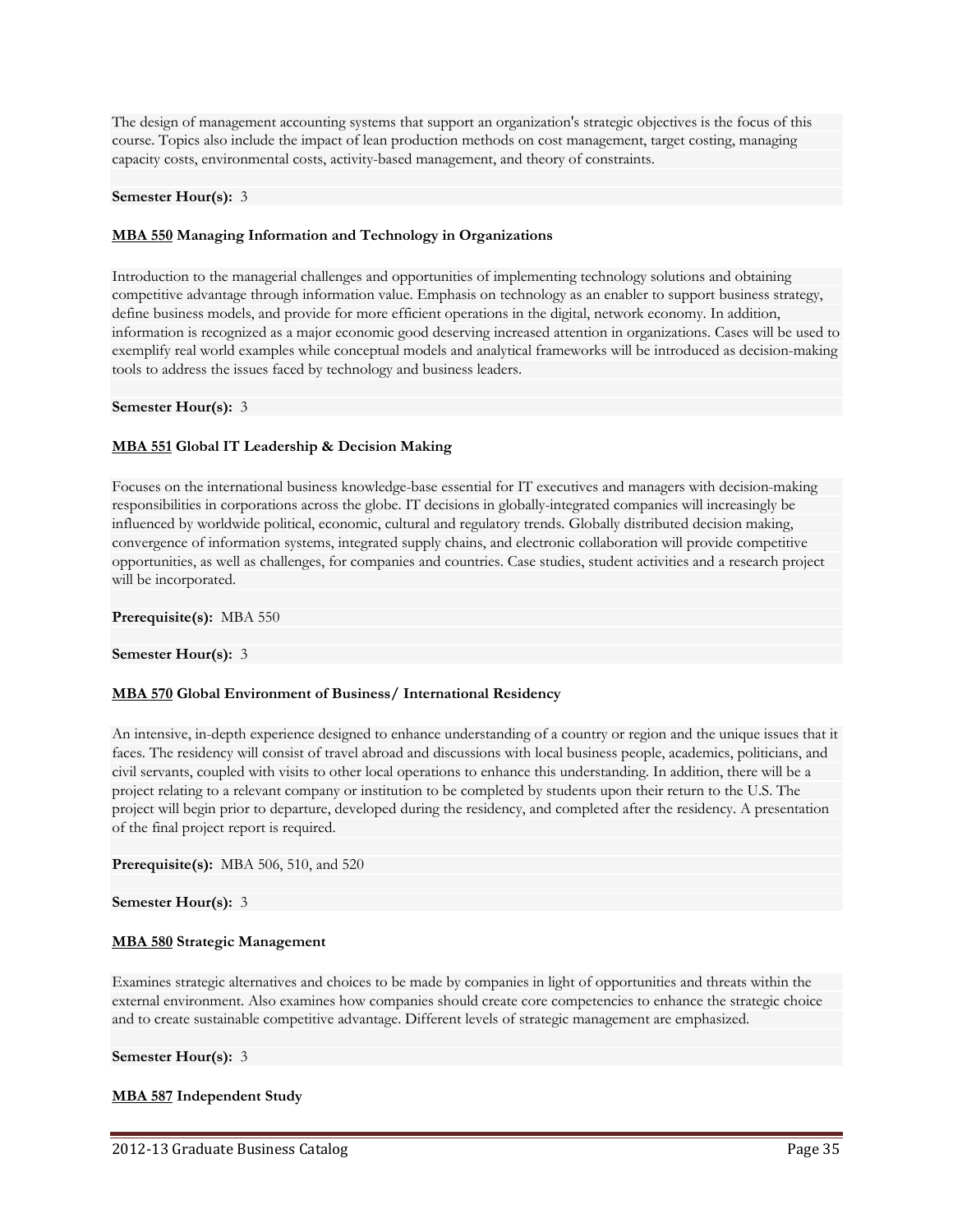#### **Semester Hour(s):** 3

#### **[MBA 590](javascript:;) Capstone Project**

A project relating to a local company or organization is developed, researched, and analyzed, with a recommended solution presented to senior management and a supervising business school professor. Each project is completed by one student working independently, or occasionally by a team of two students. The project will incorporate the total learning experience of the program.

**Prerequisite(s):** MBA 580

**Semester Hour(s):** 3

# **Directory**

## **2012-13 Board of Trustees**

| Stephen J. Aronson                              | Herbert H. McDade III            |
|-------------------------------------------------|----------------------------------|
| North Salem, New York                           | Rye, New York                    |
| Edward L. Ayers                                 | William H. McLean                |
| Richmond, Virginia                              | Wilmette, Illinois               |
| R. Lewis Boggs                                  | Leland D. Melvin                 |
| Richmond, Virginia                              | Washington, District of Columbia |
| Alan W. Breed                                   | Paul B. Queally                  |
| New York, New York                              | New Canaan, Connecticut          |
| Timothy W. Finchem                              | Patricia L. Rowland              |
| Ponte Vedra Beach, Florida                      | Glen Ellyn, Illinois             |
| Roger L. Gregory                                | Leonard W. Sandridge, Jr.        |
| Richmond, Virginia                              | Charlottesville, Virginia        |
| Melanie L. Healey                               | Suzanne F. Thomas                |
| Cincinnati, Ohio                                | Aylett, Virginia                 |
| Susan M. Humphreville                           | Robert S. Ukrop                  |
| Los Angeles, California                         | Richmond, Virginia               |
| Richard S. Johnson                              | Lynne E. Washington              |
| Richmond, Virginia                              | Mechanicsville, Virginia         |
| Jeffrey M. Lacker                               | Allison P. Weinstein             |
| Richmond, Virginia                              | Richmond, Virginia               |
| Charles A. Ledsinger, Jr.<br>Bethesda, Maryland |                                  |
| Ann Carol Marchant                              |                                  |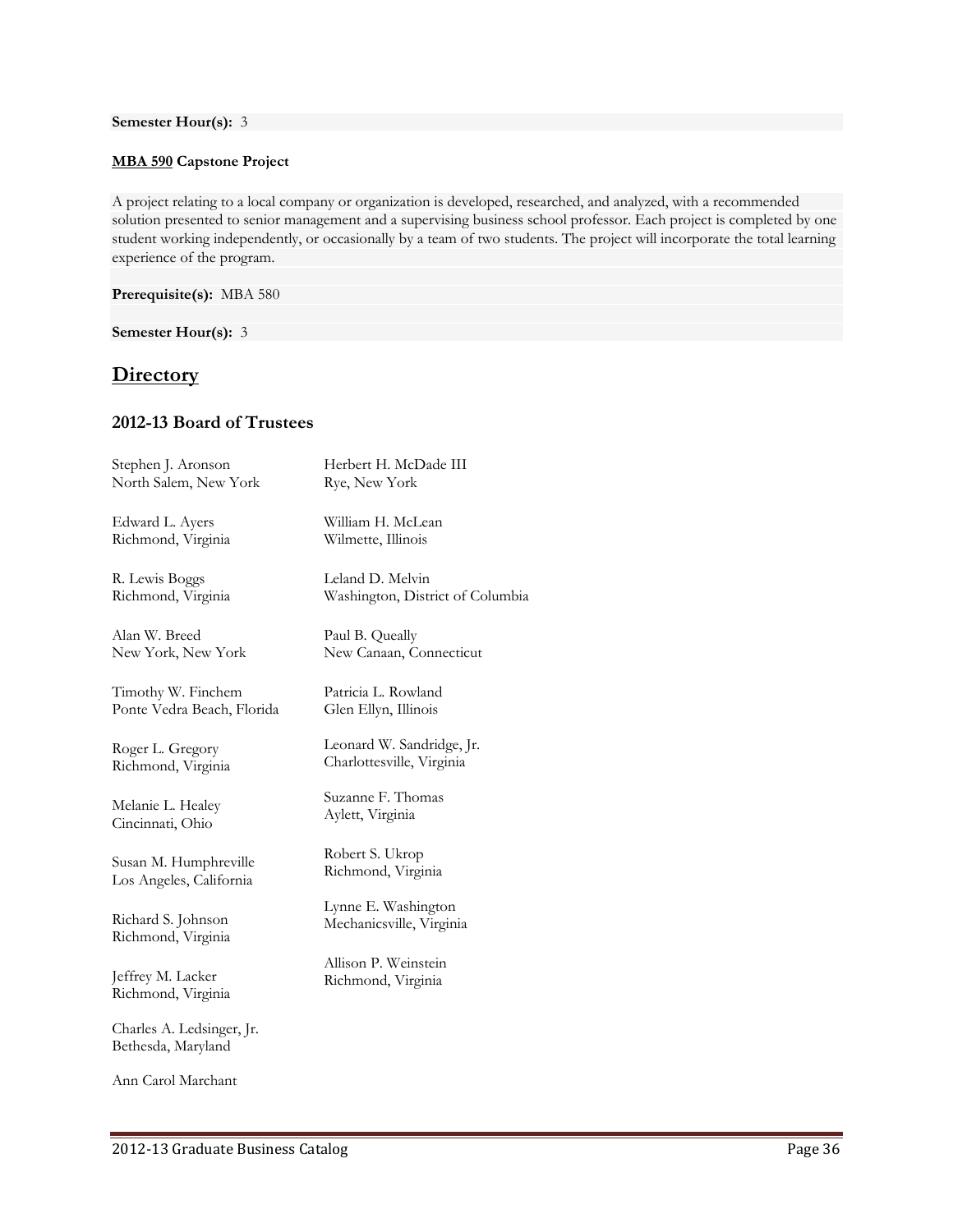#### Richmond, Virginia

#### **Trustees Emeriti**

Waldo M. Abbot Greenwich, Connecticut

Lewis T. Booker Richmond, Virginia

Austin Brockenbrough III Richmond, Virginia

Dale P. Brown Cincinnati, Ohio

Robert L. Burrus, Jr. Richmond, Virginia

Martha A. Carpenter Charlottesville, Virginia

Richard E. Connors Ridgefield, Connecticut

Otis D. Coston, Jr. McLean, Virginia

Kevin M. Cox Johns Island, South Carolina

John R. Davis, Jr. Glen Allen, Virginia

F. Amanda DeBusk Potomac, Maryland

Ed Eskandaria n Boston, Massachusetts

Floyd D. Gottwald, Jr. Richmond, Virginia

Robert S. Jepson, Jr. Savannah, Georgia

Allen B. King Richmond, Virginia

Robert C. King, Sr.

Daniel J. Ludeman St. Louis, Missouri

Lawrence C. Marsh New York, New York

Janice R. Moore Deltaville, Virginia

Dennis A. Pryor Manakin -Sabot, Virginia

Susan G. Quisenberry Richmond, Virginia

Robert E. Rigsby Richmond, Virginia

Claire M. Rosenbaum Richmond, Virginia

Gilbert M. Rosenthal Richmond, Virginia

Guy A. Ross Key West, Florida

Jeremiah J. Sheehan Vero Beach, Florida

Frederick P. Stamp, Jr. Wheeling, West Virginia

Charles W. Sweet, Jr. Barrington, Illinois

Michael E. Szymanczyk Richmond, Virginia

Fred T. Tattersall Vero Beach, Florida

George W. Wellde, Jr. New York, New York

Elaine J. Yeatts Richmond, Virginia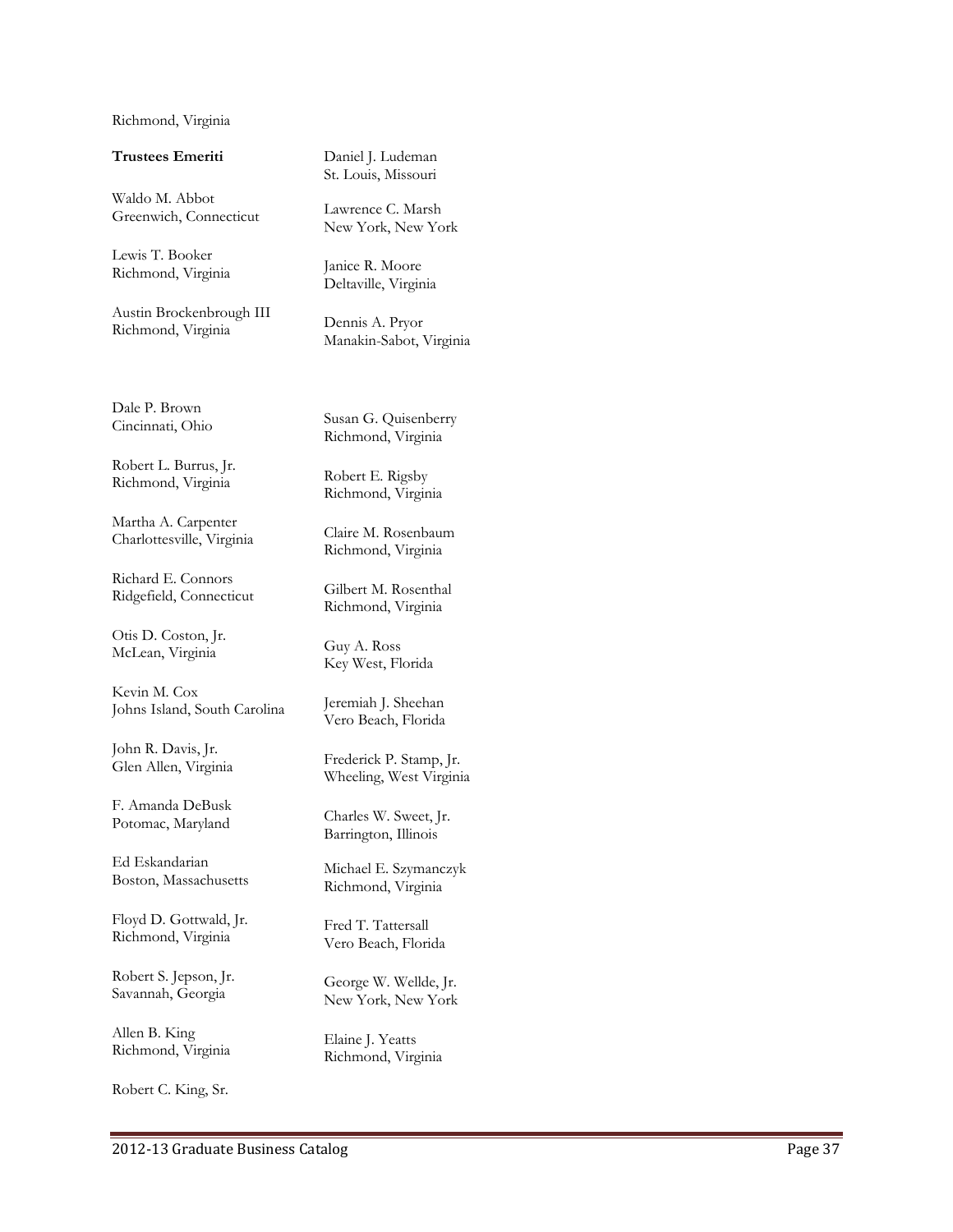Richmond, Virginia

Thomas C. Leggett Halifax, Virginia

Stephen M. Lessing Cold Spring Harbor, New York

## **Administration**

#### **The University**

**Edward L. Ayers,** *President* **Stephen Allred,** *Vice President and Provost* **Stephen D. Bisese,** *Vice President, Student Development* **Ann Lloyd Breeden,** *Secretary to the Board of Trustees* **Thomas C. Gutenberger,** *Vice President, Advancement* **Rev. Craig T. Kocher,** *Chaplain to the University* **Carolyn R. Martin,** *Executive Assistant to the President* **James D. Miller,** *Assistant to the President for Athletic Advancement* **Kathryn J. Monday,** *Vice President, Information Services* **Hossein Sadid,** *Vice President, Business and Finance* **Lorraine G. Schuyler,** *Chief of Staff* **Shannon E. Sinclair,** *General Counsel* **Anne E. Tessier,** *Vice President, Enrollment Management*

#### **University Deans**

**Nancy Bagranoff,** *Dean, Robins School of Business* **Joseph R. Boehman,** *Dean, Richmond College* **Uliana F. Gabara,** *Dean, International Education* **Juliette L. Landphair,** *Dean, Westhampton College* **James L. Narduzzi,** *Dean, School of Continuing Studies* **Sandra J. Peart,** *Dean, Jepson School of Leadership Studies* **Wendy Collins Perdue,** *Dean, Richmond School of Law* **Kathleen Skerrett,** *Dean, School of Arts and Sciences* **Gil Villanueva,** *Assistant Vice President and Dean of Admission*

**Susan D. Breeden,** *University Registrar* **Kevin Butterfield,** *University Librarian*

#### **Academic Associates**

**Patricia J. Brown,** *Associate Dean, School of Continuing Studies* **Thomas J. Cosse,** *Associate Dean for International Programming, The E. Claiborne Robins School of Business* **Richard S. Coughlan,** *Senior Associate Dean and Director, The Richard S. Reynolds Graduate School, The E. Claiborne Robins School of Business* **Lisa N. Gentile,** *Associate Dean, School of Arts and Sciences* **Robert H. Nicholson,** *Associate Dean for Undergraduate Business Programs, The E. Claiborne Robins School of Business*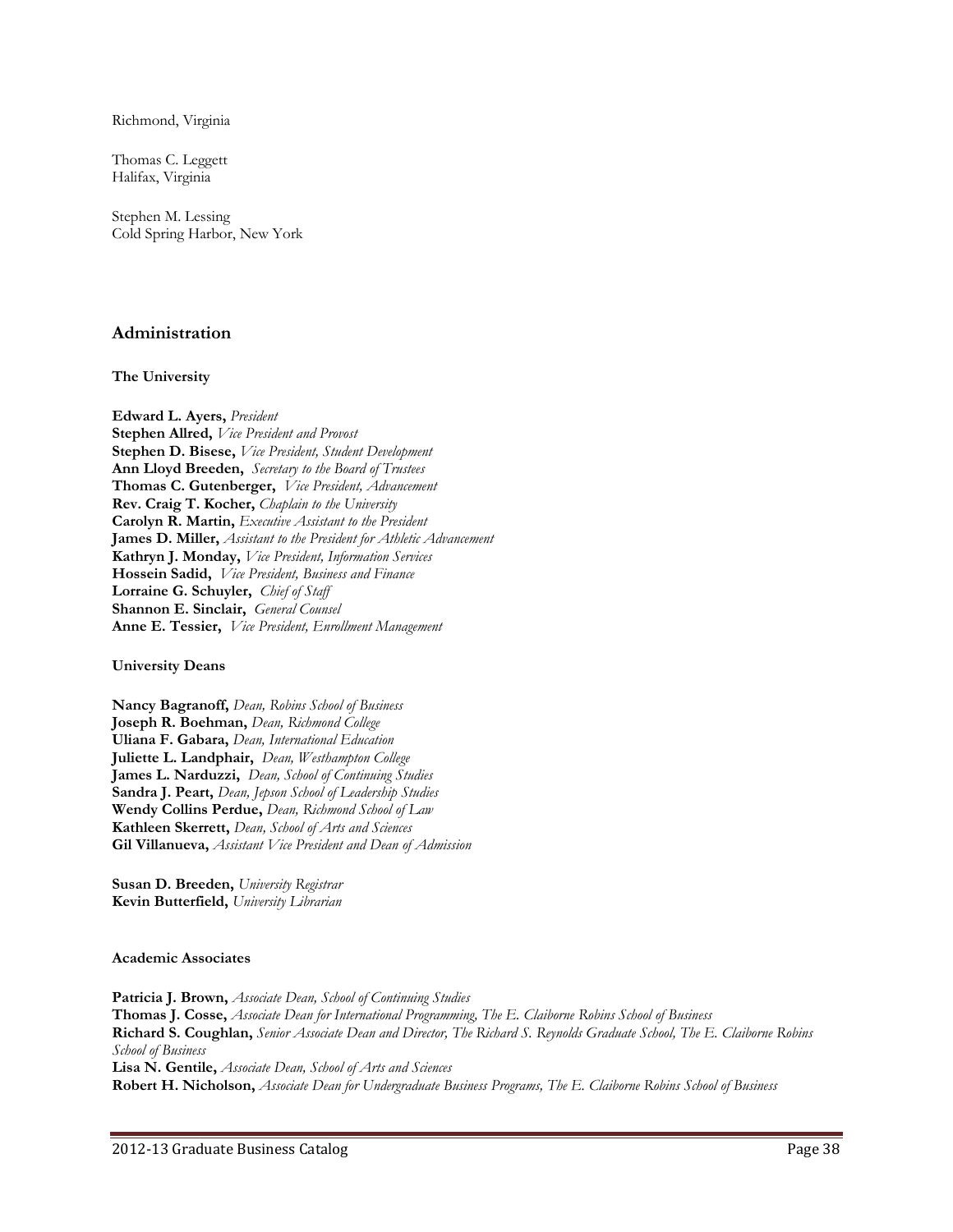**Terry Price,** *Associate Dean for Academic Affairs, Jepson School of Leadership Studies* **Dr. Vincent Wei-cheng Wang,** *Associate Dean, School of Arts and Sciences*

#### **Faculty of the Robins School of Business**

*The year given designates the year of appointment. The year with ( ) is the year of first appointment.*

**Arnold, Thomas M.,** *Associate Professor of Finance;* 2003 B.A. (LaSalle University), M.S. (Temple University), Ph.D. (University of Georgia) **Ashworth, D. Neil,** *Professor of Management;* 1981 B.B.A. (University of Kentucky), M.Com. (University of Richmond), M.B.A., Ph.D. (University of South Carolina) **Babb, Harold W.,** *Professor of Marketing;* 1977 B.S. (University of Richmond), M.S. (Virginia Commonwealth University), Ph.D. (Virginia Polytechnic Institute and State University) **Bosse, Douglas A.,** *Assistant Professor of Management;* 2006 B.S. (Miami University), M.B.A., Ph.D. (Ohio State University) **Clikeman, Paul M., C.P.A., C.I.A.,** *Associate Professor of Accounting;* 1995 B.S. (Valparaiso University), M.B.A. (University of Chicago), Ph.D. (University of Wisconsin) **Conover, C. Mitchell,** *Associate Professor of Finance;* 2000 B.A. (University of Maryland), M.B.A. (East Carolina University), Ph.D. (Florida State University) **Cossé, Thomas J.,** *Professor of Marketing and International Business Studies, and Associate Dean for International Business Programs:* 1975 B.S.B.A. (University of Southwestern Louisiana), M.B.A., Ph.D. (University of Arkansas) **Coughlan, Richard S.,** *Senior Associate Dean for Robins School of Business;*  1998 B.S. (University of Virginia), M.B.A., M.S., Ph.D. (University of Arizona) **Craft, Erik D.,** *Associate Professor of Economics;* 1994 B.A. (St. Lawrence University), M.A., Ph.D. (University of Chicago) **Croushore, Dean D.,** *Professor of Economics and the Rigsby Fellow in Economics;* 2003 A.B. (Ohio University), M.A., Ph.D. (Ohio State University) **Dean, David H.,** *Associate Professor of Economics;* 1987 B.A. (Hobart College), M.A., Ph.D. (Rutgers University) **Deans, P. Candace,** *Associate Professor of Management;* 2002 B.S. (University of North Carolina at Chapel Hill), M.Ed. (North Carolina State University), M.B.A. (East Carolina University), Ph.D. (University of South Carolina), M.L.A. (University of Arizona) **Dolan, Robert C.,** *Professor of Economics;* 1980 B.A. (Hobart College), M.S., Ph.D. (Rutgers University) **Earl, John H., Jr., C.F.A., C.I.C., C.L.U., C.H.F.C., A.R.M., C.F.P.,** *Associate Professor of Finance;* 1981 B.B.A., M.S.B.A. (University of Massachusetts at Amherst), Ph.D. (Arizona State University) **Eynan, Amit,** *Professor of Management and The CSX Chair in Management and Accounting;* 2003 B.S., M.S. (Technion-Israel Institute of Technology, Haifa, Israel), M.S., Ph.D. (Washington University) **Fagan, Marbury A., II, C.P.A.,** *Instructor of Accounting;* 1994 B.S., M.B.A. (University of Richmond) **Fishe, Raymond P. H.,** *Professor of Finance and the Patricia A. and George W. Wellde, Jr. Distinguished Chair in Finance;* 2003 B.S.B.A., Ph.D. (University of Florida) **Geiger, Marshall A., C.P.A.,** *Professor of Accounting;* 2000 B.S.B.A. (Bloomsburg University of Pennsylvania), M.S., Ph.D. (Pennsylvania State University) **Harrison, Jeffrey S.,** *Professor of Management and the W. David Robbins Chair in Strategic Management;* 2004 B.S. (Brigham Young University), M.B.A., Ph.D. (University of Utah) **Heinicke, Craig W.,** *Visiting Professor of Economics* 2007 B.A. (SUNY College at Purchase), M.A. (University of Toronto), Ph.D. (University of Toronto) **Ho, Violet Tzu Wei,** *Associate Professor of Management;* 2009 BAcc (Nanyang Technological University, Singapore), M.S., Ph.D. (Carnegie Mellon University) **Hoyle, Joe Ben, C.P.A.,** *Associate Professor of Accounting;* 1979 B.A. (Duke University), M.A. (Appalachian State University) **Krumwiede, Kip Ryan,** *Associate Professor of Accounting;* 2009 B.S., MAcc (Brigham Young University), Ph.D. (University of Tennessee, Knoxville)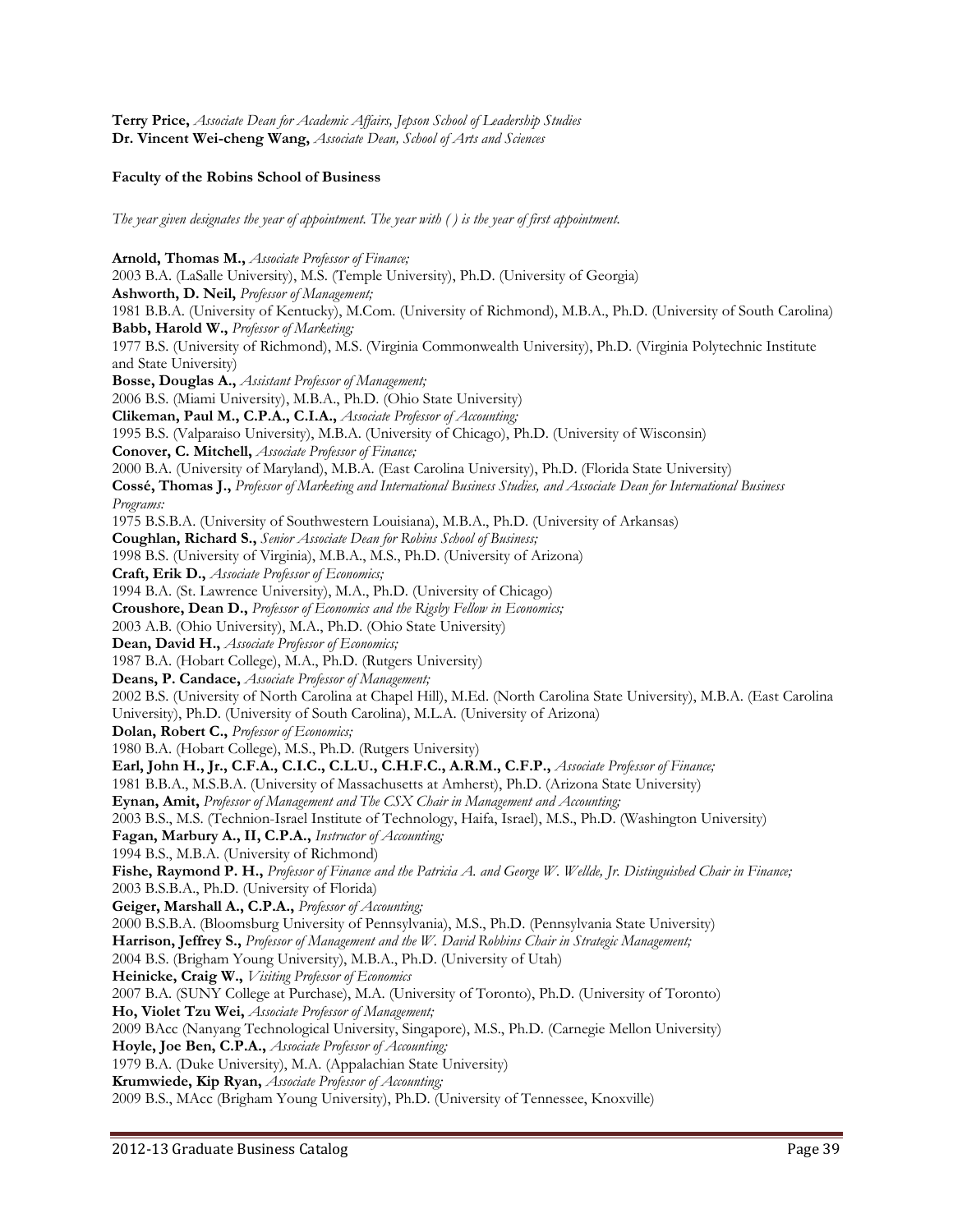**Kukar-Kinney , Monika,** *Associate Professor of Marketing;* 2003 B.A. (University of Ljubljana, Slovenia), M.S., Ph.D. (Indiana University) **Lancaster, M. Carol,** *Associate Professor of Finance;* 1989 B.S.E. (University of Arkansas), M.B.A., D.B.A. (Louisiana Tech University) **Lascu, Dana-Nicoleta,** *Professor of Marketing;* 1991 B.A. (University of Arizona), M.I.M. (American Graduate School of International Management), Ph.D. (University of South Carolina) **Litteral, Lewis Andy,** *Associate Professor of Management;* 1982 B.S. (Georgia Southern College), M.S., Ph.D. (Clemson University) **Mago, Shakun Datta,** *Assistant Professor of Economics;* 2006 B.A., M.A. (University of Delhi), M.S., Ph.D. (Purdue University) **Marquardt, Adam J. ,** *Assistant Professor of Marketing,* 2007 B.S. (Salisbury University), M.B.A. (University of Tennessee), Ph.D. (University of Oregon) **McGoldrick, KimMarie,** *Professor of Economics;* 1992 B.S. (State University of New York at Oswego), M.A., Ph.D. (State University of New York at Binghamton) **Monks, James W.,** *Associate Professor of Economics;* 2001 B.A. (Union College), M.A., Ph.D. (Boston College) **Mykhaylova, Olena,** *Assistant Professor of Economics;* 2008 B.A. (Lakeland College), M.A. (Georgetown University), Ph.D. (Georgetown University) **New, J. Randolph,** *Professor of Management;* 1994 B.S., B.A. (University of Arkansas), M.B.A. (University of Arkansas), Ph.D. (Arizona State University) **Nicholson, Robert H.,** *Associate Professor of Economics and Associate Dean for Undergraduate Business Programs;* 1972 B.S. (University of Delaware), M.S., Ph.D. (North Carolina State University) **North, David S.,** *Associate Professor of Finance and David Meade White Distinguished Teaching Fellow;* 2000 B.A. (Michigan State University), M.B.A. (University of Notre Dame), Ph.D. (Michigan State University) **Paik, Gyung Hyun,** *Assistant Professor of Accounting;* 2010 B.A. (Seoul National University), M.A. (Brigham Young University), M.B.A. (University of Utah), Ph.D. (University of Illinois at Urbana-Champaign) **Phillips, Robert A.,** *Associate Professor of Management;* (2005) 2009 B.S.B.A. (Appalachian State University), M.B.A. (University of South Carolina), Ph.D. (University of Virginia) **Pollack, Jeffrey Matthew,** *Assistant Professor of Management;* 2009 B.A. (Northwestern University), M.S. (North Carolina State University), Ph.D. (Virginia Commonwealth University) **Raggio, Randle D.,** *Assistant Professor of Marketing;* 2010 B.S.B.A. (University of Southern Mississippi), M.B.A. (Vanderbilt University), M.A., Ph.D. (The Ohio State University) **Ridgway, Nancy M.,** *Professor of Marketing;* 2001 B.B.A., M.B.A., Ph.D. (University of Texas at Austin) **Schmidt, Robert M.,** *Professor of Economics;* 1981 B.A. (University of Wisconsin-Madison), M.A., Ph.D. (Duke University) **Selby, Daniel D.,** *Assistant Professor of Accounting;* 2009 B.S. (Norfolk State University), MAcc, Ph.D. (Florida State University) **Shi, Ruixia,** *Assistant Professor of Management;* 2009 B.Eng (Shanghai Jiao Tong University, Shanghai, China), M.S., Ph.D. (University of Texas at Dallas) **Slaughter, Raymond L., C.P.A.,** *Associate Professor of Accounting;* 1977 B.A. (Kentucky State University), M.B.A. (University of Pennsylvania), J.D. (Howard University), LL.M. (College of William and Mary) **Stevens, Jerry L., C.C.M.,** *Professor of Finance;* 1987 B.S. (Southwest Missouri State University), M.S., Ph.D. (University of Illinois) **Szakmary, Andrew C.,** *Associate Professor of Finance;* 2001 B.A., M.B.A. (Columbia University), Ph.D. (University of New Orleans) **Tallman, Stephen B.,** *Professor of Management and the E. Claiborne Robins Distinguished Professorship in Business;* 2005 B.S. (United States Military Academy), Ph.D. (University of California at Los Angeles) **Thompson, Steven Michael,** *Assistant Professor of Management;* 2005 B.S., M.B.A., Ph.D. (University of Connecticut) **van der Laan Smith, Joyce Ann,** *Assistant Professor of Accounting;*